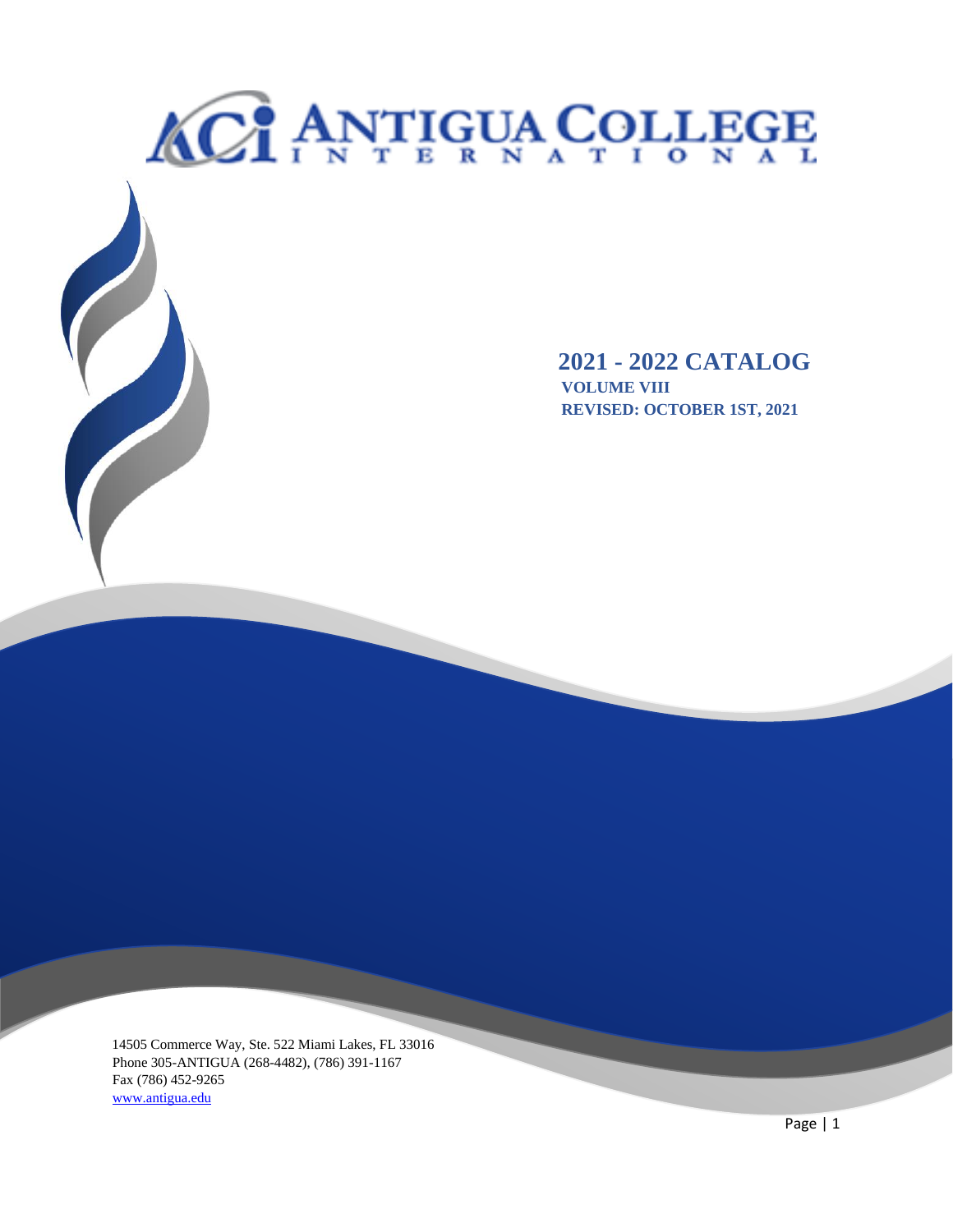#### *Notice:*

Information in this catalog is accurate at the time of publication.

We reserve the right to change programs, course content, fees, program requirements, class schedules, and the academic calendar or make other necessary or desirable changes, giving notice of change whenever possible.

The students already enrolled will not be affected by tuition increases or changes. Antigua International College will notify students of any changes in policies and or procedures.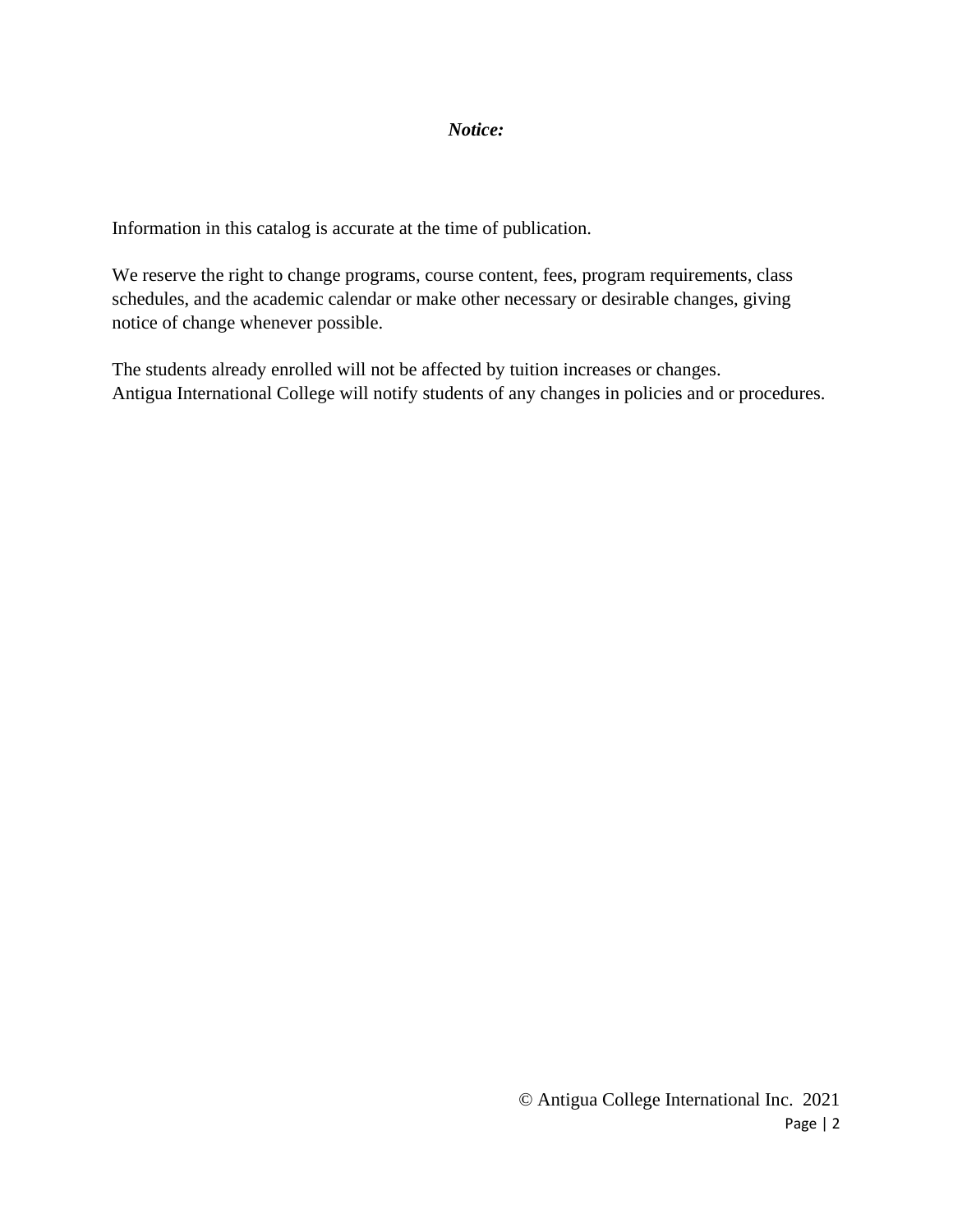# **Table of Contents**

| Page $ 3$ |
|-----------|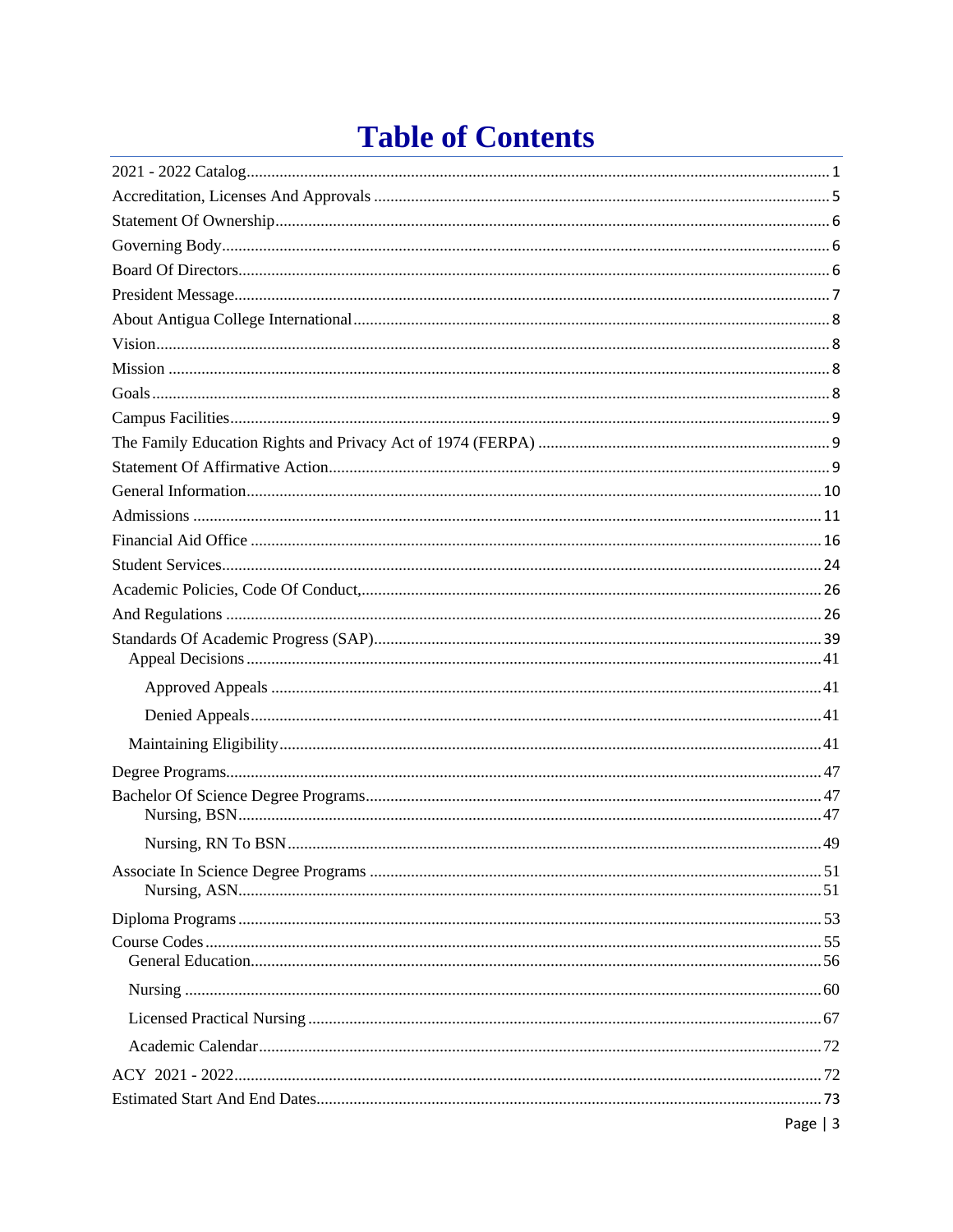| Faculty |  |
|---------|--|
|         |  |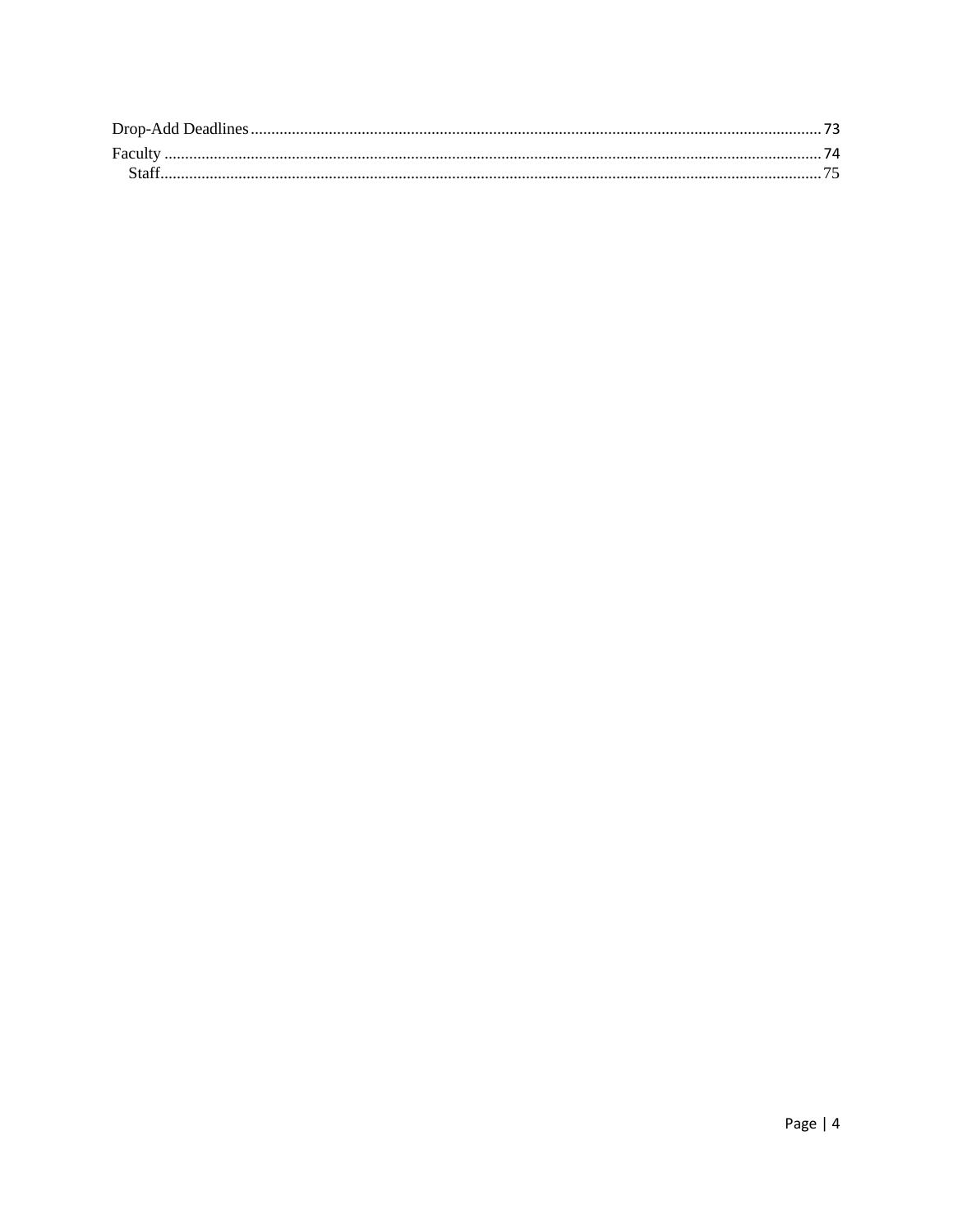# **Accreditation, Licenses, and Approvals**

<span id="page-4-0"></span>Antigua College International is Licensed by the Florida Commission for Independent Education, License No. 4930

Any additional information regarding the institution may be obtained by contacting the CIE as listed below:

Florida Department of Education Commission for Independent Education 325 West Gaines Street, Suite 1414 Tallahassee, Florida 32399 (888) 224-6684 [www.fldoe.org/cie](http://www.fldoe.org/cie)

Antigua College International is institutionally accredited by the Accreditation Bureau of Health Education Schools (ABHES),

ID# I-409, as of August 2018.

The U.S. Secretary of Education has nationally recognized ABHES as a private, non-profit, independent accrediting agency since 1969.

ABHES can be reached as listed below:

Accreditation Bureau of Health Education Schools (ABHES) 7777 Leesburg Pike, Suite 314 N. Falls Church, VA 22043 Phone (703) 917-9503, Fax (703) 917-4109 [www.abhes.org](http://www.abhes.org/)

The college is approved by the Florida Board of Nursing since 2013 to offer the following programs:

Practical Nurse Diploma Program: License # NPPN70275, NCLEX code 70-275 Associate in Science in Nursing: License # NPRN70769, NCLEX code 70-769 Bachelor of Science in Nursing: License # NPRN70523, NCLEX code 70-523

The Board of Nursing can be reached as listed below:

Florida Board of Nursing 4050 Bald Cypress Way, Bin #C-02, Tallahassee, Fl. 32399-3252 (850) 245-4125 www.floridasnursing.gov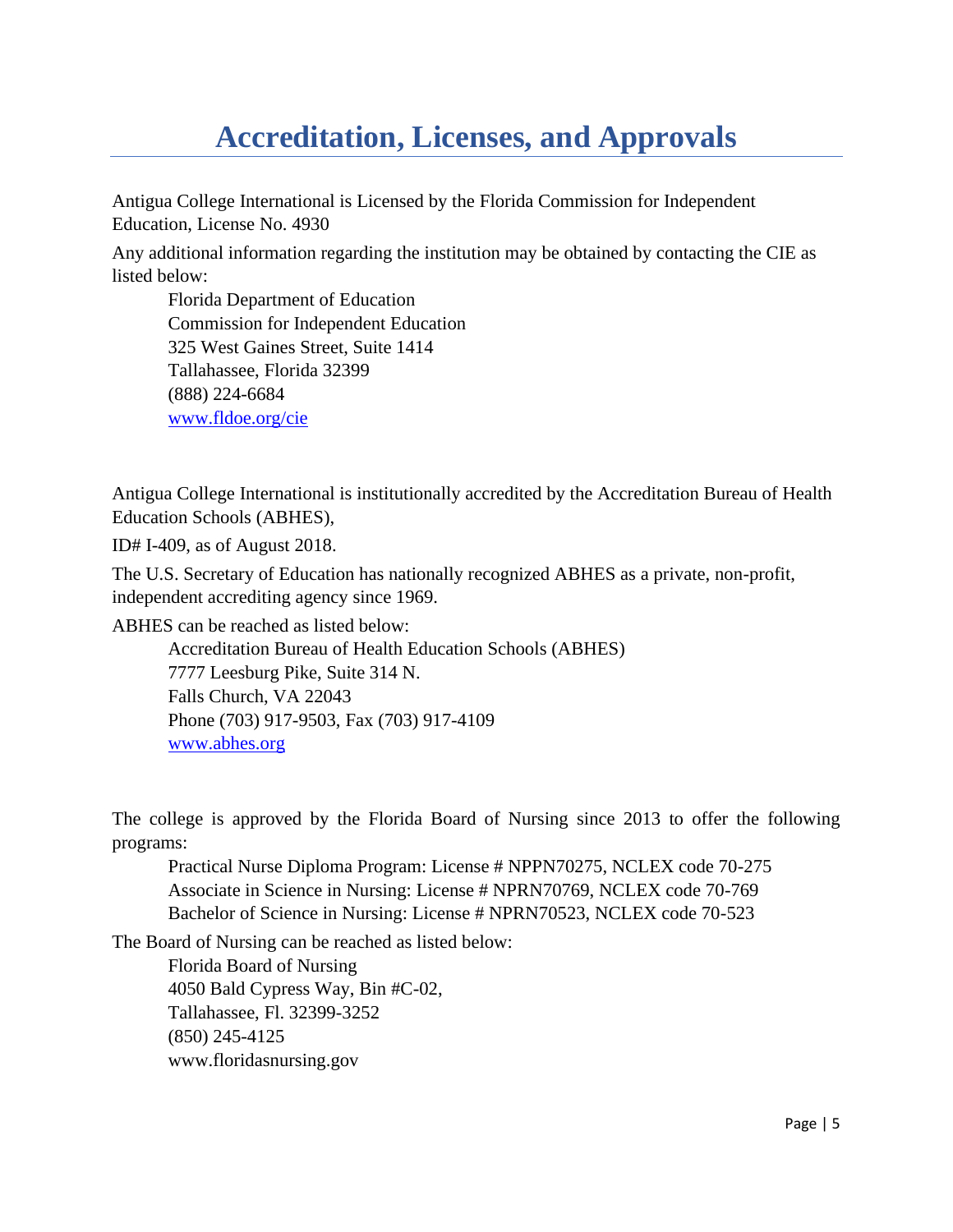# **STATEMENT OF OWNERSHIP**

<span id="page-5-1"></span><span id="page-5-0"></span>Antigua College International, Corp. is a corporation formed under the laws of the State of Florida

# **GOVERNING BODY**

The Board of Directors is the governing board for Antigua College International Address Antigua College International 14505 Commerce Way, Ste. 522 Miami Lakes, FL 33016

(305) ANTIGUA (268-4482), or (786) 391-1167 Fax: (786) 452-9265 education@antigua.edu

# **BOARD OF DIRECTORS**

<span id="page-5-2"></span>Chair, Diony R. Antigua, MD, MSN/Ed, ARNP/FNP Vice Chair, Jose M. Antigua, MD, MSN/Ed, FNP/RN Treasurer, Justin Garcia, CPA Secretary, Taima Gonzalez, BSA, MBA, MSA/PA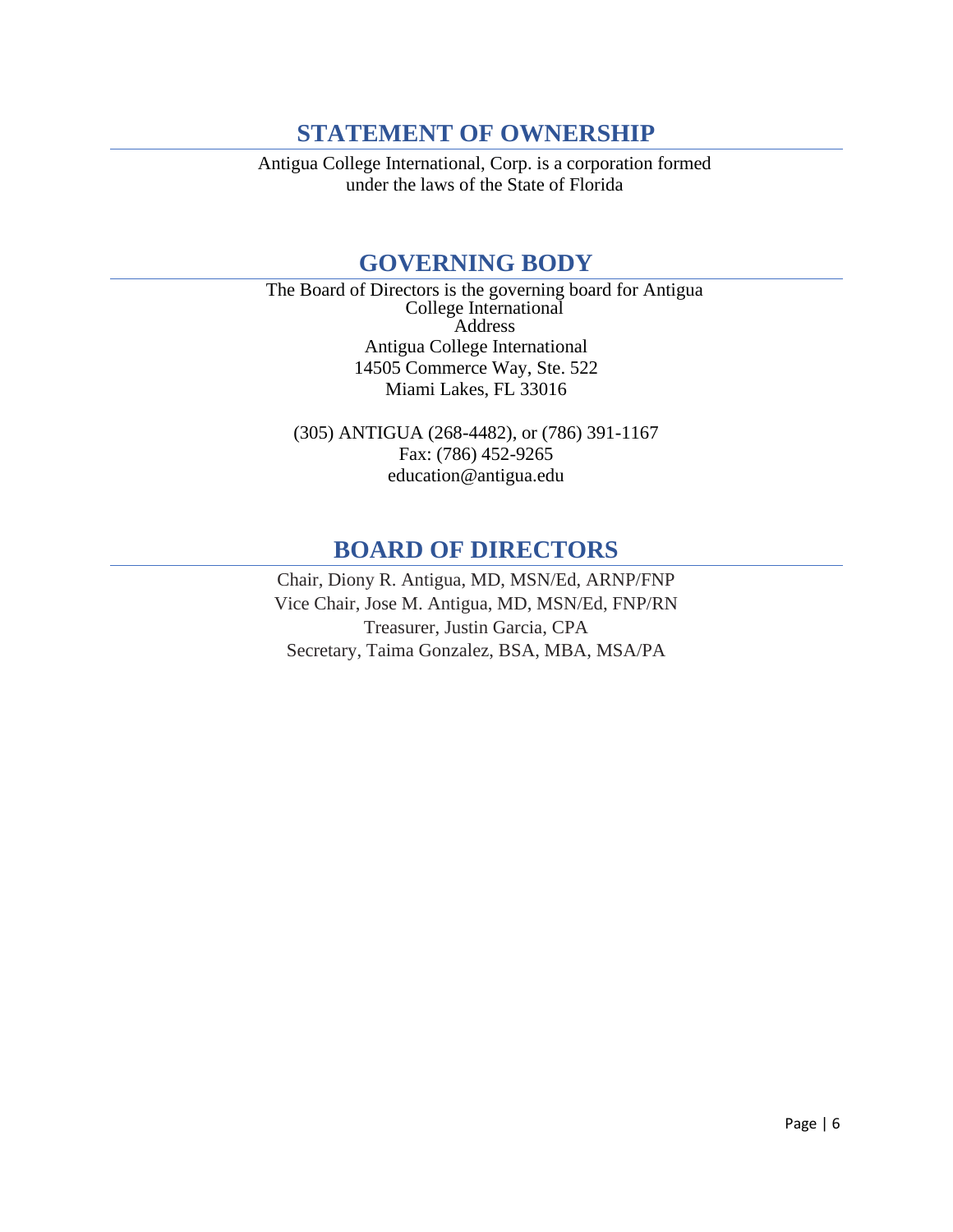# **PRESIDENT MESSAGE**

# Your Education is Our Commitment!

<span id="page-6-0"></span>Welcome to Antigua College International. We invite you to join our excitement and dedication to providing our students with an education that prepares them for professional careers.

Education requires dedication and commitment. Students need to be dedicated, study, work hard and commit to their future. The faculty is dedicated to preparing, directing, and educating the students and is committed to the successful end of the students and institution.

The difference offered by Antigua College International is an education that it is focused on student potential and achievement. We take our responsibility in preparing knowledgeable, dedicated, and proficient professionals seriously.

Thank you for considering Antigua College International for your education and career opportunities. We look forward to working with you to change your life and the lives you touch.

Jose Antigua, MD, MS-Ed, MSN-FNP, RN President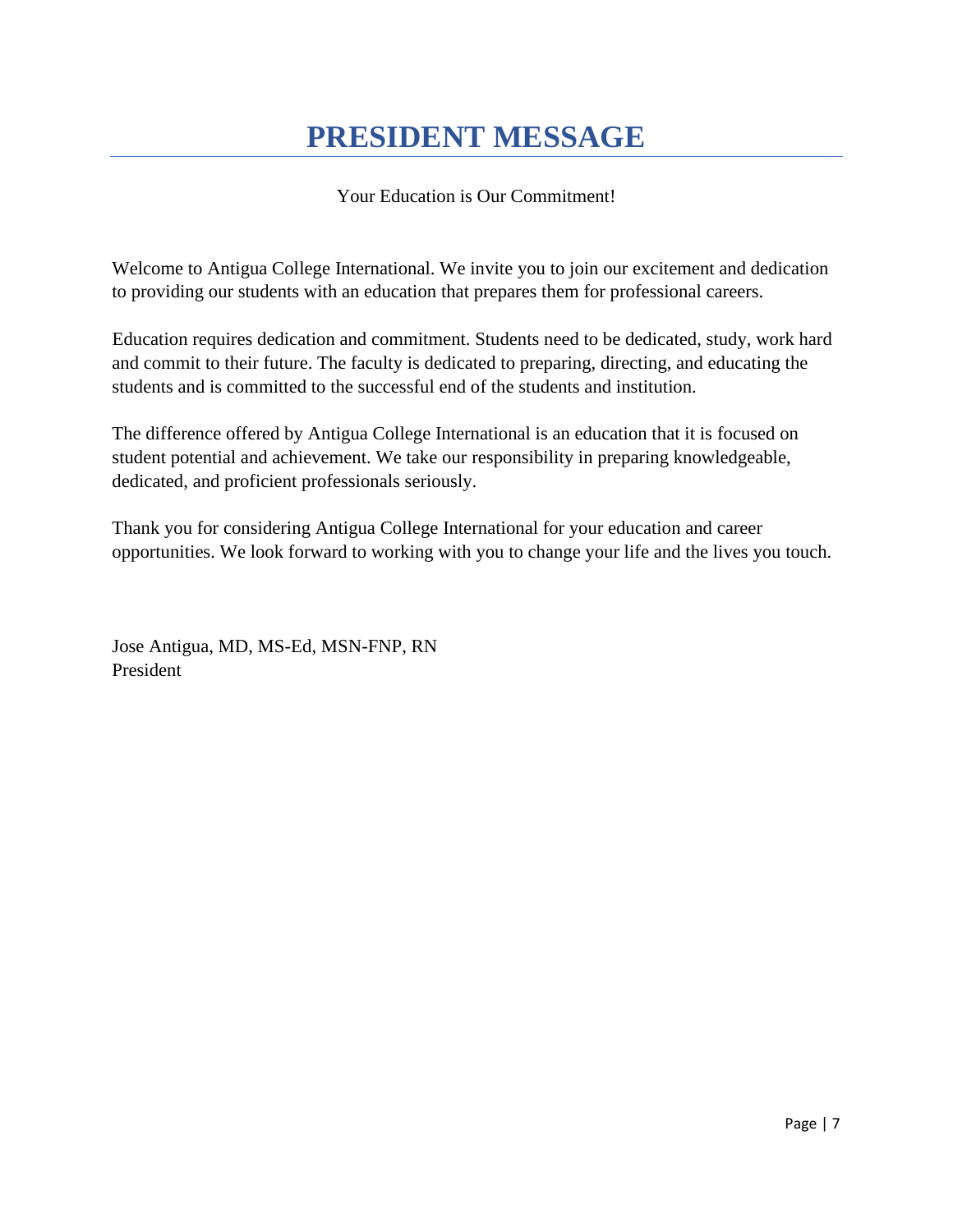# **About Antigua College International**

#### <span id="page-7-0"></span>**Our history**

Antigua College International was founded in 2012 and began operations in 2013. ACI offers Nursing career programs. The corporation Antigua College International, Inc. was formed under the laws of the State of Florida.

#### **Ownership**

<span id="page-7-1"></span>Antigua College International, Inc. in South Florida is privately owned and founded by the Antigua family.

# **Vision**

<span id="page-7-2"></span>Our commitment is to graduate prepared professionals who will provide leadership excellence in the communities they serve.

# **Mission**

The mission of Antigua College International is to provide excellent educational opportunities through innovation, enhanced knowledge, and first-class service. We are committed to graduating students who are successfully prepared to meet the challenges of their chosen career and future.

# **Goals**

<span id="page-7-3"></span>To develop and deliver degree programs that meet the demands of the job markets.

Provide an academic experience that enhances the student's general education foundation and builds the skills necessary for a lifetime of learning.

Promote student, faculty, and administration commitments to personal and professional development, academic excellence, and civic responsibilities.

Encourage a culture that empowers, values, respects, promotes civility, responsibility, integrity, accountability, continuous improvement, teamwork, innovation, communication, collaboration, and the freedom of inquiry and expression.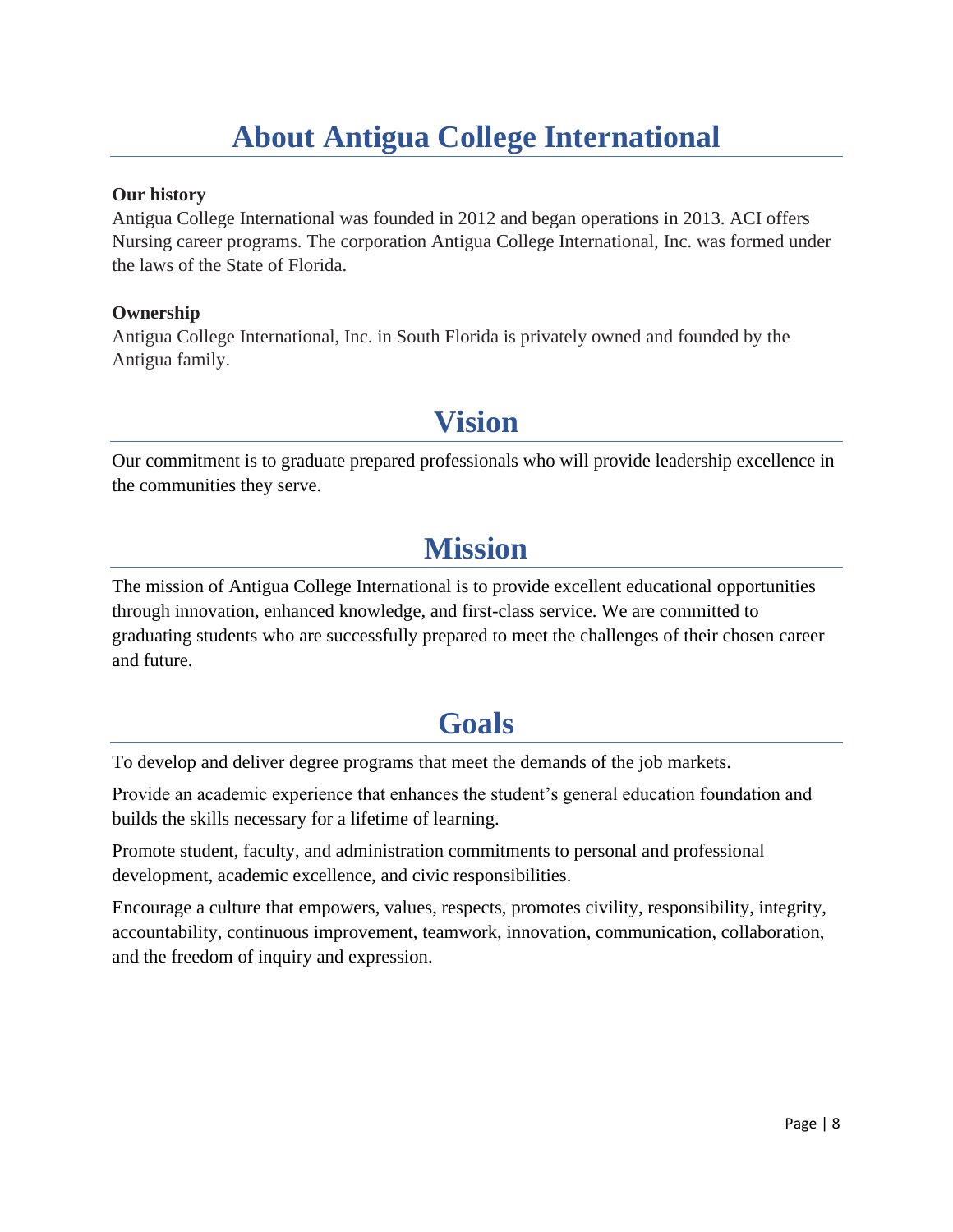# **Campus Facilities**

<span id="page-8-0"></span>Antigua College International is located just west of the FL826, in Miami Lakes, easily accessible from multiple significant roadways. The campus occupies just **over 11,000 sq.** ft. of instructional and administrative space in a building located at a large commerce park.

The facility includes reception, nine classrooms, a nursing clinical- simulation lab, computer lab, Learning Resource Center, separate lounge areas for employees and students, and the college's administrative offices.

There is adequate lighting parking, and the building is equipped with an elevator and broad aisles for disabled access. ACI student records are housed at the campus.

# **THE FAMILY EDUCATION RIGHTS AND PRIVACY ACT OF 1974 (FERPA)**

<span id="page-8-1"></span>By the Family Educational Rights and Privacy Act (Public Law 93-380; 20 U.S.C. § 1232g; 34 CFR Part 99) and § 1002.22, Florida Statutes (2011), the College allows students to access their educational records; challenge records they believe to be inaccurate, incomplete, or misleading; and limit the release without the written consent of the student. A student will be notified whenever a court subpoenas the records. The parent(s) of a dependent student (as defined in 26 U.S.C. §152, Internal Revenue Code) has the right to inspect records that the College maintains on behalf of the student.

# **STATEMENT OF AFFIRMATIVE ACTION**

<span id="page-8-2"></span>Antigua College International admits students of any sex, race, creed, color, age, disability, national origin, religious beliefs, or political affiliation with all the rights, privileges, programs, and activities generally accorded or made available to students at the school. It does not discriminate based on sex, race, creed, color, age, disability, national origin, religious beliefs, or political affiliations in the administration of its educational policies, admissions policies, job placement assistance, and any other school-administered programs.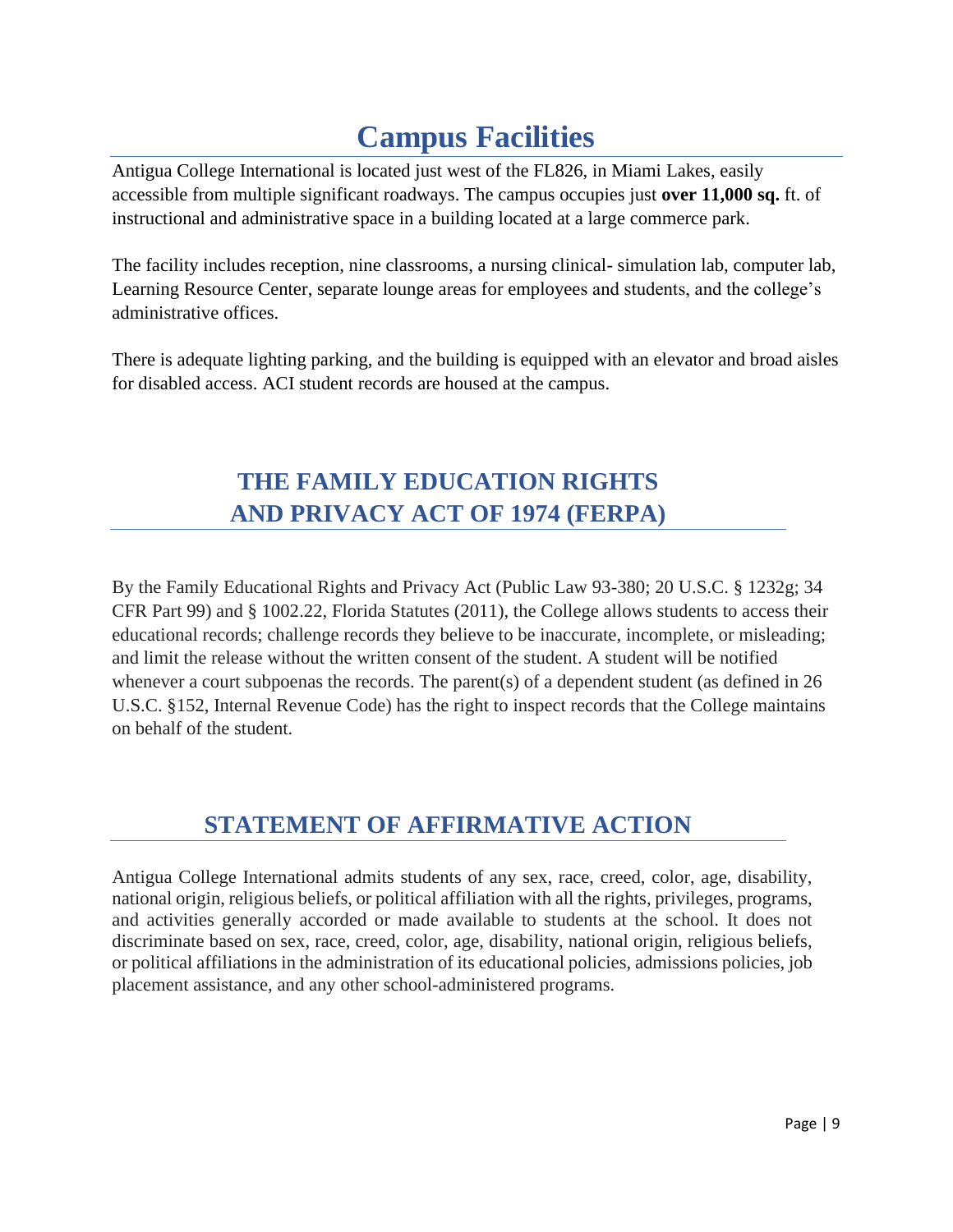# **General Information**

# <span id="page-9-0"></span>**Hours of Operation**

**Classes\***

Monday through Friday

- 9:00 AM  $2:00$  PM (Morning Session)
- $5:00 \text{ PM} 10:00 \text{ PM}$  (Evening Session)

# **Administrative Office Hours\***

Monday through Friday

•  $9:00 \text{ AM} - 9:00 \text{ PM}$ 

# **Library & Resource Center Hours of Operation\***

Monday - Friday

•  $10:00$  AM  $- 7:00$  PM

Closed Saturday and Sunday

*\* Hours may vary and are subject to change.*

# **Instructional Delivery Method**

All programs offered by Antigua College International are campus-based residential programs with relevant supervised externship components performed at our affiliate locations.

#### **Language**

All courses, textbooks, exams, and other written materials are presented in English. Students are encouraged to participate exclusively in English to improve their chances of successfully attaining post-graduation endeavors.

# **Family Educational Rights and Privacy Act**

Antigua College International is committed to the protection of students' rights and privacy of information.

# **Student-Right-to-Know Disclosure Statement**

Following the Student-Right-to-Know Act (PL 101-542), the graduation rates of degree-seeking, full-time students are available to all current or prospective students from the Office of the Registrar and will be provided upon request.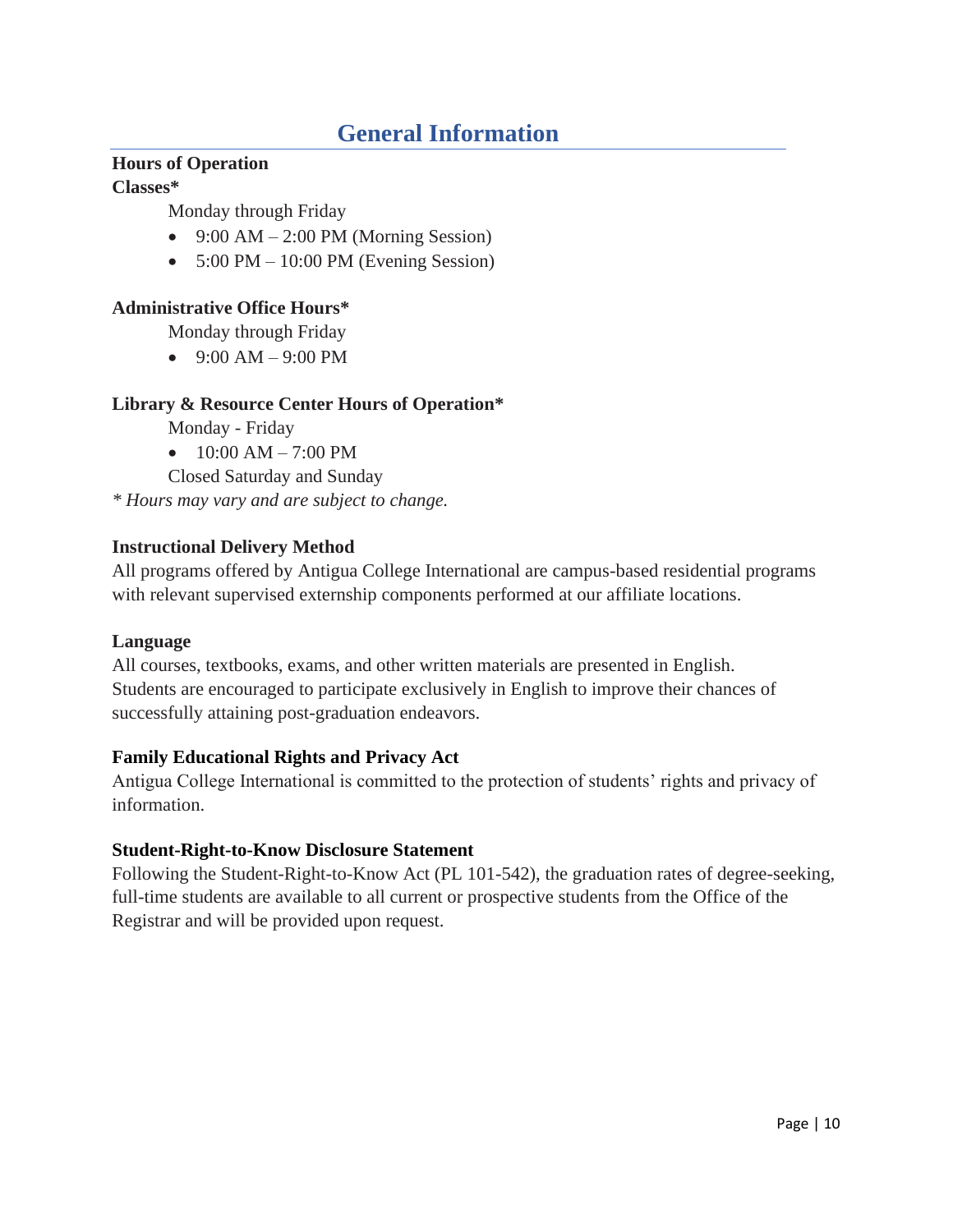# **Admissions**

<span id="page-10-0"></span>Programs are open to individuals who have a sincere desire for education and career development. Antigua College International admits applicants from all cultural, racial, religious, and ethnic groups and does not deny admission or discriminate based on race, age, creed, gender identity, ethnicity, disability, or national origin. Applicants are enrolled based on full compliance with requirements as described in this catalog.

Individuals interested in attending Antigua College International must meet with a college admission representative. Applicants will receive a tour of the facilities at the time of the visit. If the person decides to enroll, they will complete an Enrollment Agreement and be referred to the Finance department.

Students receive the same information and orientation; however, the clinical externship component of the program requires a rotating schedule. This has been designed to afford each student equal opportunities to benefit from the various clinical experiences.

The college recognizes that students choose their sessions to accommodate domestic obligations (family or work). However, specific examinations, events, externships/clinical, and make-up days must be held on weekends or other times than the student's preferred schedule. The students must be prepared to adjust their schedules to comply with the requirements of their program and its externship/clinical requirements.

# **Admission Requirements**

All applicants wishing to enroll at Antigua College International must fulfill the following requirements:

- 1. Visit the campus to apply for admission
- 2. Complete all admission documents (enrollment agreement, emergency contact, background disclosures, release forms, application for financial aid etc.)
- 3. Submit proof of high school graduation, GED, or attestation.
- 4. Applicants who have graduated from an institution of higher learning (college or university) outside of the United States and its territories will need to provide an original copy of a qualitative and quantitative equivalency of the foreign degree, education program(s), and specific courses. The applicant must use a verifiable credential evaluation agency that has published standards for membership, affiliations to U.S.-based international higher education associations, and are frequently linked to and used by federal agencies, state agencies, educational institutions, and employers (e.g., NACES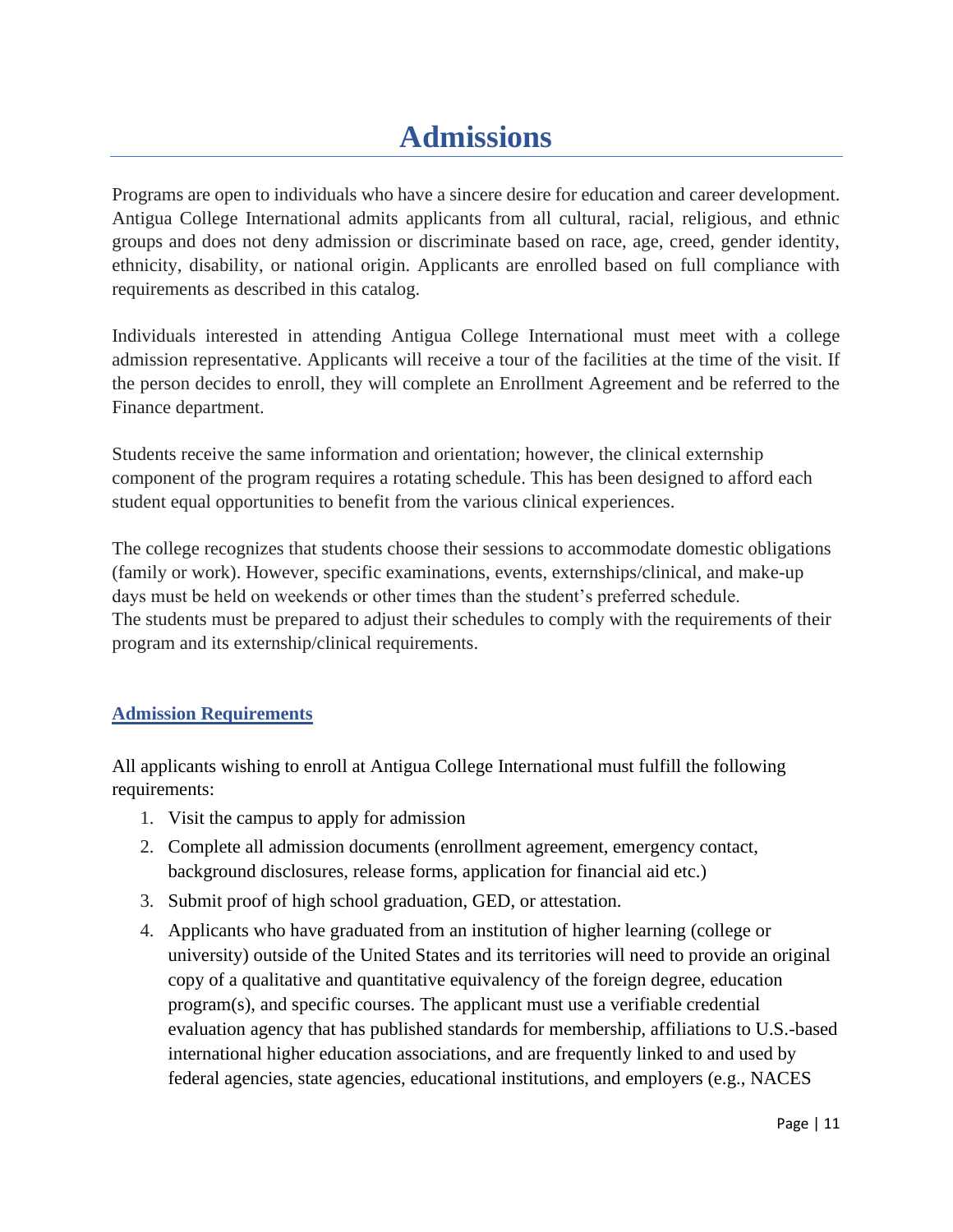and AICE). The student must provide all academic documents translated by the same verifiable credential evaluation agency.

- 5. Applicants who have graduated from a high school outside of the United States and its territories, but have also provided evidence of higher education, will need simply sign a high school attestation form in addition to proof of higher education as described above.
- 6. Applicants who have graduated from a high school outside of the United States and its territories, with no evidence of higher education, will need to provide an original copy of an equivalency evaluation of the foreign high school graduation from a verifiable credential evaluation agency (e.g., MDCPS, NACES, AICE). The student must provide all academic documents translated by the same verifiable credential evaluation agency.
- 7. Present a copy of their photo identification card (e.g., driver's license, passport, alien registration card).
- 8. Present their social security card
- 9. Proof of Residency or citizenship
- 10. Pay the registration and Technology fees

The applicant will then be accepted into the college but must meet additional requirements before officially being enrolled into the nursing program of their choice.

# **Additional Admission Requirements**

- A. Applicants seeking to enroll in the ASN, or BSN programs must fulfill the following requirement:
	- 1. Submit official transcripts of transferrable college credits within 30 days of their start date.
	- 2. Licensed Practical Nurses (LPNs) must submit their LPN license from a Board of Nursing approved program to receive 11 transfer credits to the ASN or BSN program.
	- 3. After completing the general education courses, the student must complete an entrance examination and receive a score of at least 70%. Foreign medical doctors with the appropriate credentials may be exempt from the entrance exam.
- B. Applicants seeking to be awarded admission to the RN to BSN based on a nursing license must fulfill the following requirements:
	- 1. Submit official transcripts reflecting an awarded credential. The transcript must indicate the credential that was granted.
	- 2. ASN Program from a Board of Nursing approved institution will be awarded 77 credits. *(If a graduate from the ACI ASN program, ACI will provide transcripts.)*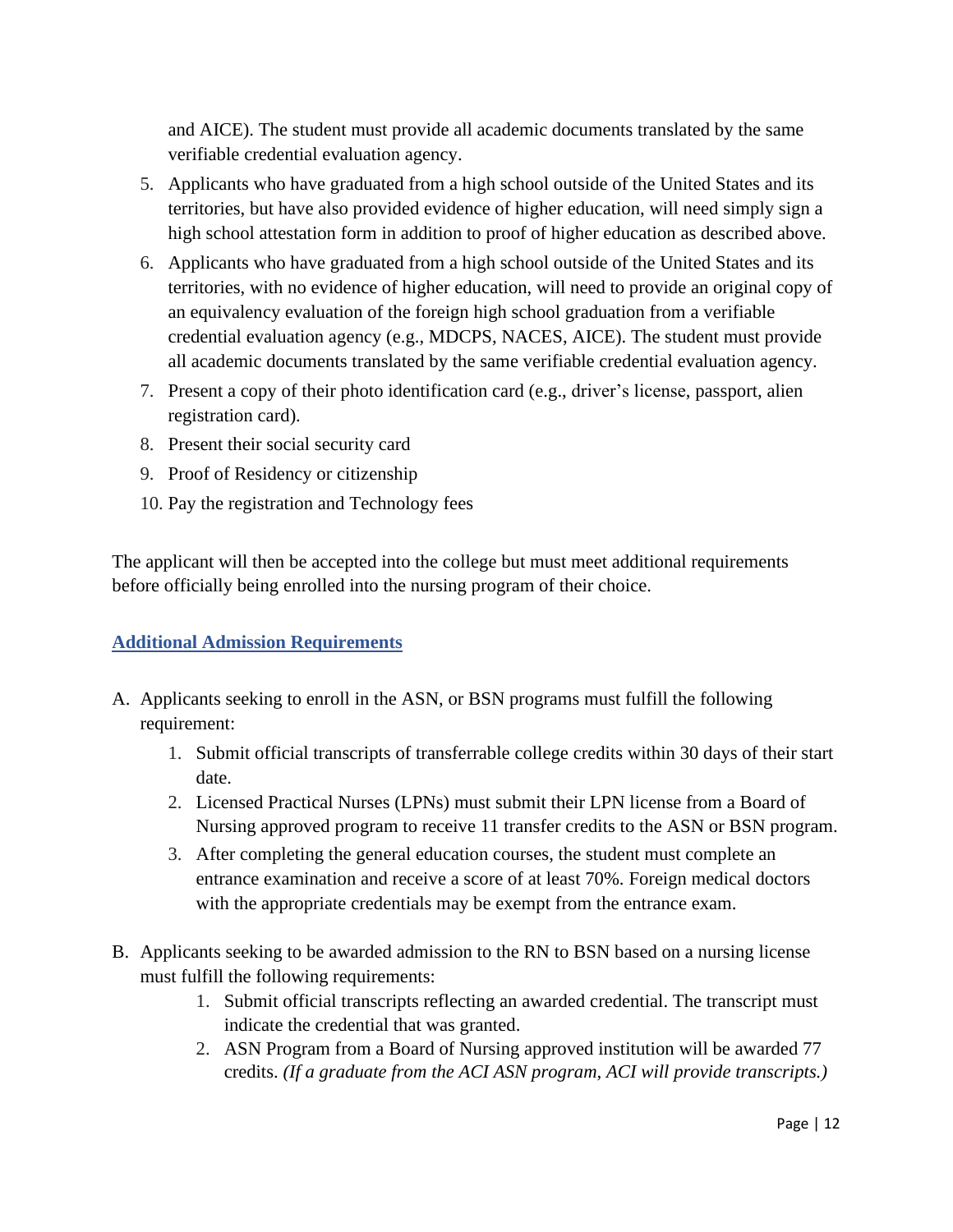3. Submit a copy of your active RN license. The license must be current in the State of Florida and be in good standing.

# **Admissions Procedures**

#### **Criminal Backgrounds:**

Applicants who have a criminal record involving a felony may be permitted to enroll in the program. However, each applicant for licensure will be required to answer questions on the application related to certain past behaviors or legal history. Upon completing the program, the Florida Board of Nursing will review the student's application for licensure and address any criminal offenses on a case-by-case basis.

Applicants who have been convicted of a felony or other crimes may not be eligible to apply for state licensure in Florida or other states and/or certification by national and or regional certifying/licensing entities upon graduating from specific programs offered by Antigua College International

The Florida Board of Nursing (FLBON) is solely responsible for the licensing decisions made at that time; Antigua College International can make no guarantees on this matter.

Antigua College International's application process requires applicants to disclose their criminal backgrounds. Applicants in this situation should check with the appropriate regulatory/licensing entities to determine their licensure and or certification eligibility. They may be admitted to a program but understand that program completion may not result in licensure, certification, or employment.

Antigua College International may require the applicant to submit proof of their eligibility for licensure and reserves the right to deny enrollment to an applicant. Antigua College International does not decide or determine an applicant's eligibility for licensure and or certification.

Students enrolled at ACI will be asked to submit to a background check and drug test, to begin their clinical hours at hospitals or other medical facilities.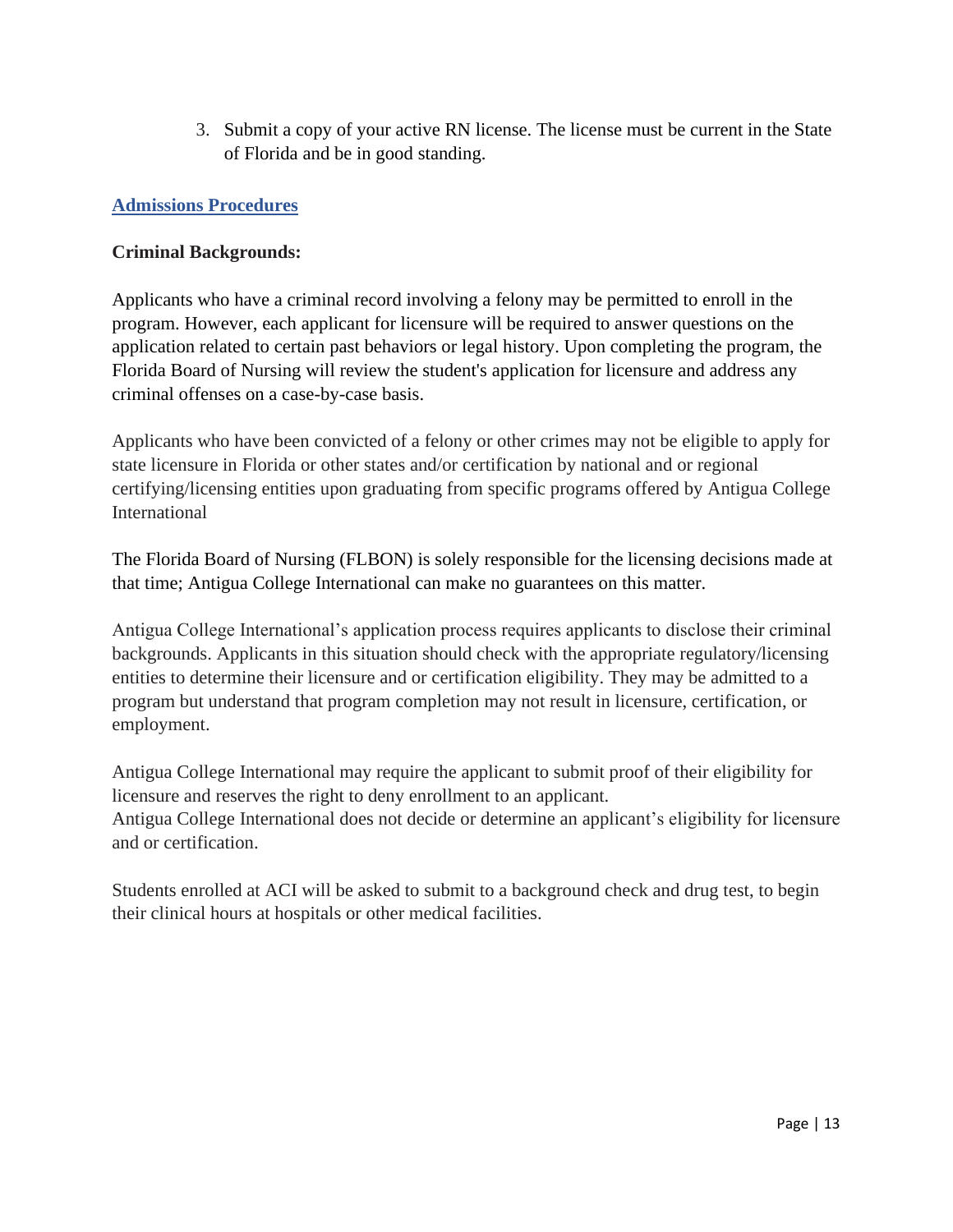# **Transfer of Credits**

ACI makes no representation or guarantee regarding the transfer of credits to other institutions.

Antigua College International does not offer credits or considerations for Experiential Learning. Acceptance of transfer credit is *always* at the discretion of the receiving institution. Students planning to attend other institutions are encouraged to check the school's policy regarding the transfer of credits.

In turn, ACI reserves the right of discretion where other institution's credits are concerned. Students seeking to transfer credits into ACI must submit an official transcript from the institution where the credits originated. Original transcripts must be sent directly from that institution to the Office of the Registrar and come in a sealed envelope.

The student may receive an estimate of potential transfer credits based on an unofficial transcript; however, the student will have 30 days from the date of enrollment to procure official transcripts. Any estimated transfer will become invalid if ACI does not receive official transcripts from all eligible colleges within 30 days.

The institution from which the student is requesting the transfer must be licensed by an agency recognized by the United States Department of Education or the Council for Higher Education Accreditation. The Registrar, in coordination with the Director of the Nursing, will evaluate the official transcripts to determine which credits, if any, will be accepted. Any credits accepted will be reflected on the student's ACI transcript as TC.

All Posted transfer credits that are applicable to your degree or certificate program of study are part of the calculation for Satisfactory Academic Progress (SAP) (Minimum Cumulative Grade Point Average (CGPA), Rate of Progress (ROP).

Credits will be considered for transfer using the following criteria:

- 1. Official transcripts are to be mailed directly to ACI's Office of the Registrar by the originating college.
- 2. Courses are deemed comparable in course descriptions, content, and credits/hours by ACI.
- 3. A grade of 2.0 or better was earned for General Education.
- 4. Transcripts reflecting an actualized degree (AS, BS, MS, MD, etc.) regardless of age.
- 5. General Education science earned within the last ten years.
- 6. Non-science General Education courses regardless of age.
- 7. Credit transfer cannot exceed 70% of the program's requirement. This amounts to:
	- a. ASN program  $=$  max 56 credits
	- b. BSN program  $=$  max 84 credits
	- c. RN to BSN program  $=$  max 7 additional credits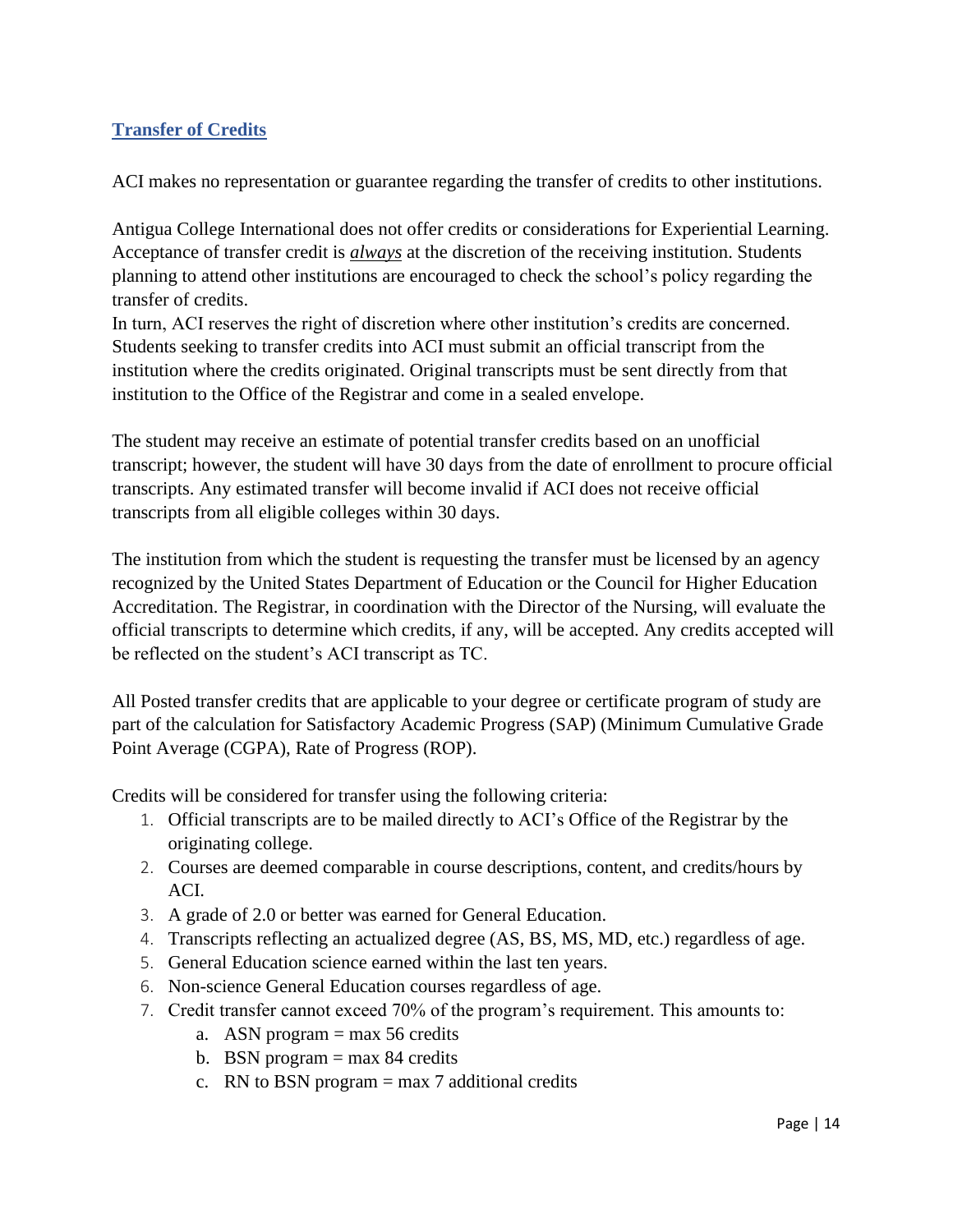8. The transferability of the Nursing Courses will follow the criteria of FLBON

Standardized Transfer Awards\*

Foreign Medical Doctors: A student providing evidence of the equivalent of a US degree of Doctor of Medicine from a college or university outside the US will be awarded 29 credits toward the ASN or 39 credits toward the BSN program totals.

RN to BSN: A student applying to the BSN program with proof of an approved ASN credential (minimum 70 credits) and a valid RN license will be awarded 77 credits toward the BSN program totals.

LPN: A student applying to either ASN or BSN with proof of a valid PN license will be awarded 11 credits toward the program of their choice.

# **Reentry**

Former students who voluntarily withdrew from the college may request re-enrollment. Dependent on the length of time since the withdrawal, a returning student may be classified as either a New Enrollment or a Reentry. Regardless of the type, these requests are to be routed to the Director of Admissions. The student will be scheduled for an interview with the Director of Nursing, from whom final approval is required, and the Student Accounts Office to review any pending debt.

Upon new enrollment or Reentry, the student will be subject to the program requirements, tuition, fees, and school regulations as they are defined at the time of reentry or new enrollment. Any returning student who has been out of school for fewer than 180 calendar days will be considered a Reentry and should make an appointment with the Director of Admissions to begin the reentry process.

Any returning student who has been out of school for more than 180 calendar days will be considered a New Enrollment. They must complete a new enrollment agreement. The student will be subject to the program requirements, tuition, fees, and school regulations effective at the time of the new enrollment.

Former students whose education was involuntarily interrupted (the student was withdrawn for cause by the college) must follow the Appeals process to apply for reentry or re-enrollment.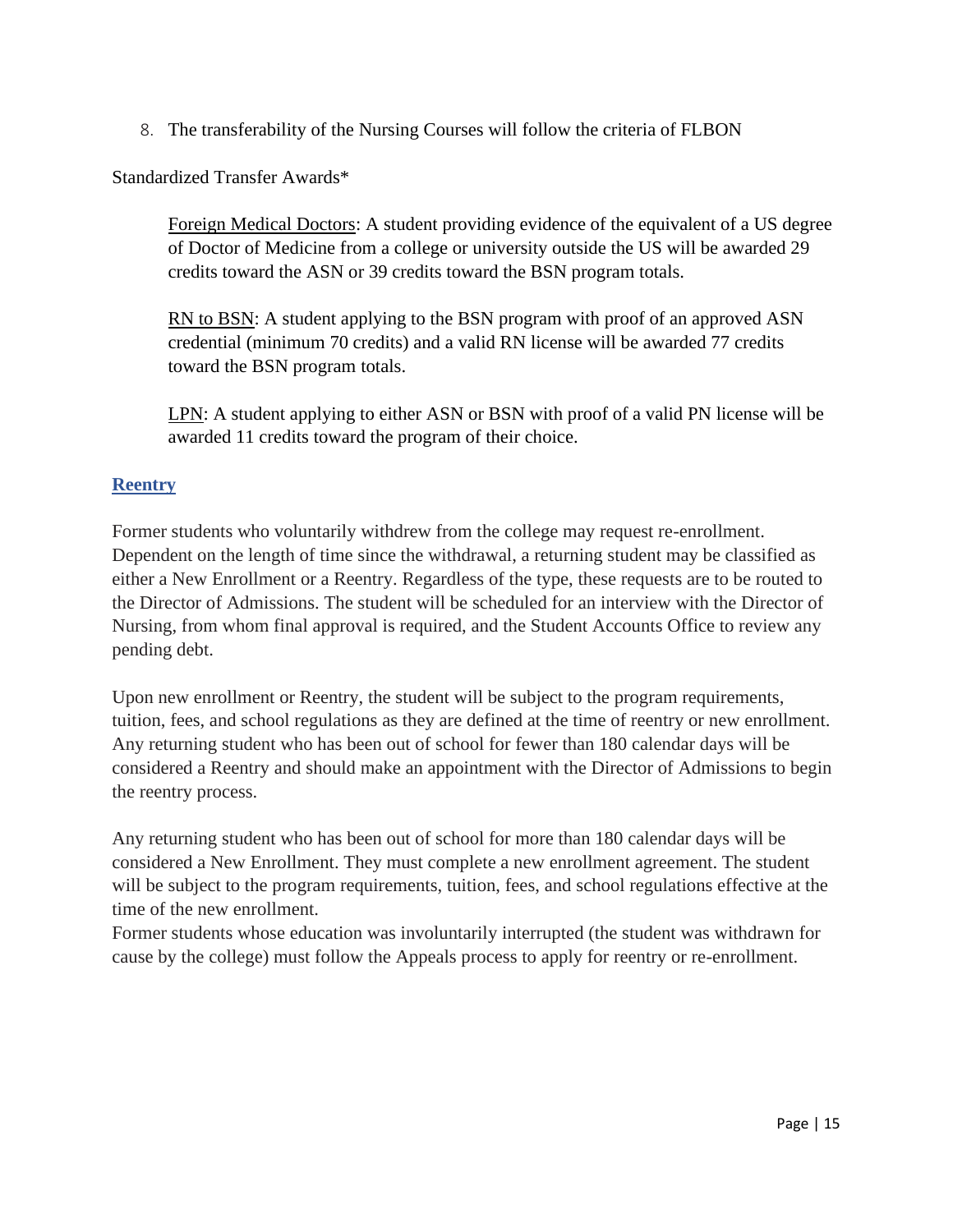# **Financial Aid Office**

<span id="page-15-0"></span>The Financial Aid Office at Antigua College International is dedicated to helping students find ways to finance their education. The office is staffed by Financial Aid Representatives, who are available to all current and prospective students Monday through Friday from 9 AM to 7 PM. The Financial Aid Office can be reached by calling the campus and scheduling an appointment or on a walk-in basis. The Financial Aid Office also adheres internal, state, and federal policies and procedures and optimizes enrollment levels via reliable customer service.

#### **Financial Aid General information**

Applying for financial aid is an annual process. The student must complete a FAFSA each year for which you are requesting financial aid. The Expected Family Contribution (EFC) and the costs will be reevaluated each year after FAFSA has been completed. Students should complete the application for financial assistance by the priority date of May  $1<sup>st</sup>$ . Prospective students under 18 years of age must have a parent or legal guardian available to complete the financial aid process.

#### **Circumstance Changes**

If the student's or parent's financial situation changes, students are recommended to get in touch with the Financial Aid Office. A reevaluation of the need for funding based on the changed circumstances will take place.

Changes to be reported include the following:

- Loss of employment
- Death or disability of a parent
- Divorce or separation
- Loss of untaxed income (such as child support)

#### **Federal Direct Loan Program (FDLP)**

ACI participates in The Federal Direct Loan Program (FDLP), allowing students and their parents to borrow money to help with their educational costs. These loans must be paid back with interest.

#### **Subsidized Direct Loan**

A subsidized loan is awarded based on financial need (the budgeted Cost of Attendance less estimated financial aid). The federal government pays interest on the subsidized loan until repayment begins and during authorized periods of deferment. Repayment begins:

- a) Six months after student graduates,
- b) When enrollment drops below half-time status,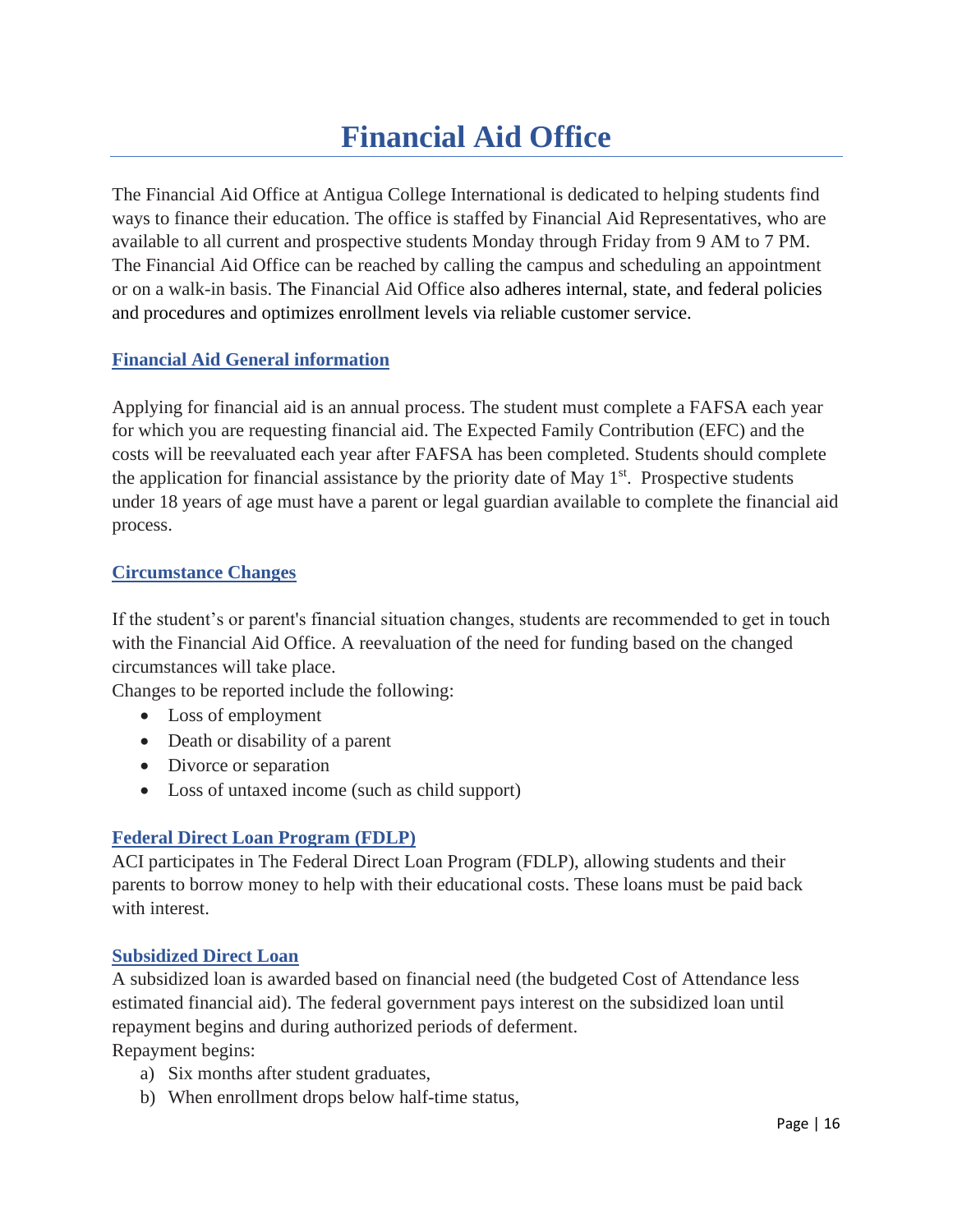c) When a student withdraws from the institution.

#### **Unsubsidized Direct Loan**

An unsubsidized loan is not awarded based on need. The borrower is charged interest from the time the loan is disbursed until it is paid in full. In addition, until repayment begins and during authorized periods of deferment, the unsubsidized loan borrower has the option to pay the interest or allow the interest to accumulate. The accumulated interest will be added to the principal amount of the loan and will increase the amount the borrower must repay.

Repayment begins:

- a) Six months after the student graduates,
- b) When enrollment drops below half-time status,
- c) When a student withdraws from the College.

Student that are borrowers of Federal Student Loans must also satisfy an exit loan counseling requirement. To apply, students can go to contact the school Financial Aid Office.

#### **Federal Direct Parent Loan (PLUS) for Loan Program**

Federal Direct Parent Loan for Undergraduate Students (PLUS) loans are for parents of dependent students who want to borrow to help pay for their children's education. A mandatory credit check is completed as eligibility for this loan depends on the borrower's creditworthiness. This is an unsubsidized loan where the borrower is charged interest from the loan disbursed until it is paid in full. In addition, until repayment begins and during authorized periods of deferment. Repayment begins 60 days after the loan is disbursed. For additional information about this program, the students should contact the Financial Aid Office.

#### **Private Financing Programs**

Private financing programs are available to help students meet the costs of education by providing long-term financing options. Students should exhaust all federal Title IV assistance available, including the Federal Direct Loans before considering a private student loan program.

The repayment terms of federal programs may be more favorable than the terms of personal loan programs. Federal student loans are required by law to provide a range of flexible repayment options, including, but not limited to, income-based repayment and income-contingent repayment plans and loan forgiveness benefits, which other student loans are not required to provide. Federal Direct Loans are available to students regardless of income.

#### **Other Financial Options**

For students who do not qualify to receive financial aid Antigua College International makes institutional loans available to defray tuition and education costs. Any student receiving this loan must make monthly in-school payments as agreed to on the Enrollment Agreement.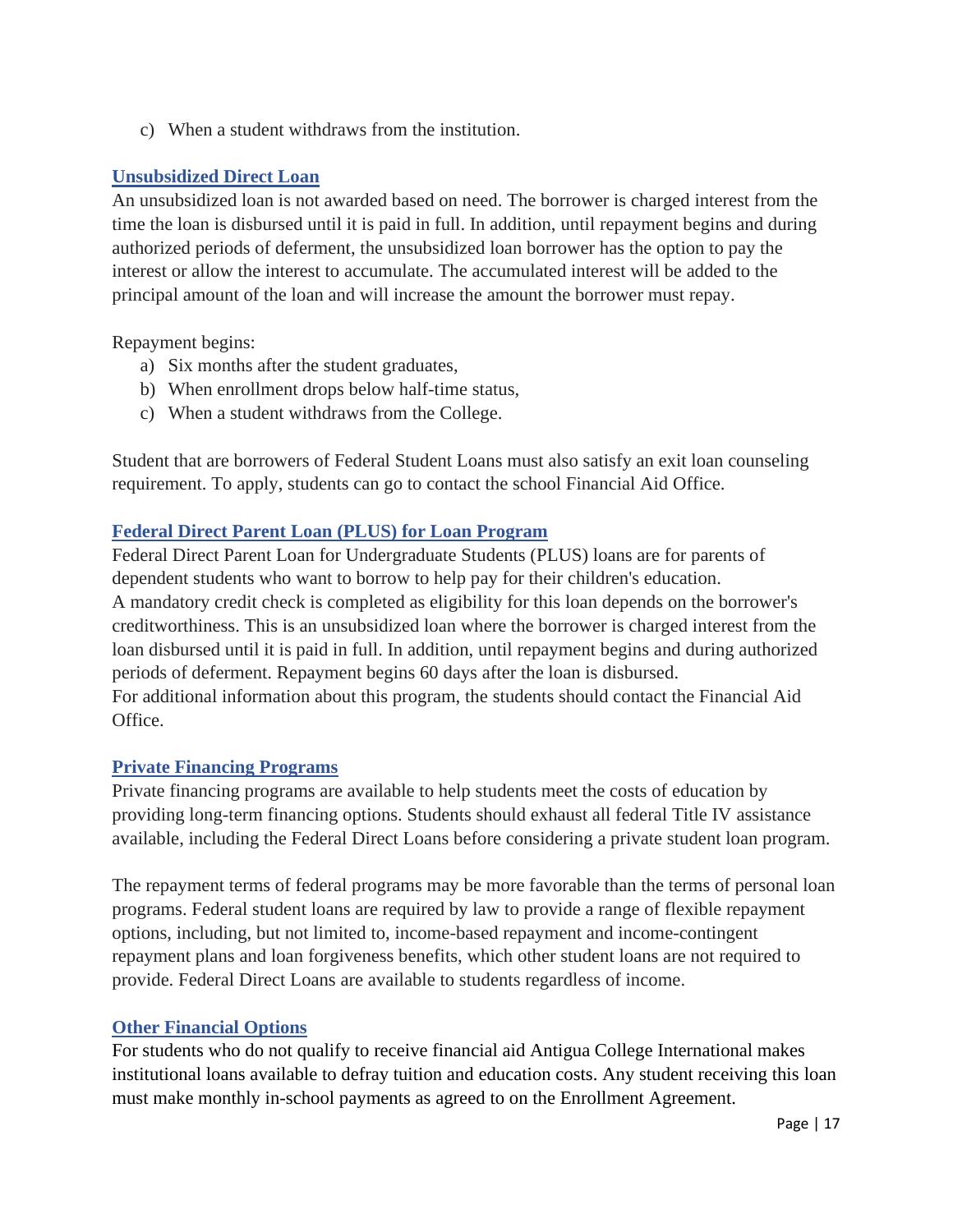At least eighty percent of the total institutional loan must be paid by time of program completion. A student that has not paid at least eighty percent of the institutional loan will not be eligible to graduate.

# **Late Payment Policy**

Tuition payments are due by the due date listed on a student's Enrollment Agreement. as part of the Payment Plan, payments not made in full by the due date are considered late. A late payment fee in the amount of \$15.00 or 10% of the installment payment, whichever is lesser, will be applied to the student's account one day after the due date.

Any student who is late with payment may be removed from class and not allowed to progress until the account is made current. Further:

- Any student thirty days past due on their monthly payment will not be allowed to enroll in a new class.
- Any student sixty days past due on their monthly payment will automatically be withdrawn for non-payment.

# **Cancellation and Refund Policy**

Should a student's enrollment be terminated or canceled for any reason, all refunds will be made according to the following refund schedule. This policy applies to all programs offered by the ACI.

- 1. Cancellation can be made in person, by electronic mail, by Certified Mail.
- 2. All monies will be refunded if the school does not accept the applicant or if the student cancels within three business days after signing the enrollment agreement.
- 3. Cancellation after the third (3rd) business day, results in a refund of all money paid, with the exception of the Registration and Technology fees.
- 4. For degrees programs: after add/drop period for each course will result in no refund.
- 5. After participation has begun thought 60 % completion of the term Credits/Hours, the withdrawal will result in pro rata refund computed on the number of the Credits/Hours attempted of the term. Completing more than 60% of the term will result in no refunds.
- 6. Termination Date: The termination date, for refund computation purposes, is the last date of participation or the last date of the term. Unless earlier written notice is received.
- **7.** Refunds will be made within 30 days of termination of students' enrollment or receipt of cancellation notice from the student.

# **Course Cancellation**

Antigua College International reserves the right to cancel a scheduled course if that course does not meet a minimum of seven students enrolled or in attendance. A course will not continue past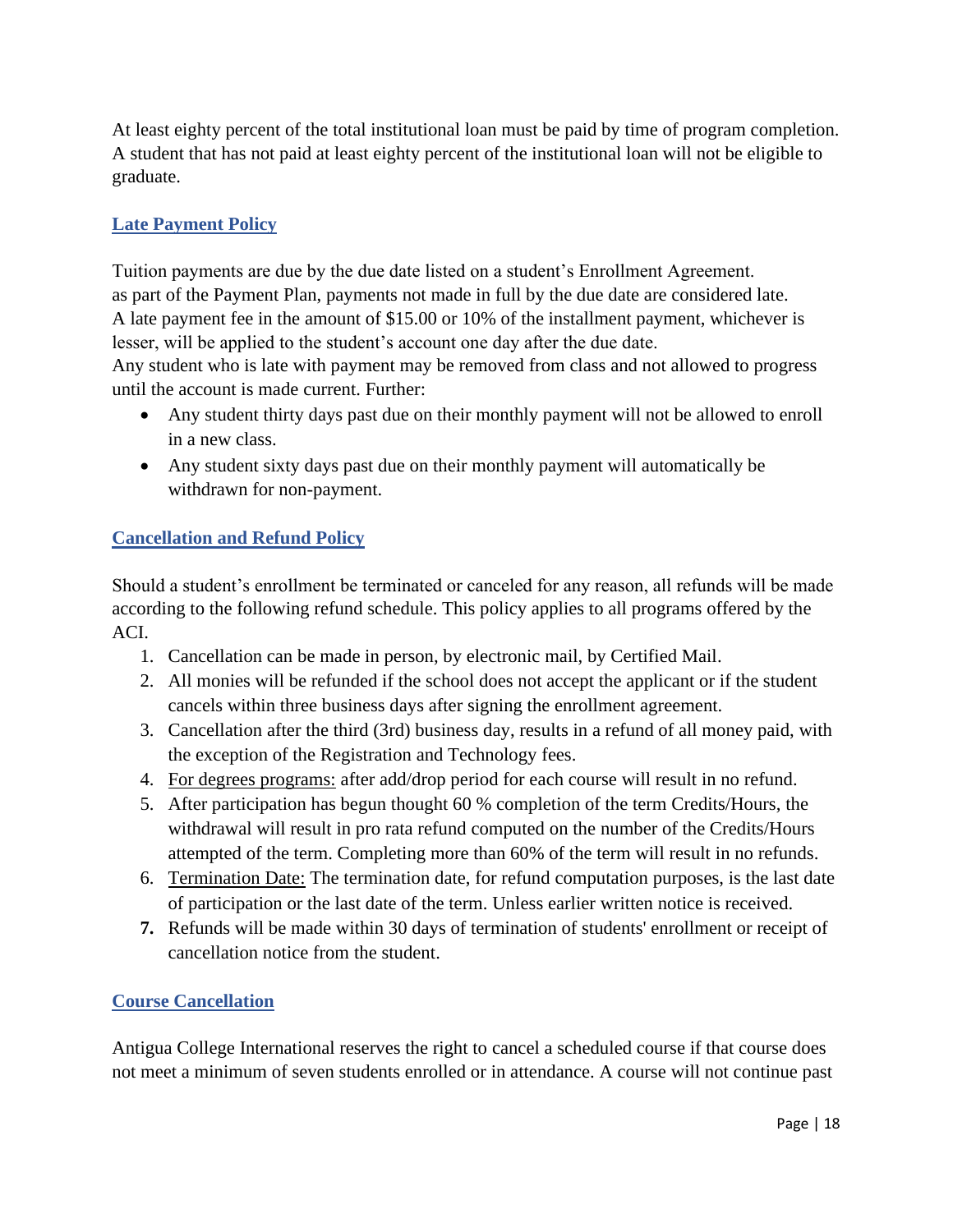the third day of class if less than seven students are attending. The student's account will be credited for the canceled course.

# **Add-Drop Period and Voluntary Course Withdrawal**

The Add-Drop period at Antigua College International is defined as the first week of class meetings for each course start. The student must notify the Office of the Registrar in writing through the completion of the Add-Drop Form. The student must hand sign and submit in person or via email.

# **Course Add**

The students can choose to add a course to their schedule during the Add-Drop period by completing the Add-Drop Form with approval of the Registrar and after consulting the Financial Aid office. A student may not add a course after the Add-Drop period.

# **Course Withdrawal**

- o **Course Drop within the Add/Drop Period**:
	- A student may voluntarily withdraw from a course in the Add-Drop Period without penalty. No penalty is incurred if the student notifies the Registrar of the intention during the Add-Drop Period.
	- If notification is received after the Add-Drop Period, the student will be financially responsible for the associated course cost and receive a Withdrawal (W).
- o **Course Withdrawal after the Add/Drop Period:** 
	- A student may voluntarily withdraw from a course after the Add-Drop Period at any point before the Midterm exam. However, the student must notify the Registrar of their intention to drop a course by completing the Add/Drop Form.
	- This student will receive a grade of "W" and will be financially responsible for the associated course cost.

Failure to notify the Office of the Registrar of intent to withdraw will result in a course failure. Once the midterm exam has been administered, the completion of the course is obligatory regardless of its outcome and grade and the student cannot withdraw. The student will not be allowed subsequent drops of the same course.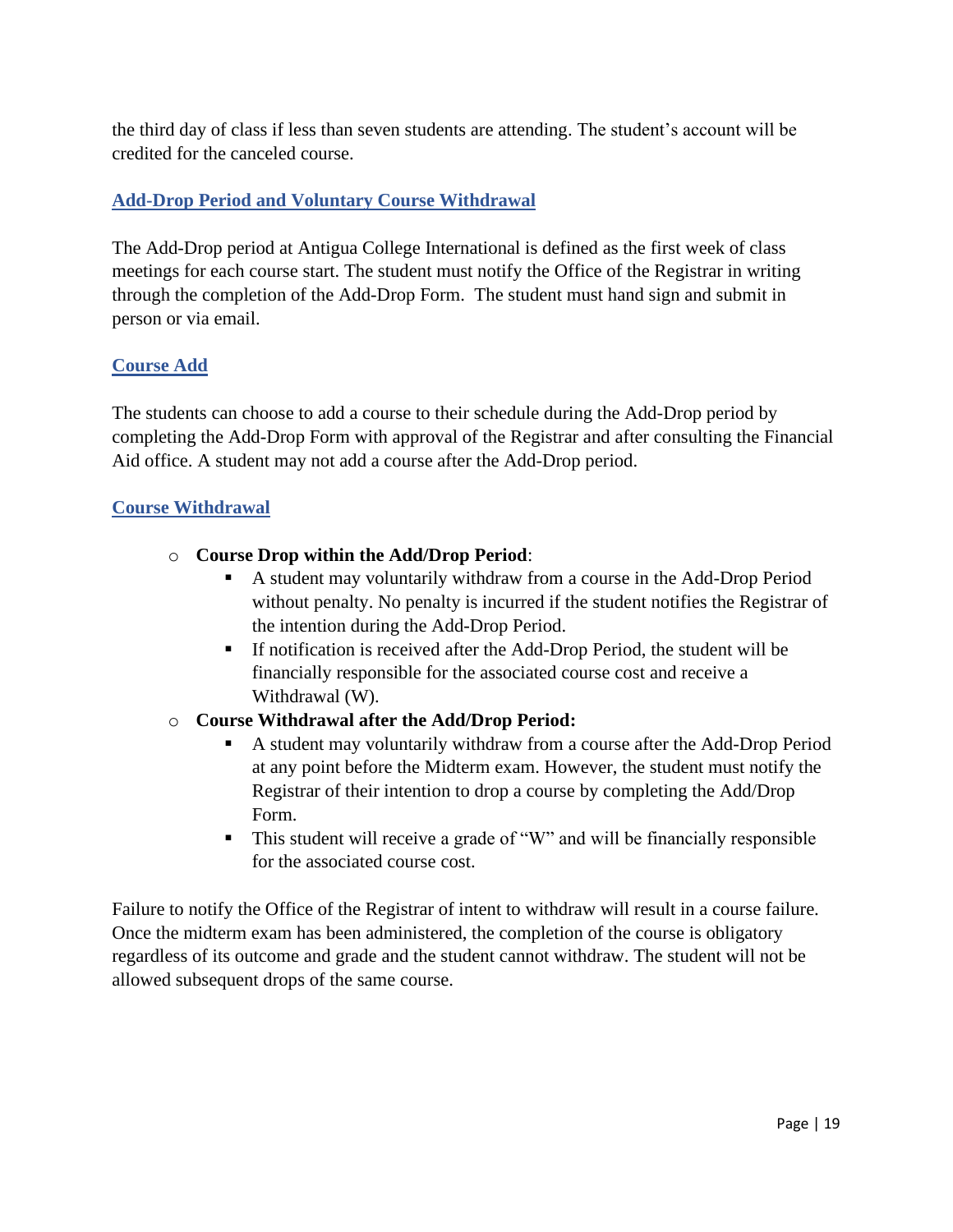# **Full Withdrawal and Date of Determination:**

The student shall have the option to withdraw from the college at any time by giving written notice, in person or via mail, to the Registrar or designee. If the student is under 18 years of age, the notification must be accompanied by a letter from the parent or guardian consenting to the withdrawal.

The Date of Determination (DOD) will be determined as the day the student officially notified the college of the intent to withdraw. If a student fails to formally inform the college, the Date of Determination (DOD) will be the last day of the payment period in which the student was most recently enrolled.

All refunds will be processed as outlined in our refund policy. Students who withdraw from the college will be subject to a new enrollment agreement at the prevailing tuition rate at the time of readmission.

# **Return to Title IV Policy**

The US Department of Education requires institutions to apply the Return to Title IV Funds policy for students withdrawing from a school who receives Title IV financial aid. The Title IV programs include: Federal Pell Grants, Iraq and Afghanistan Service Grants, TEACH Grants, Direct Loans, Direct Plus Loans, and Federal Supplemental Educational Opportunity Grants (FSEOGs).

The requirements for Title IV program funds when you withdraw are separate from any refund policy that your school may have. Therefore, you may still owe funds to the school to cover unpaid institutional charges.

A student who withdraws after the 60% point of a semester is entitled to retain all Title IV aid for that semester. However, if the student withdraws before the 60% point of the term, unearned Title IV funds as determined by the federal policy must be returned to the various programs. These funds must be returned even if the institution provides no refund to the student. This means the student could owe the Institution and or the U.S. Department of Education a significant amount of money.

#### **Post Withdrawal Disbursement**

If the student did not receive all the funds that were earned before to withdrawing, a postwithdrawal disbursement may be due. If the post-withdrawal disbursement includes loan funds, the student must permit them before the funds can be disbursed. ACI may automatically use all or a portion of the post-withdrawal disbursement of grant funds for tuition, fees, and other costs. Permission is required to use the post-withdrawal grant disbursement for all other institution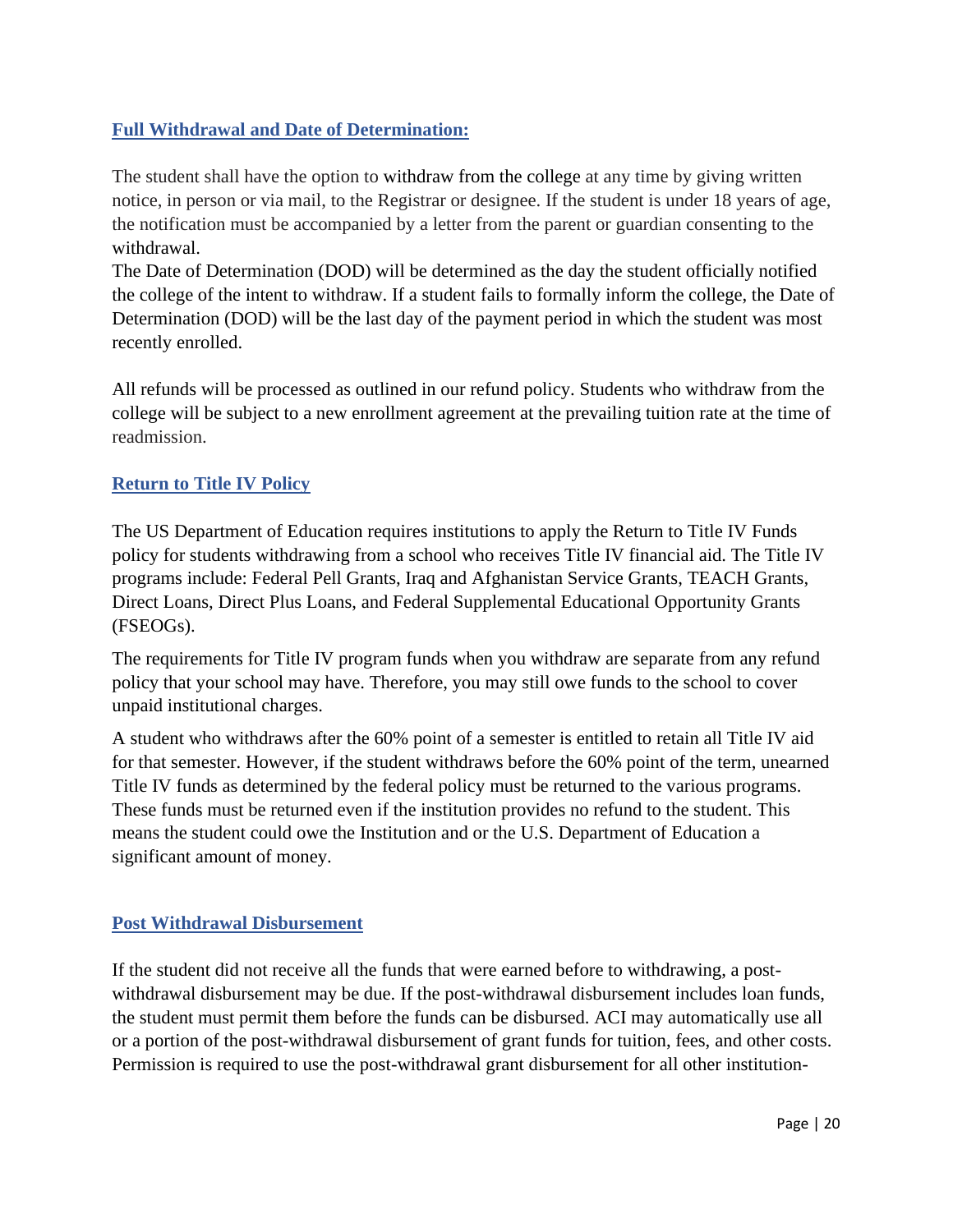related charges. Students will be notified of post-withdrawal disbursement eligibility within 30 days of the date of withdrawal determination.

The school must return the Title IV funds within 45 days of the date the school determines the student withdrew. Before processing a Return to Title IV Funds, ACI must verify the student began attendance in all classes used to determine financial aid eligibility.

As a result, the student may end up owing the institution for the amount of unearned aid. If the student never attended any classes, all aid will be canceled and billed for all outstanding charges.

Though the financial aid funds are posted to the student's account at the start of each semester, they earn the funds when they complete the semester. Title IV financial aid is earned by the calendar day, not class day. This includes weekends, holidays, and breaks of less than five consecutive days. ACI is required to determine the amount of Title IV aid the withdrawing student has earned and then either disburse any additional funds the student may be entitled to up to the amount earned or return funds over the amount earned which the student has already received.

If the student withdraws during the enrollment period, the amount of Title IV program assistance that they have earned up to that point is determined by a specific formula. If the student received (or their school or parent received on behalf of the student) less assistance than the amount that the student earned, they might be able to receive those funds. If the student received more assistance than he or she earned, the excess funds must be returned to the USDOE.

If the student receiving Federal Title IV, financial aid withdraws from ACI during the enrollment period, the amount of the Title IV funds earned during the enrollment period is calculated as of the student's withdrawal date. Title IV funds are earned at a fixed rate on a per-day basis up to the 60 percent point in the enrollment period. Title IV funds are 100 percent made if the withdrawal date is after the 60 percent point in that period.

If the date a student withdraws from ACI is before or on the 60% point of the semester, ACI is required to determine the portion of the aid disbursed that was "earned" by the student before the withdrawal date. The "unearned" Title IV funds must be returned to the respective federal aid programs. Unearned aid is the amount of disbursed Title IV aid that exceeds the amount of Title IV aid earned based on attendance in the enrollment period. The following formula is used to determine the percentage of unearned aid that has to be returned to the federal government:

- The percent earned is equal to the number of calendar days completed up to the withdrawal date, divided by the total calendar days in the payment period (less any scheduled breaks that are at least five days long)
- The payment period is the entire semester.
- The percent unearned is equal to 100% minus the percent earned.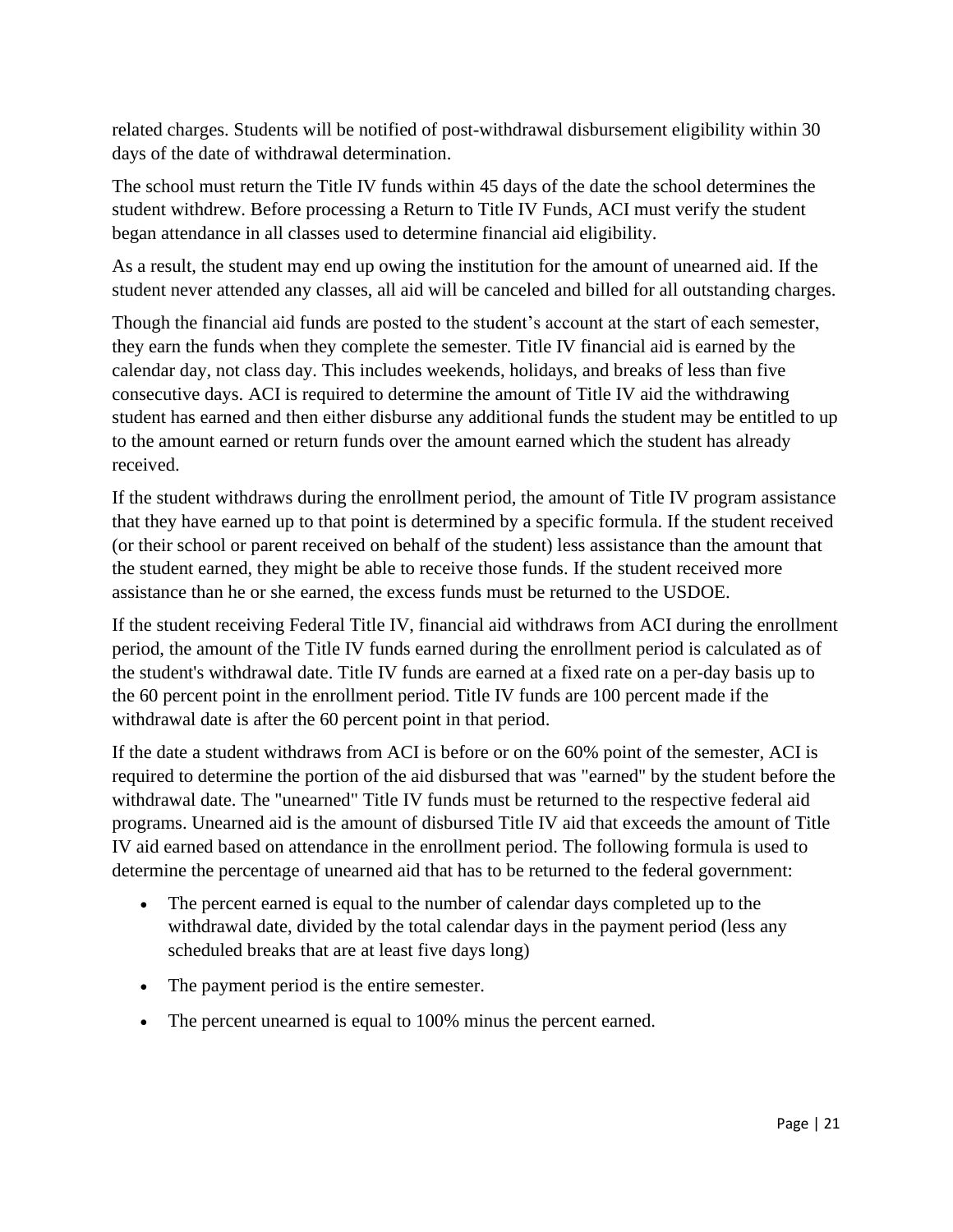# **Order of Aid to be Returned**

In Accordance with federal regulations and ACI policy, if you are eligible for a refund of tuition and fees and is a Title IV aid recipient for the enrollment period, the refund will be returned to the student aid programs. Returned Title IV Funds are allocated in the following order:

- Direct Unsubsidized Loans
- Direct Loans (subsidized)
- Direct PLUS Loans (Graduate student)
- Direct PLUS Loans (Parent)
- Federal Pell Grants
- Federal SEOG
- TEACH Grant
- Iraq Afghanistan Service Grant
- Other Federal Sources of aid
- Other State, Private and Institutional Aid.

#### **Grant Overpayment**

Any amount of unearned grant funds that the student must return is called an overpayment. The maximum amount of a grant overpayment the student must repay is half the grant funds received or scheduled to receive. The student does not have to repay a grant overpayment if the original amount of the overpayment is \$50 or less. Arrangements must be made with ACI to return the unearned grant funds. The student will be notified of any grant overpayment within 30 days of the date the school determined the student withdrew.

#### **Notification to Student**

Once the Return to Title IV Funds calculation has occurred, the Financial Aid Office will notify the student of the calculation results and the aid that was returned. The Student Accounts Office will notify the student of any outstanding balance due to the institution as a result.

#### **Official Withdrawals**

An official withdrawal refers to an action taken by a student to discontinue their enrollment at the institution. The student completes the withdrawal form in the Office of the Registrar. The withdrawal date will be recorded with a determination date of when the forms is completed, signed, and returned to the Office of the Registrar.

#### **Unofficial Withdrawals**

Title IV aid recipients who fail to withdraw but stop attending class are considered unofficial withdraw. The Return to Title IV Funds policy requires USDOE to calculate the "earned"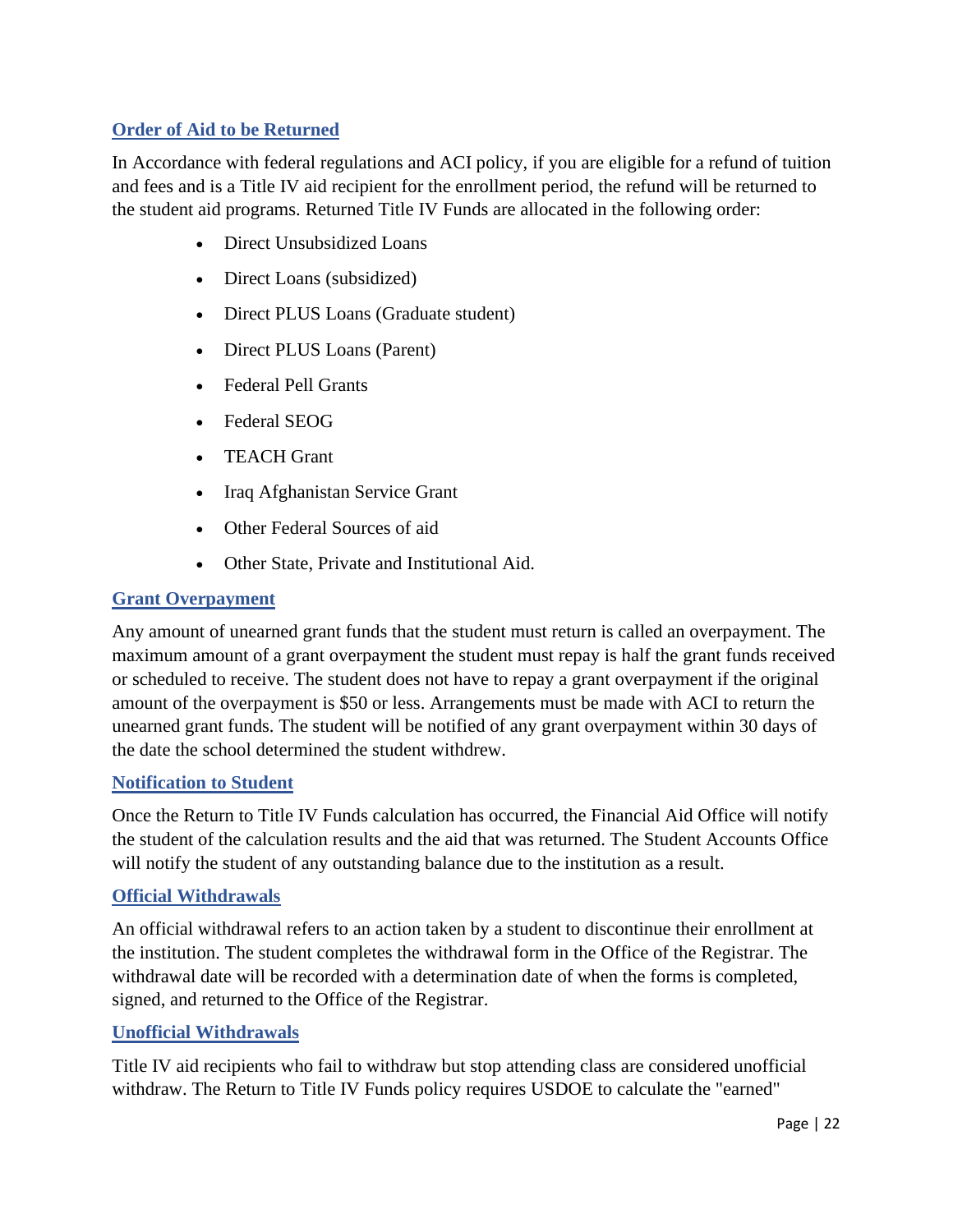amount based on the last day of attendance of the semester. If the student stopped attending before the 60% point of the term, the student will be billed for the outstanding charges as a result of the Return of Title IV funds. Unofficial withdrawals are processed within 30 days of determining the student was an unofficial withdrawal.

#### **Completion and Graduation Data**

Students may secure completion and graduation data from the Office of the Registrar.

| <b>PROGRAM</b> | <b>TUITION</b> | <b>Registration</b> | Tech  | <b>CLINICALS</b> | <b>TEXTBOOKS</b> | <b>TOTAL</b> |
|----------------|----------------|---------------------|-------|------------------|------------------|--------------|
|                |                |                     | FEE   |                  |                  |              |
| <b>ASN</b>     | \$30,566.33    | \$100               | \$100 |                  | \$2,238.67       | \$33,005.00  |
| <b>BSN</b>     | \$45,981.32    | \$100               | \$100 |                  | \$2,618.68       | \$48,800.00  |
| <b>RN-BSN</b>  | \$15,842.30    | \$100               | \$100 |                  | \$1,572.70       | \$17,615.00  |
| <b>PN</b>      | \$14,687.99    | \$100               | \$100 |                  | \$812.01         | \$15,700.00  |

# **Tuition and Fees Cost**

# **Other Fees**

Following is a list of fees that may become applicable throughout the student's academic career at ACI. These fees may be mandatory based on the student's progression (e.g., End of Course Exams, Exit Exams), while others may be entirely optional (e.g., additional uniform, replacement ID).

| <b>Other Fees</b>     |       |                              |       |                   |       |
|-----------------------|-------|------------------------------|-------|-------------------|-------|
|                       |       | Exit Exam (Program)          | \$150 | ID (replacement)  | \$10  |
|                       |       |                              | ea.   |                   |       |
| Withdrawal Fees       | \$50  | End of Course Exam           | \$50  | Unform            | \$45  |
|                       |       |                              | ea.   |                   |       |
| Program Change Fee    | \$50  | <b>NCLEX</b> Diagnostic      | \$100 | Duplicate         | \$20  |
|                       |       | Exam                         |       | Transcript        |       |
| <b>Entrance Exams</b> | \$100 | <b>Clinical Site Absence</b> | \$150 | Duplicate Diploma | \$100 |
|                       |       | Fee                          |       |                   |       |
| Lippincott Pass-Point | \$195 | <b>Graduation Fee</b>        | \$200 | Late Payment      | \$15  |
|                       |       | (incl. diploma)              |       |                   |       |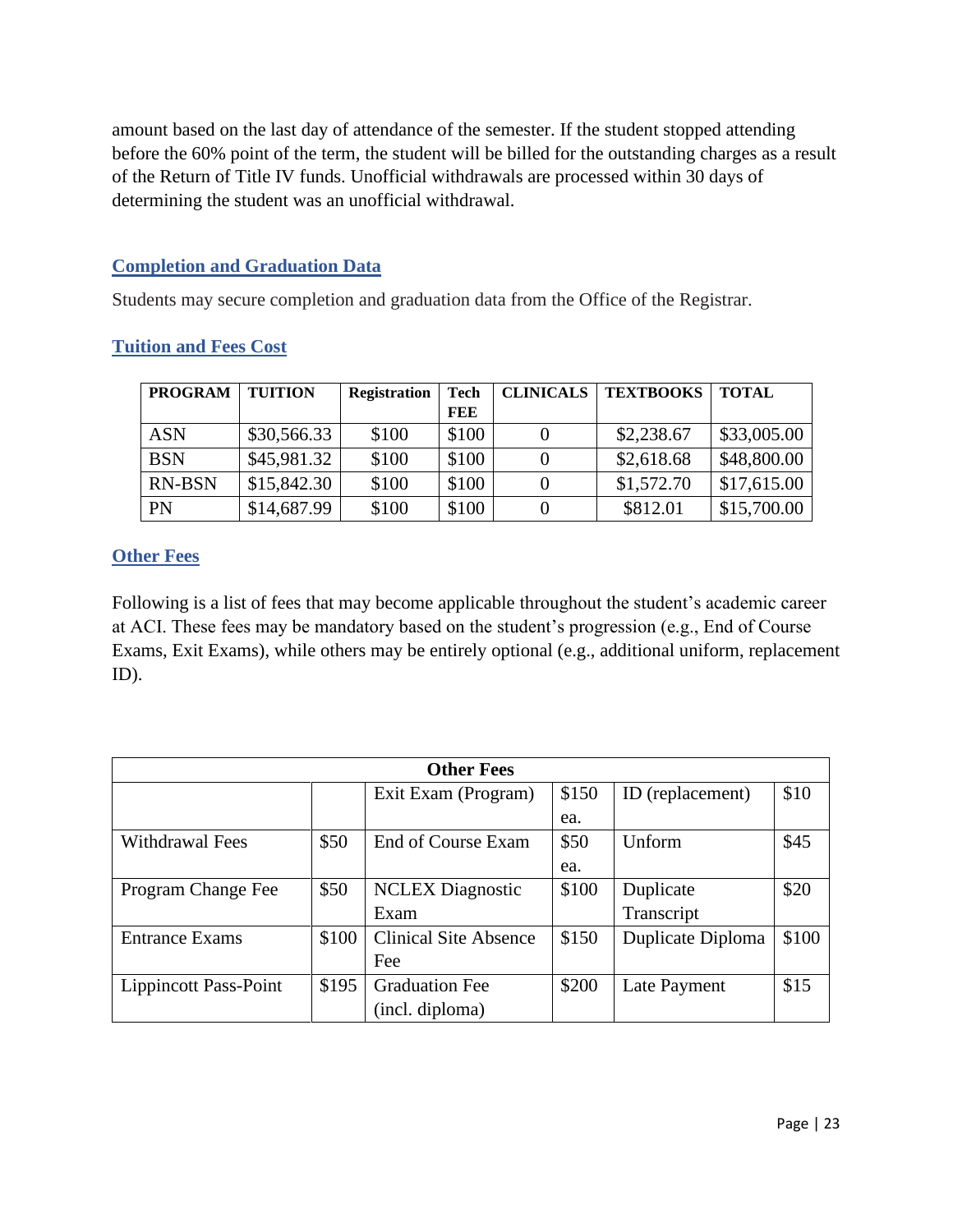# **Student Services**

# <span id="page-23-0"></span>**Student Identification Card**

Students, faculty, and staff are issued a picture identification card. If a student is expelled or suspended from ACI, the student must immediately surrender the ACI identification card to the Director of Nursing or Office of the Registrar. Students will be charged \$10.00 for each replacement card that must be issued.

#### **Records and Transcripts**

A permanent educational record consisting of all admission, academic, and financial records is retained for each student. Students can request both Official and Unofficial Transcripts by filling out a request form. The request form is available in the Office of the Registrar and on the ACI website. There is no fee for Unofficial Transcripts. Any student, active or inactive who requires an Official Transcript will be charged a fee of \$20.00 as long as all the financial obligations are met. One Official Transcript will be provided to the student upon graduation free of charge, as long as all financial obligations have been met. The student must be in good standing with the college to receive an Official Transcript.

#### **Career Placement Assistance**

ACI offers employability training, resume writing and interviewing skills workshops, job referrals, and participation in annual job fairs. This is a lifetime service available to active and graduate students in good standing. Students are strongly urged to maintain contact with ACI's Career Services Department when they obtain employment, change jobs, need assistance, or relocate to another area. NOTE: Antigua College International cannot guarantee job placement.

# **Health Insurance**

ACI does not provide health insurance for students. The college maintains an accident and injury policy to cover school-related injuries or accidents not covered by the student's own insurance. The students need to provide their own liability insurance to cover clinical practice. A list of local health departments, clinics, and insurance providers is available upon request.

#### **Parking**

There is ample parking available for students, faculty, staff, and visitors. Antigua College International is not responsible for any vehicle damage, destruction, or theft that occurs while on school premises or at any of our partner clinical facilities. Site rules and regulations must always be followed when parking a vehicle.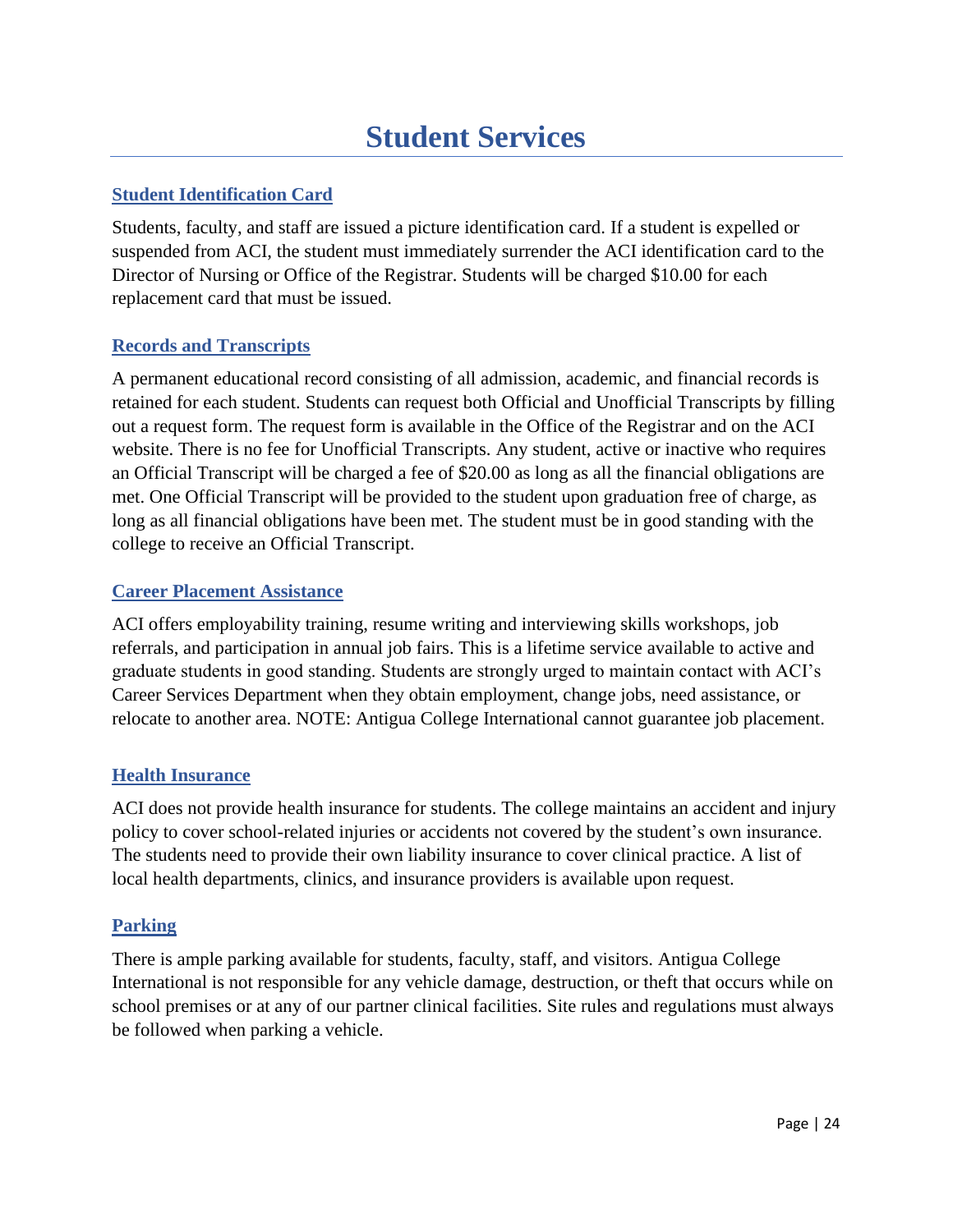#### **Lounge Area**

The student lounge provides tables and chairs, a service counter with a sink and a microwave, available for having a meal or relaxing between classes and during breaks. Soft drinks, water, and snacks are available in vending machines in the lounge area.

#### **Housing**

ACI does not have residence halls. Assistance with local housing information can be provided upon request.

#### **Transportation**

ACI does not provide transportation for students but is conveniently located near Metrobus routes.

#### **Personal Property**

ACI is not responsible for any loss, theft, damage, destruction, or other casualty to the personal property of students, visitors, and others. Students must take responsibility for guarding and safekeeping all personal property while on school premises. All lost and found items will be logged and held at the reception area for no more than 30 days. All items left for more than 30 days will be discarded.

#### **Exit Interview**

Any student who withdraws or graduates from any program must have an exit interview before making effective the new status.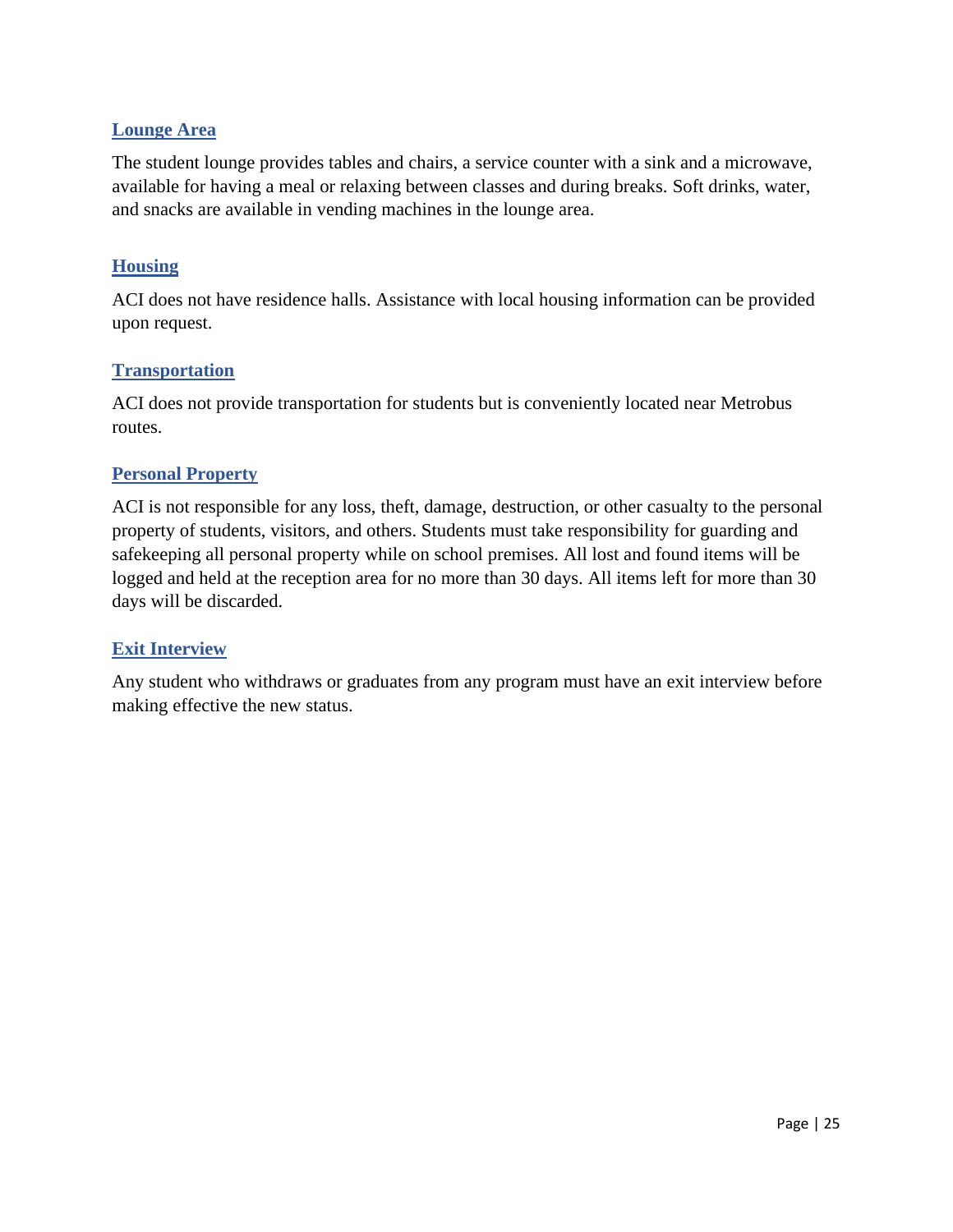# **Academic Policies, Code of Conduct, and Regulations**

# <span id="page-25-1"></span><span id="page-25-0"></span>**Student Complaint/Grievance Policy**

A grievance is a claim, complaint or an expression of concern made by a student regarding any aspect of his or her educational experience, including misapplication of school policies or procedures, or unfair treatment such as coercion, reprisal or intimidation by a faculty or another employee. A student should first discuss the concern with their instructor, or the person involved.

An appeal is an escalation to the next level of authority. Please see the academic appeal process if it is about an academic decision, such as a final grade.

Examples of situations a student has a right to appeal are:

- − Satisfactory academic progress
- − Grading concerns
- − Disciplinary action has taken place because the student violates the student conduct regulations.

If a student has failed to meet the Satisfactory Academic Progress standards (SAP), he/she is not entitled to an appeal unless there is documenting mitigating circumstances that impacted the student's ability to meet SAP.

After traying to resolve the matter with the person involved, any student with a grievance should schedule an appointment with the Director of Nursing to verbally resolve the issue(s). If the student needs further assistance, a written grievance should be submitted to the Director of Nursing to request a formal process hearing with the Appeals Committee or Honor Court.

#### **Appeal Process**

- 1. The first step is to address and resolve the dispute or complaint with the person involved in the grievance.
- 2. If a dispute or concern cannot be resolved with the person involved the student needs to make an appointment to verbally raise his/her concern to the Director of Nursing to address the issue.
- 3. The Director of Nursing will convene the Appeals Committee or Honor Court.
- 4. The written appeal document must include a description of the issue, the date or dates when the issue arose. The written complaint should be submitted within five (5) business days of the grievance.
- 5. A response from the Appeals Committee or the Honor Court will be provided in writing to the student with ten (10) business days. A decision will be provided and delivered to the student in person or by regular mail with acknowledgment of receipt required.
- 6. If the dispute cannot be resolved with the Director of Nursing and or the Appeal Committee or Honor Court, then the next step in the appeal process is to appeal in writing to the ACI President.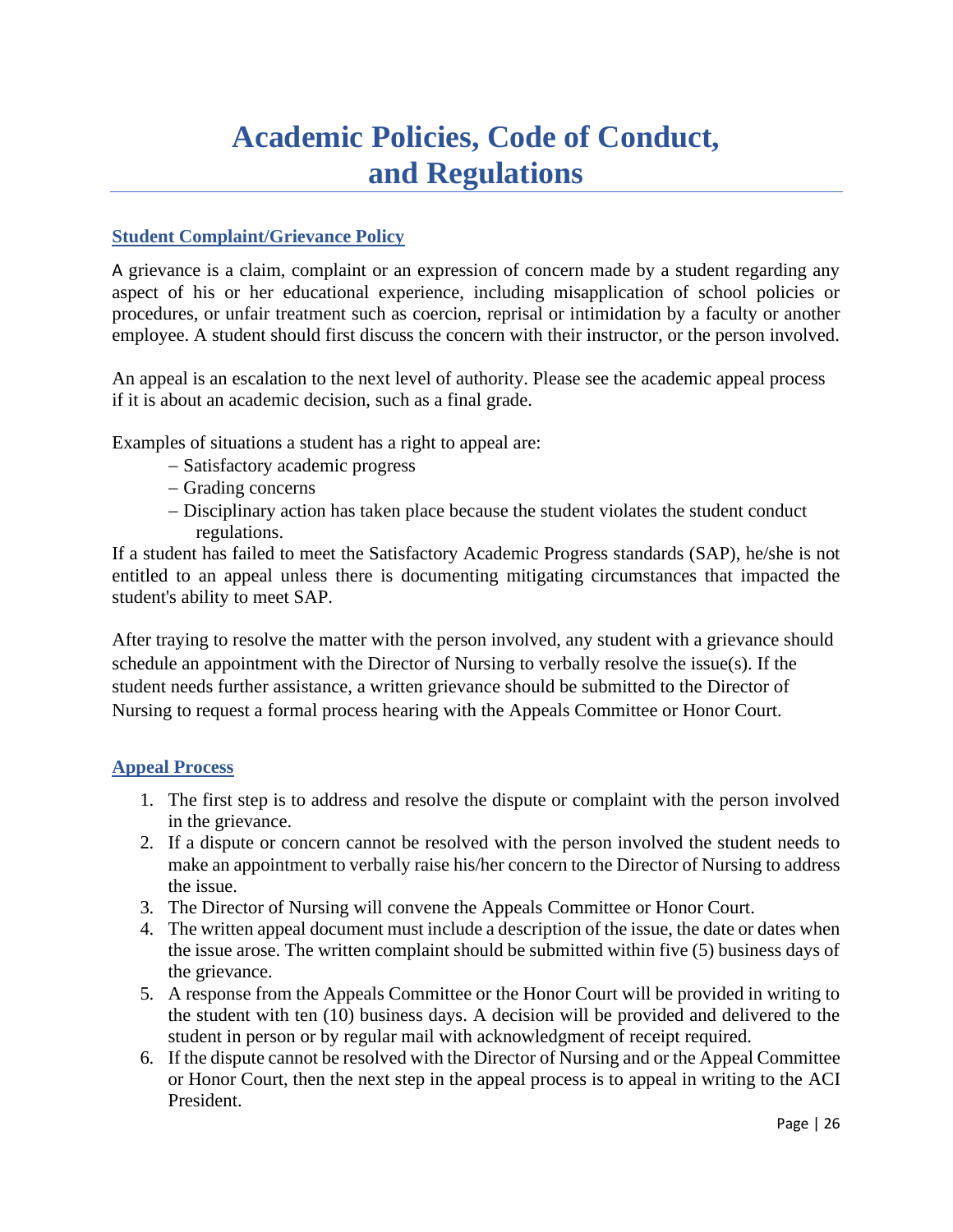7. The School President will assess and develop a resolution to the complaint and this decision is final.

If the dispute remains unresolved after the evaluation by the President or CEO of ACI, then the student should address their concern to the state licensing authority (Commission of Independent Education) and the school's institutional accrediting body (Accrediting Bureau of Health Education Schools).

To file a complaint against a nonpublic postsecondary institution in Florida, please send an email containing the following information:

- 1. Name of Student (or Complainant)
- 2. Complainant Address
- 3. Phone Number
- 4. Name of Institution
- 5. Location of the Institution (City)
- 6. Dates of Attendance
- 7. A full description of the problem and any other documentation that will support your claim such as enrollment agreements, correspondence, etc., should be sent to this address:

<http://www.fldoe.org/policy/cie/file-a-complaint.stml>

Note: The complaint process of the Commission involves contacting the institution to obtain their response to your complaint. If you do not want the Commission to contact the institution you are attending, you must state it so in your complaint; however, doing so will greatly hinder the Commission's ability to assist you with your complaint.

# **Disciplinary Procedures and Responsibilities**

Disciplinary responsibility at ACI resides with the following:

- 1. The faculty who have the responsibility and authority necessary for good classroom discipline.
- 2. The Director of Nursing when needed.
- 3. The Honor Courts are convened at the call of the Director of Nursing
- 4. The President of the College has the ultimate responsibility and authority to receive and finalize all appeals and initiate actions through the above offices.

# **Duties of the Various Persons and the Honor Court**

- 1. Faculty:
	- A. Have the responsibility and authority to indicate disciplinary rules to be observed in their classrooms, generally in their course syllabi. Any disciplinary action taken with the student as it applies to disruptive behavior, plagiarism, or cheating, must be reported to the Director of Nursing. Written documentation will also be required to be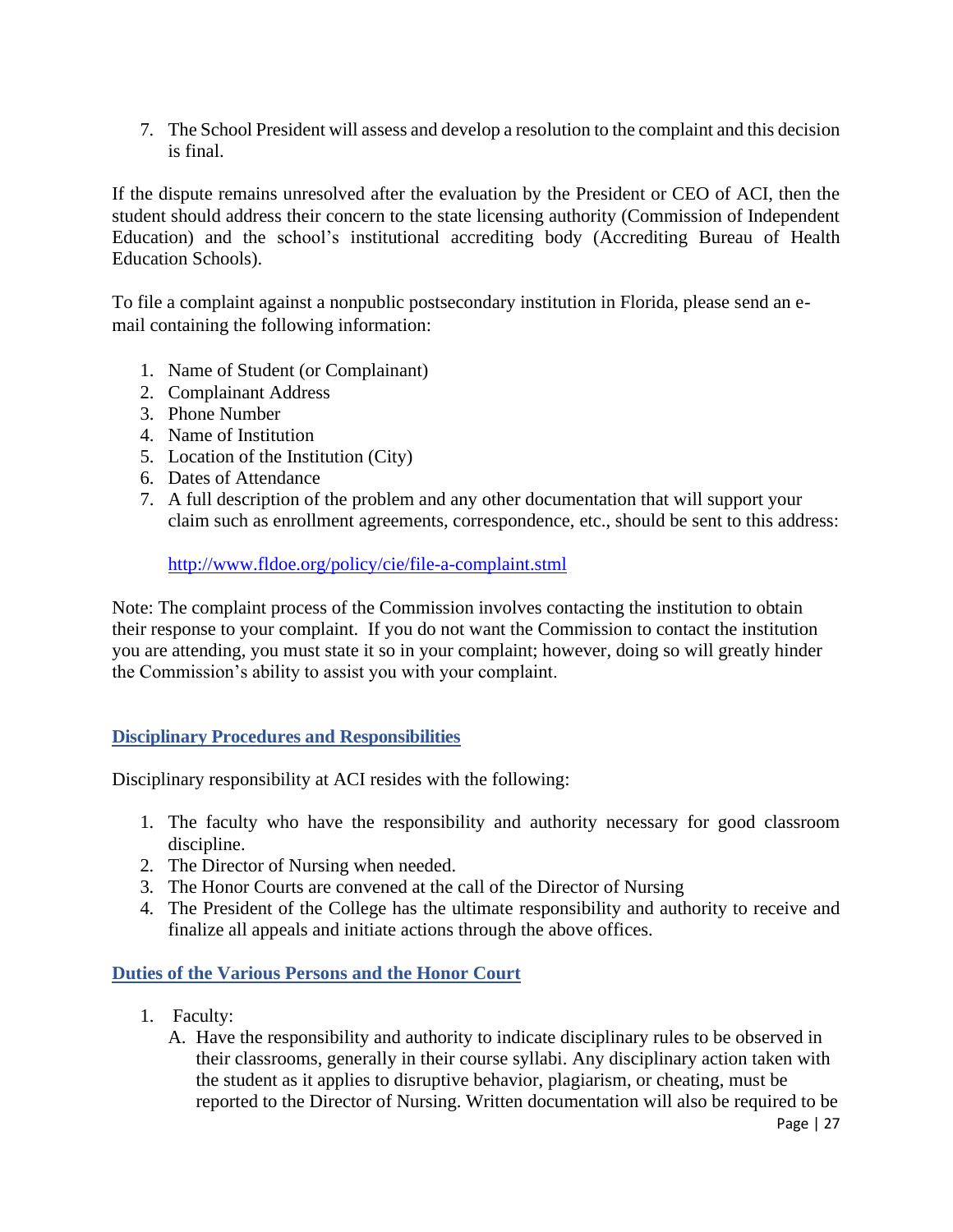placed in the student's academic folder located in the Office of the Registrar.

- B. Have the authority to refuse entrance to tardy students as part of their course requirements specified on the course syllabus.
- C. Have the authority to refuse early dismissal to students as part of their course requirements specified on the course syllabus.
- D. Have the responsibility and authority to have disruptive students removed from class.
- 2. The Director of Nursing:
	- A. Has the responsibility and authority to discipline students referred to them by faculty or other staff members for disruptive behavior.
	- B. Has the responsibility and authority to remand faculty's cases for further consideration.
	- C. Has the responsibility and authority to convene an Honor Court for severe disruptions of college discipline.
	- D. Has the responsibility and authority to set aside the decisions of the Honor Court in favor of other solutions.
	- E. Has the authority to recommend cases to the higher administrative authorities when they feel conflicting interests.
	- F. Has the responsibility and authority to remand cases to the Honor Court for reconsideration.
- 3. The Honor Court:
	- A. Has the responsibility and authority to hear disciplinary cases referred to it by the Director of Nursing.
	- B. Has the responsibility and authority to hear those cases brought by students concerning fellow students' disciplinary infractions.
- 4. The College President:
	- A. Has the authority to render final adjudication for all appeals.
	- B. Has the responsibility and authority to initiate, through the above, actions concerning disciplinary matters.
	- C. Has the responsibility and authority of suspension or dismissal from ACI based upon matters brought before him.

#### **Members of the Student Honor Court**

- − The Court President, an instructor, appointed for a one-year term by the Director of Nursing.
- − Member of the Court, an instructor, chosen by the plaintiff.
- − Member of the Court, a student, selected by the student defendant.
- − Member of the Court, a student representative selected by the student body.
- − Member of the Court, an instructor, appointed by the Court President.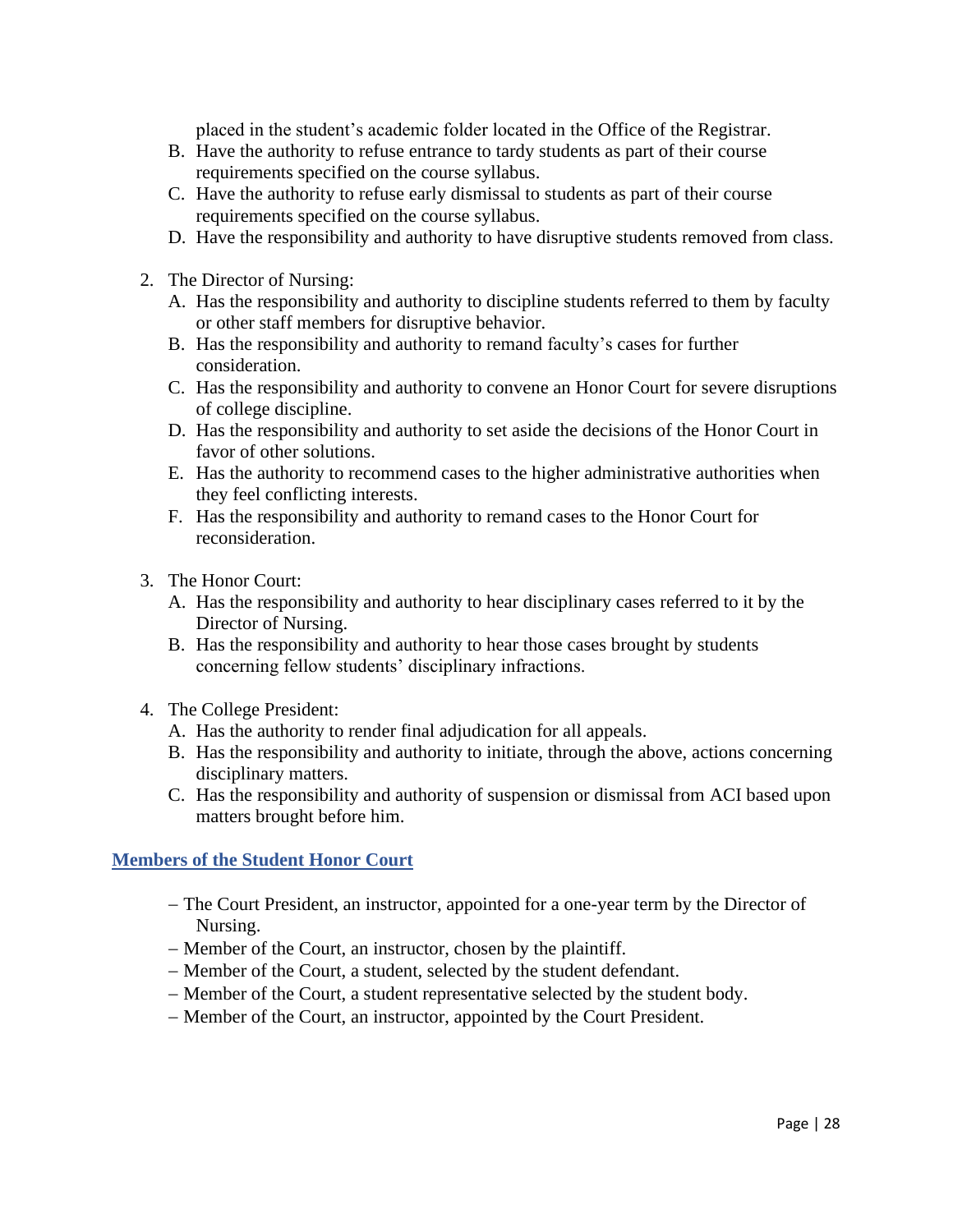# **Requesting a Session of the Student Honor Court**

A session of the Student Honor Court may be requested by an administrator, faculty member, or student at the discretion of the Director of Nursing. At the calling of the session, the following procedures will be observed:

- 1. Requests for the sitting of the Honor Court will be made to the Director of Nursing, who may not be a member of the Court.
- 2. The Director of Nursing will determine the validity of the calling of the Court in conjunction with the Court President.
- 3. Upon the decision to call a session of the Honor Court, the Court President will notify all concerned of the date and time of the sitting of the Court.
- 4. The Court must sit within a seven- calendar day period.
- 5. The Court President will preside over the session.
- 6. The Court President will make decisions concerning court procedure.
- 7. The person or office bringing the grievance will present his/her case, witnesses, etc.
- 8. The aggrieved will present his case, witnesses, etc.
- 9. The two parties will retire at the end of their presentations.
- 10. The Court will decide by majority vote the decision to be handed down.
- 11. The Court will inform the Director of Nursing of their decision.
- 12. The Director of Nursing will then inform the parties of the action of the decision of the Court.
- 13. Either party may appeal the decision to the Director of Nursing who will refer the case to the College President or send back to the Honor Court for Reconsideration.
- 14. The President's decision will be final.

#### **Definition of Credit Hour**

Antigua College International awards Semester Credits.

| Hours of Instruction            | <b>Semester Credits</b> |
|---------------------------------|-------------------------|
| 15 Hours of Lecture             | 1 Credit                |
| 30 Hours of Laboratory          | 1 Credit                |
| 45 Hours of Externship/Clinical | 1 Credit                |

A "class hour" (or contact hour) is defined as 50 minutes of supervised or direct instruction and 10 minutes of break. The Florida Board of Nursing recommends that a student plan to dedicate at least two-to-four hours of independent reading and or study for every hour of class they attend.

#### **Methods of Evaluation**

Grades will be determined through quizzes, tests, projects, participation, assignments, examinations and or task completion. The grading method for a course is described in the course syllabus received at the beginning of the class. Students are provided a final course grade at the end of each course or grading period. A permanent record of each student's progress is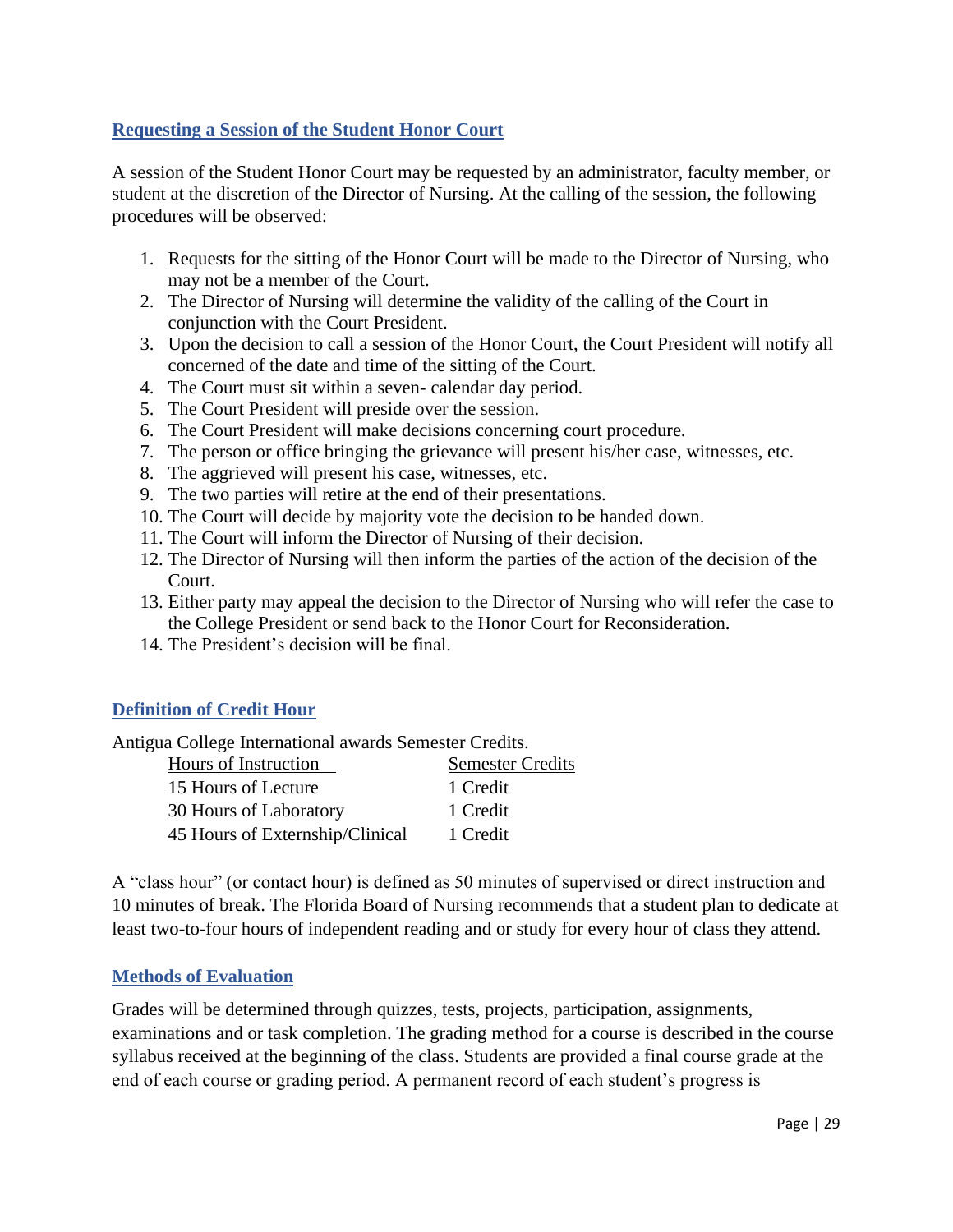maintained in the student's records.

Letter grades are assigned numeric equivalents so that each student's progress may be reflected in terms of a cumulative grade point average (CGPA). The CGPA is a weighted average calculated by multiplying the credit hours for each course by the grade point equivalent received for that course, summing the results, and dividing that sum by the total credit hours attempted. Students must achieve a CGPA of 2.0 or above to be eligible for graduation from their program of study. Letter grades, numeric grades, grade point equivalents, and sample CGPA calculations follow.

The grading system is as follows:

|           | Letter Grade   Numeric Grade   Grade Points |     |
|-----------|---------------------------------------------|-----|
| А         | 90-100                                      | 4.0 |
| В         | 80-89                                       | 3.0 |
| $\subset$ | 75-79                                       | 2.0 |
| F         | $0 - 74$                                    | 0 0 |
|           | 0.00                                        |     |
|           | $0.00\,$                                    |     |

*\*The minimum passing grade for all courses is 75.0%. Scores will not be rounded up.*

# **Cumulative Grade Point Average Calculation Example**

| <b>Course</b><br><b>Number</b>                              | <b>Credit Hours</b><br><b>Attempted</b> | <b>Letter Grade /</b><br><b>Point Value</b><br><b>Earned</b> | <b>Total Points</b><br><b>Earned</b> |
|-------------------------------------------------------------|-----------------------------------------|--------------------------------------------------------------|--------------------------------------|
| <b>NUR120</b>                                               | 3                                       | 4.0(A)                                                       | 12.0                                 |
| <b>NUR 140</b>                                              |                                         | 2.0(C)                                                       | 8.0                                  |
| <b>NUR 160</b>                                              | 3                                       | 4.0(A)                                                       | 12.0                                 |
| <b>NUR 180</b>                                              | 5                                       | 3.0(B)                                                       | 15.0                                 |
| <b>TOTALS:</b>                                              | 15                                      |                                                              | 47                                   |
| 47 (earned points) $/$ 15 (credits attempted) = 3.13 (CGPA) |                                         |                                                              |                                      |

# **Class Participation**

Students are expected to participate in all classes, laboratory, and clinical experience. Lack of participation affect the student's ability to learn by participating in class interaction. Students are expected to read and adhere to the course syllabus regarding clinical and class participation. Excessive absence or habitual tardiness for any reason may affect the course grade (since the stated course objectives cannot be met) can result in a failure.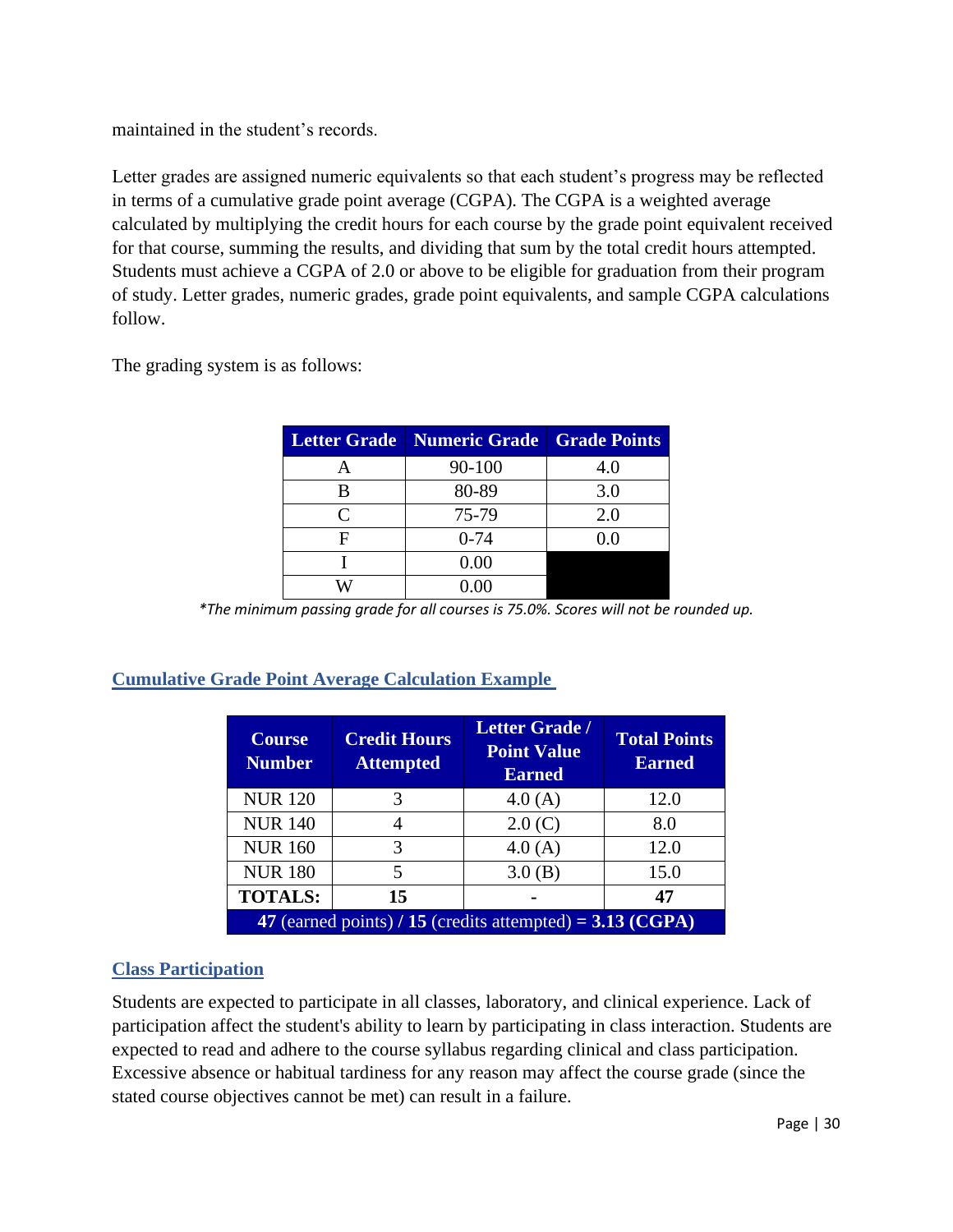If for any reason a student is unable to attend class, lab, or clinical experience, please refer to "Clinical Experience/Schedule and Attendance" on page 42.

The Florida Board of Nursing requires a specific number of hours to complete a program. Students absent for an exam will be allowed makeup the exam the first day back after the absence unless otherwise arranged with the faculty in advance of the return.

Students are responsible for making-up the assignments and work missed because of absence at the instructor's discretion. The course schedule and clinical experience assignments are subject to change at any time during the program. The staff will make every effort to notify students of any changes in a timely manner; however, flexibility is necessary in terms of class and clinical schedules.

# **Absences and Tardiness: Practical Nursing Program**

If for any reason a student is unable to attend class or clinical practice, a call must be made to the college at least one hour before class or to the clinical instructor or one hour before clinical rotation to inform the instructor of the nature of and/or reason for the absence. Each student must make these phone calls for him/herself. Phone calls of this nature cannot be made on behalf of the student by a third-party. All students should be made aware of their attendance records in a timely manner. Excessive absenteeism is not permitted, as the Florida Board of Nursing requires a specific number of hours for completion of a program.

- Excessive absences in a subsequent course will result in withdrawal from the Practical Nursing program, depending on the student's circumstances.
- Tardiness and partial days of absence will be converted when applicable to full days of absences as the time accumulates.
- If a student is absent for an exam, s/he will be permitted to makeup the exam the first day back after the absence unless otherwise arranged with the faculty in advance of the return.

The Florida Board of Nursing requires a specific number of hours to complete a program. Students absent for an exam will be allowed makeup the exam the first day back after the absence unless otherwise arranged with the faculty in advance of the return.

The Registrar will implement a plan to monitor the student's absence during the first week of classes. Following the first week, the Director of Nursing and the Registrar will implement a plan to follow up on students at risk of being in violation of the class, lab or clinical experience participation requirements. Students with chronic lack of participation in classes, laboratory or clinical experiences may receive a failing grade for the course. A student will be withdrawn from any course or program if they do not attend within a fourteen (14) consecutive calendar day period (excluding school holidays or breaks that are longer than five consecutive days).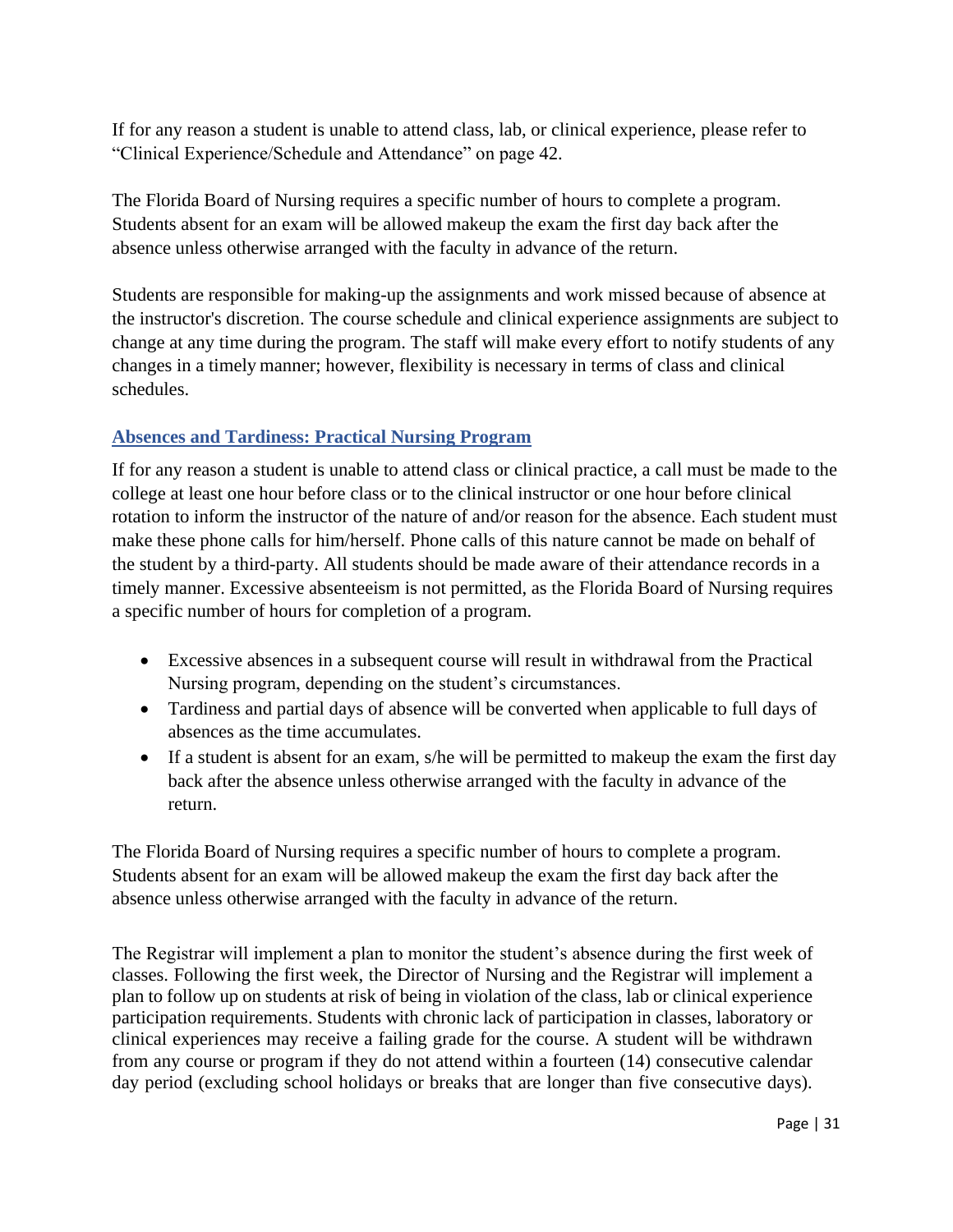All students must complete 100% of all clinical experience activities within the assigned grading period.

Students are responsible for making-up the assignments and work missed because of absence, at the faculty's discretion. The course schedule and clinical experience assignments are subject to change at any time during the program. The staff will make every effort to notify students of any changes in a timely manner; however, flexibility is necessary in terms of class and clinical schedules. Children are not allowed on site during class or clinical assignments.

#### **Clinical Experience**

- Students must complete their clinical experiences to graduate from their program.
- Antigua College International does not assure that clinical sites will be available in the immediate vicinity.
- **Students must travel to clinical sites that can be further than 50 miles away from ACI**.
- The clinical experience is part of the student's program, the student cannot graduate without completing 100% of the clinical requirements.
- Students are bound by the rules and regulations that govern the clinical site.
- The contracted clinical agency agreements are not negotiable in their requirements.
- Students are responsible for their transportation to and from each clinical site.

# **End of Course Exam Policy**

The End-of-Course Exams are in effect for courses as defined by the course syllabus for each program. These exams are standardized tests presented at the college's discretion. They may be a HESI- or ATI-style exam.

The ASN/BSN/PN programs will include anywhere between 3 and 8 End of Course Exams. The exams will be scheduled at the end of each course, the date and time will be announced at the start of the course. Students are allowed one retake of the end-of-course exam, at the date and time specified by the college. Failure to attempt for both opportunities of the end-of-course exam will result in a zero-score and affect the final grade of the class. If a student fails both, the initial and the retake, they must repeat the course or be dismissed from the program, as decided on a case-by-case basis.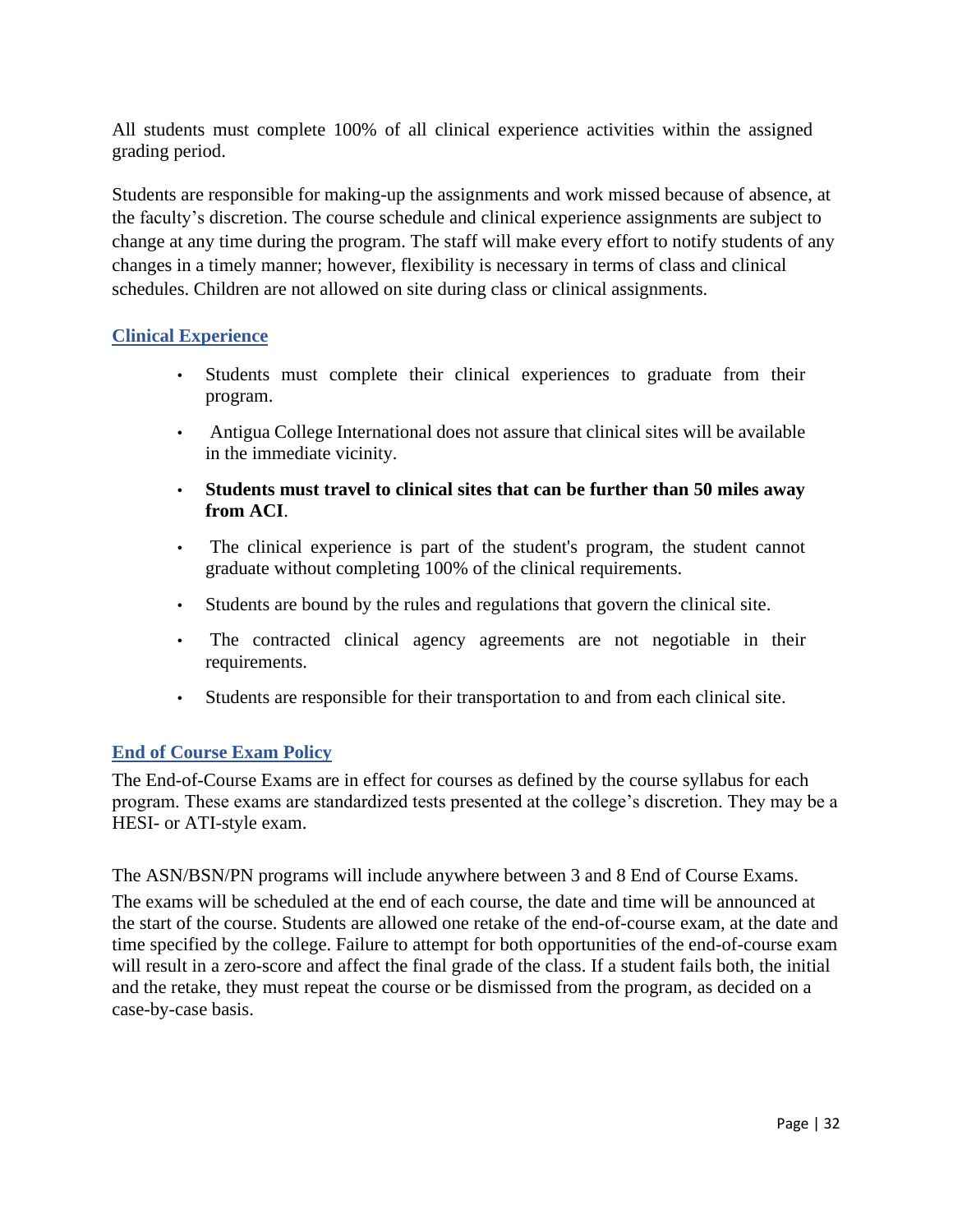# **Exit Exam Policy**

- Upon completion of all courses and clinical requirements, students will have two opportunities to pass the NCLEX Readiness course defined in their program curriculum (NUR290 or PRN934).
- These courses include mandatory participation at assigned review sessions and two Exit Exams of the ACI's choice.
- If the student does not pass both exams within the allowed attempts, the student will fail the NCLEX Readiness course and will be scheduled to repeat the class.
- The student who is enrolled in the NCLEX Readiness course (NUR290 or PRN934) but fails to pass it a second time will automatically be withdrawn from the college.
- Exit Exams must be taken at the dates/times assigned by ACI. Students will have four opportunities to pass two exit exams.
- Diagnostic exams are assessment only, not pass/fail, and a second attempt is not allowed.
- Failure to sit for an exit or diagnostic exam on the assigned dates/times will result in a zero-score (failure) for the attempt.
- The passing scores for the Exit Exams are as follows:
	- $\geq 900$  points for a HESI-style scoring exam
	- $\geq 70.0\%$  for an ATI-style scoring exam

# **Make-Up Work and Failing Grade**

Students may be allowed to make-up missed or delayed class assignments or tests at the faculty's discretion. Make-up assignments must be pre-approved by the faculty and must be appropriately documented and recorded.

A student needing to make-up work past the last day of a course must see the Director of Nursing or instructor to request an Incomplete (I) grade before the last day of said course except for students on a leave of absence, which will be dealt with on a case-by-case basis. The period of completion of the Incomplete grade (I) is five weeks after the end of the term in which the Incomplete grade was received.

A letter grade of (I) for incomplete will be assigned during this time frame. If the Incomplete is not resolved during the allowed time frame, a non-passing grade will be computed as a part of the student's CGPA, and the course must be retaken to complete the program. All attempts will be computed in the CGPA. Students will be financially responsible for the retake of the failed course.

# **Course Retake**

A student will be financially responsible for retaking a course regardless of the reason for retake (failure or withdrawal). The student will be charged tuition and fees for each retake.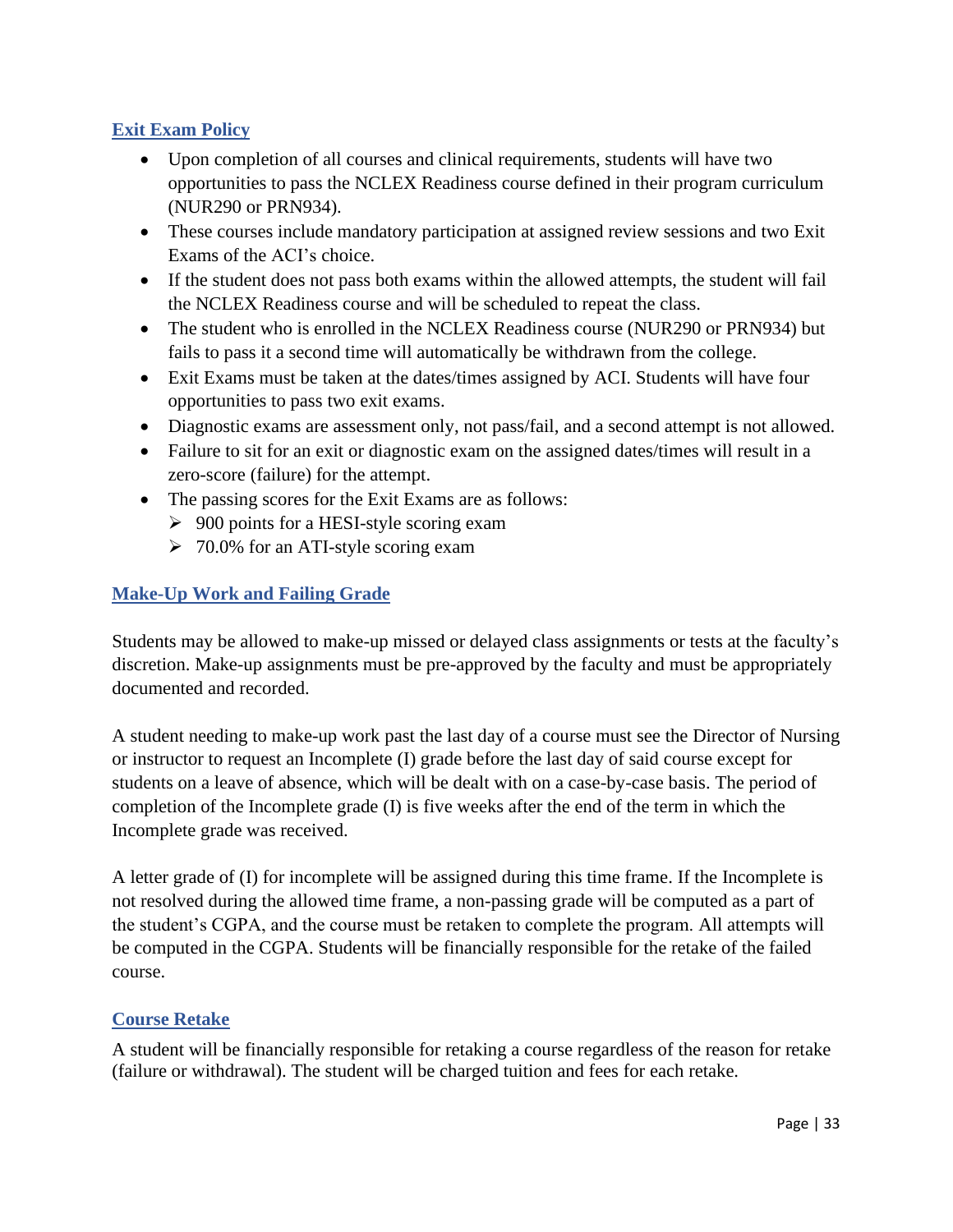A student may voluntarily withdraw outside of the Add-Drop Period, earning a grade of W, at any point prior to the midterm exam. Once the midterm exam has been administered in the course, completion of the course is obligatory regardless of its outcome. Only one voluntary withdrawal is allowed per Course within the student's program. If a course applies to your current degree or certificate program of study is repeated, each attempt is included in the completion ratio (rate of progress) and maximum time frame calculations.

#### **Leave of Absence Policy**

In the case of a medical or personal emergency, a student may request a Leave of Absence (LOA) from their program of study. This leave must be made in writing and must be approved by the Office of the Registrar. The LOA will only be granted with proper documentation and at the sole discretion of the college. A student is only eligible to apply for a Leave of Absence if s/he:

- 1. Is in good standing with the college, financially and academically.
- 2. Has successfully completed at least one full trimester (three 5-week sessions) or three courses, as applicable to ADN/BSN or PN respectively.
- 3. Before requesting a Leave of Absence, students are asked to make an appointment with the Director of Nursing for advisement. By law, a Leave of Absence may not exceed 180 days within a 12-month period. Multiple leaves of absence can be granted not exceeding 180 days. If the student does not return to class immediately following a leave of absence, by the date indicated on the request, the student will be automatically withdrawn from the college and any pending refund will be issued in keeping with the published refund policy; the student is still responsible for any unpaid balance s/he owes the school.
- 4. A student on leave of absence will not incur additional charges by the school during this period, though monthly payments must continue during the LOA if any.
- 5. ACI has thirty days after the last day of an approved leave of absence to process financial assistance refunds to grantors.

#### **Probation**

Probation is intended to assist the student in achieving acceptable disciplinary, academic or attendance thresholds. Any student with a disciplinary or academic issue may be placed on probation until they attain satisfactory improvement. The student will receive an academic advising by the instructor, via verbal or written form, of specific areas of improvement. If the instructor's warnings are not heeded or acted on, the student will not be allowed to remain in or attend class until meeting with the Director of Nursing who will follow the following procedures:

**Verbal Warning**: A documented verbal warning will be issued to the student with specific instructions on corrective actions. If the issue persists and corrective actions are not met, the situation will be escalated to a written warning.

**Written Warning**: A written warning will be issued to the student with specific instructions on corrective actions, including a detailed timeframe. If the issue persists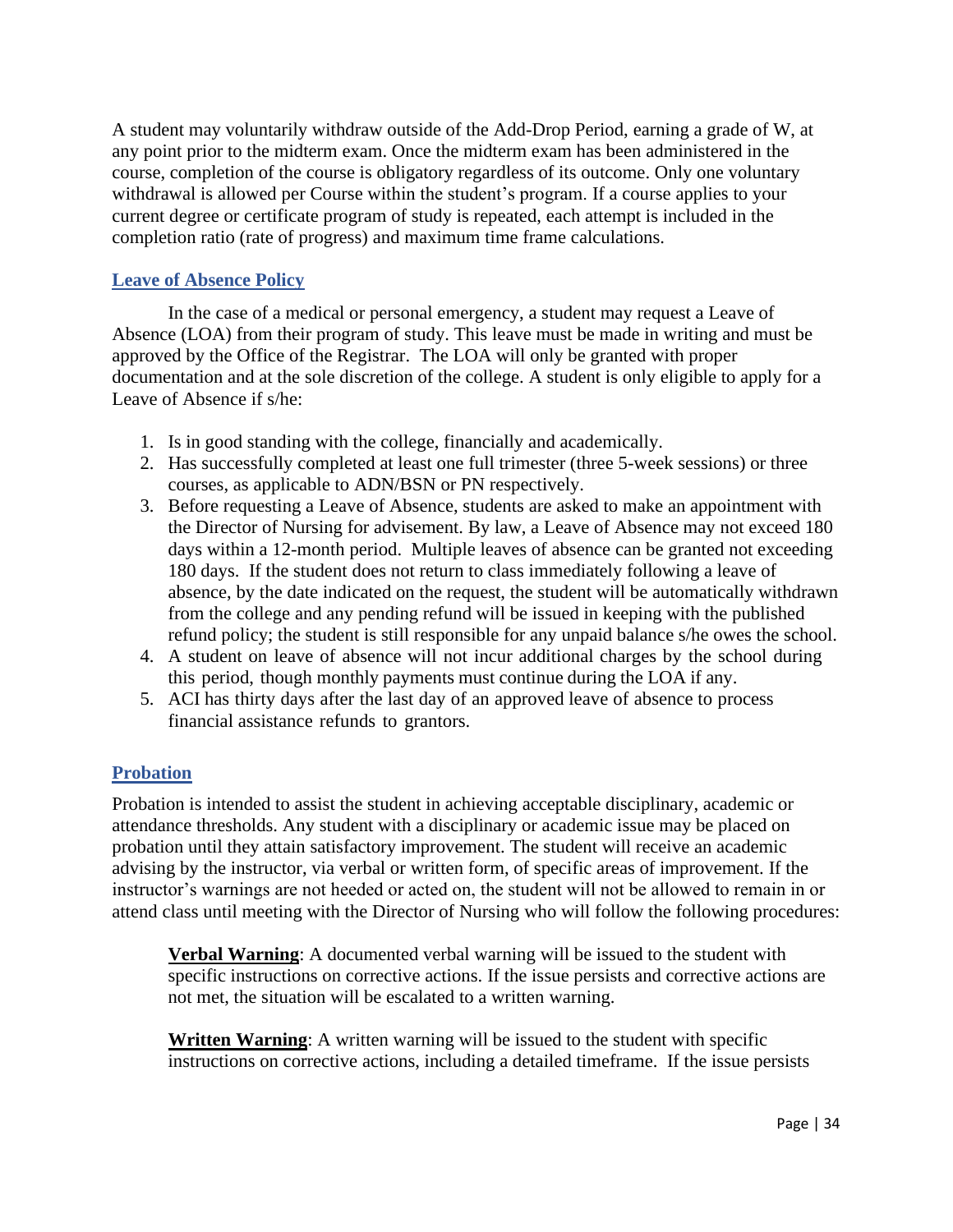and corrective actions are not met by the designated timeframe, the situation will be escalated to probation status.

**Probation**: Students will be placed on probation with specific instructions on corrective actions, including an exact timeframe (according to SAP evaluation periods). All contingencies must be met within the allotted timeframe to be removed from probation status.

If the issue persists and corrective actions are not met by the designated timeframe, the student's probation may be extended for an additional evaluation period. Students not meeting standards after the extension will be withdrawn from their program of study and will be processed as a drop and all refund policies will apply.

These steps are intended as a progressive escalation; however, steps may be skipped depending on the severity of the case. Students who fail a core course will be placed on academic probation. During the probation period, the student may be required to complete 45 hours of strategies/content remediation review before retaking the course. Students who fail a second core course will receive an advisement session in which the Practical Nursing Program will be discussed as an option.

#### **Academic Dishonesty**

Students at Antigua College International are expected to maintain and uphold the institution's standards of academic integrity. Honesty in all academic matters, including program, classroom, clinical, and off-site activities, is part of this expectation. Examples of academic dishonesty include, but are not limited to:

**Cheating:** The unauthorized use of textbooks, notes, examinations, course materials, and/or cell phones, as well as giving or obtaining unauthorized assistance in academic exercises, such as examinations, quizzes, research papers, etc.

**Forgery:** The act of willful misrepresentation by adapting, changing, or creating any forms or documents for personal gain, or knowingly making false statements in writing with the intent to deceive.

**Plagiarism:** The use and appropriation of another writer's work without proper citation of the source material and the representation of such work as one's own. Students are expected to cite their sources for all academic work submitted in completion of their respective programs.

Depending on the severity of the infraction, penalties for Academic Dishonesty range from an "F" in the course to being dismissed from ACI. If a student receives a failing grade in a course as a direct result of Academic Dishonesty, all subsequent infractions dealing with academic dishonesty will result in immediate dismissal from ACI.

**Academic or Clinical Warning and Probation**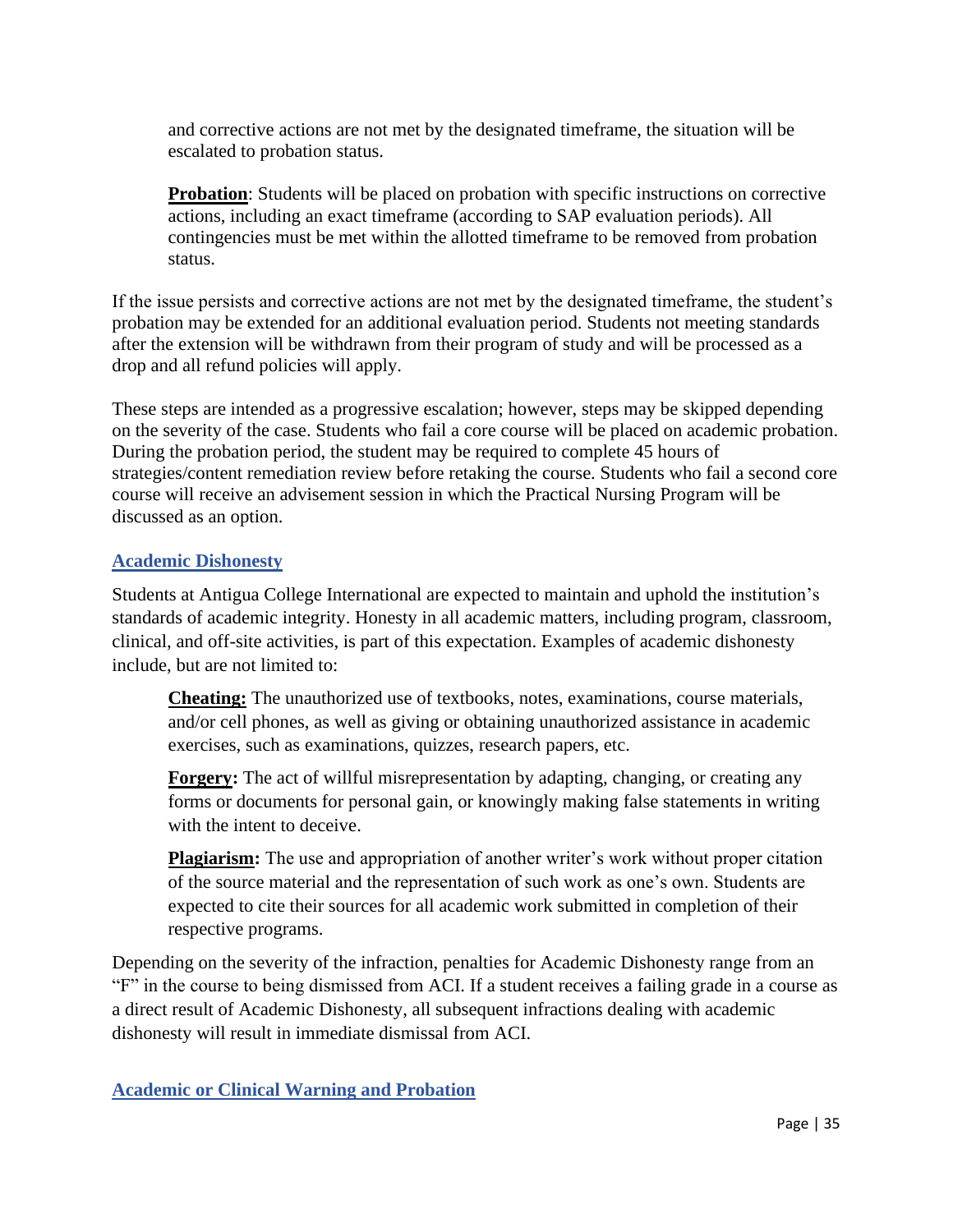Depending on the severity of the incident reported, ACI reserves the right to withdraw students from the Nursing Program.

# **Rules of Conduct**

The student must adhere to conduct that will not interfere with the learning process. It is strictly prohibited to be on campus or clinical site while under the influence of drugs or alcohol. Unlawful possession of drugs or narcotics of any kind is grounds for immediate dismissal. Smoking, eating, drinking (i.e., soda or coffee) or chewing gum is not allowed in classrooms, laboratories, or Clinical Sites other than in designated areas. Firearms are not allowed on Campus. Students will be responsible for all school property damaged or destroyed with or without intent. Intentional defacing or destruction of school property by any student will result in immediate dismissal.

Students are required to keep their academic and laboratory areas clean and orderly and return all equipment and supplies to their proper storage area before they leave the classroom or laboratory for the day.

#### **Drugs and Alcohol on Campus**

ACI is a Drug-Free Workplace. Standards of conduct prohibit the unlawful manufacturing possession, use, or distribution of illicit drugs and alcohol by students and employees on its property or as part of any institution sponsored activity. ACI reserves the right to terminate, suspend and put on probation any student or employee under the influence of alcohol or drugs while on the ACI premises and Clinical Sites.

# **Photo ID**

ID cards must be worn on Campus with photo-side facing forward. Students participating in Clinical Experience activities are required to wear their ID unless otherwise requested by the site supervisor.

#### **Use of Cell Phones**

Cell phone use is not permitted during class time, including text messaging, and emailing. Placing and receiving calls or sending and receiving text messages or emails during class disrupts the learning process and is strictly prohibited. Cell phones are not allowed under any circumstances during exam sessions. A student found using a cell phone during an exam will automatically earn an F for the exam.

#### **Internet Use**

Students must use the college's computers responsibly and not engage in computer or internet use that is inappropriate, offensive, or includes pornographic material.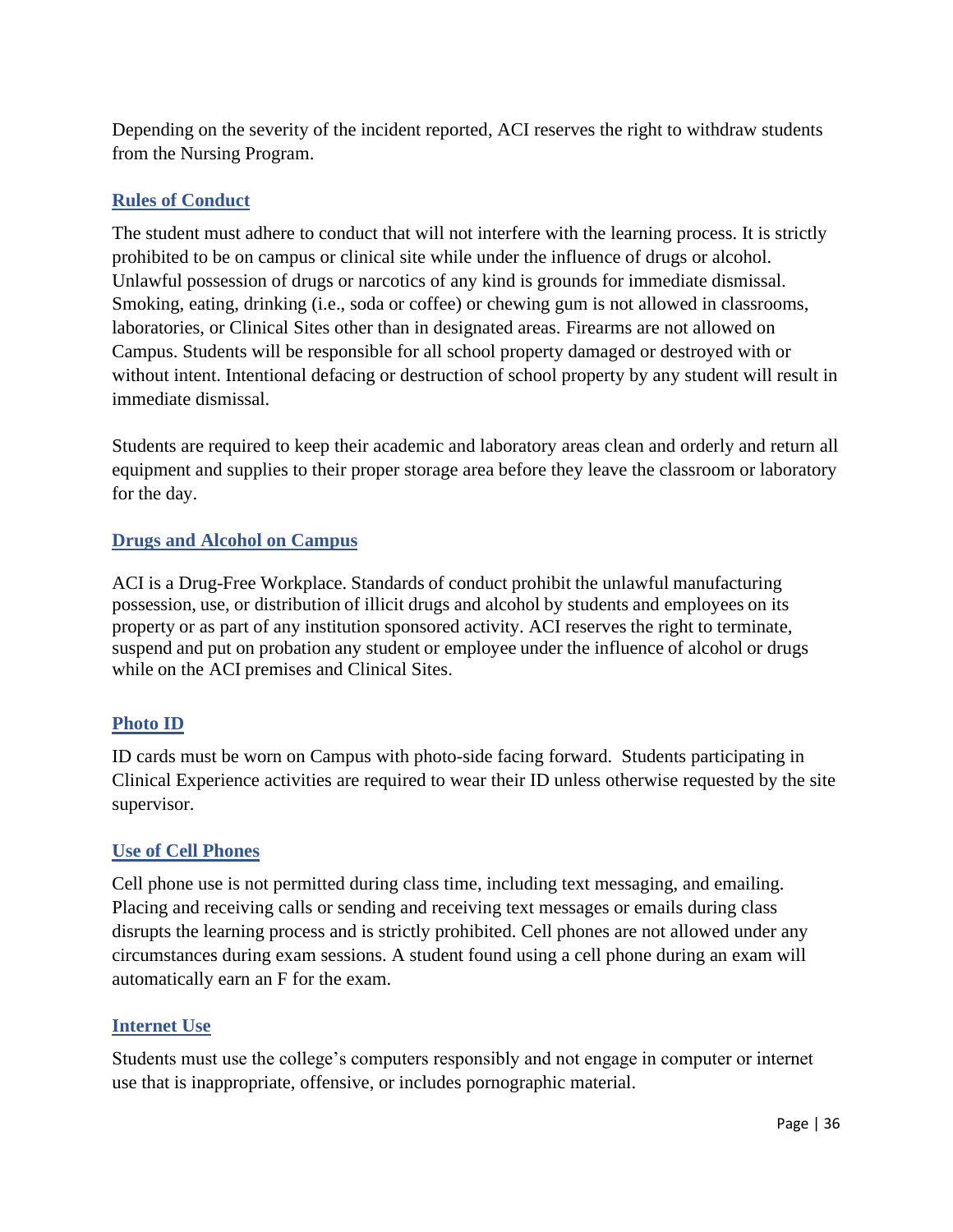Students may not install or remove software from the computers in the classrooms or library unless authorized by an faculty for class work.

Students may not use the college's internet connection to conduct business or download trial or promotional software. Deliberately infecting Antigua College International computers with a virus is grounds for immediate dismissal.

# **Anti-Hazing Policy**

Hazing is any conduct or initiation into any organization which willfully or recklessly endangers the physical or mental health of any person. Its use or imposition, in any form, is strictly prohibited. Violation of this policy will result in disciplinary actions against the violator and will include counseling and possible dismissal from ACI.

#### **Dress Code**

Students are required to wear the college uniform and student identification while attending class, on campus or at a clinical site, unless otherwise requested by the site. The approved uniform of Antigua College International is a blue scrub shirt with the ACI logo affixed, blue scrub pants, and closed-toe shoes. Students are expected to be neat and clean while attending classes and at clinical sites.

The student shall appear well-groomed in both class and clinical settings, adhering to the Dress Code below:

- A solid-colored matching t-shirt or cotton/turtleneck/jersey may be worn under the uniform top
- Matching shoes and plain socks (shoes must have noiseless rubber heels)
- No open-toes or open-back shoes
- Plain matching sweater or scrub jacket
- Fingernails must be clean and short; colorless or flesh tone polish may be worn
- Makeup should be minimal and natural-looking
- Facial hair must be conservative and neatly trimmed
- Proper oral hygiene is required; designer caps are not permitted
- Heavy perfume and colognes are not permitted; the excessive odor of perfume, cologne, scented powders, tobacco, bad breath, or other offensive body odors is unacceptable in the healthcare environment
- Men's hair must not touch the collar of the uniform and styling must be professional and appropriate
- Women's hair should be styled neatly and in such a manner that it does not move about freely, thereby becoming a possible source of contamination
- Wigs must comply with the above
- Hair decorations are not permitted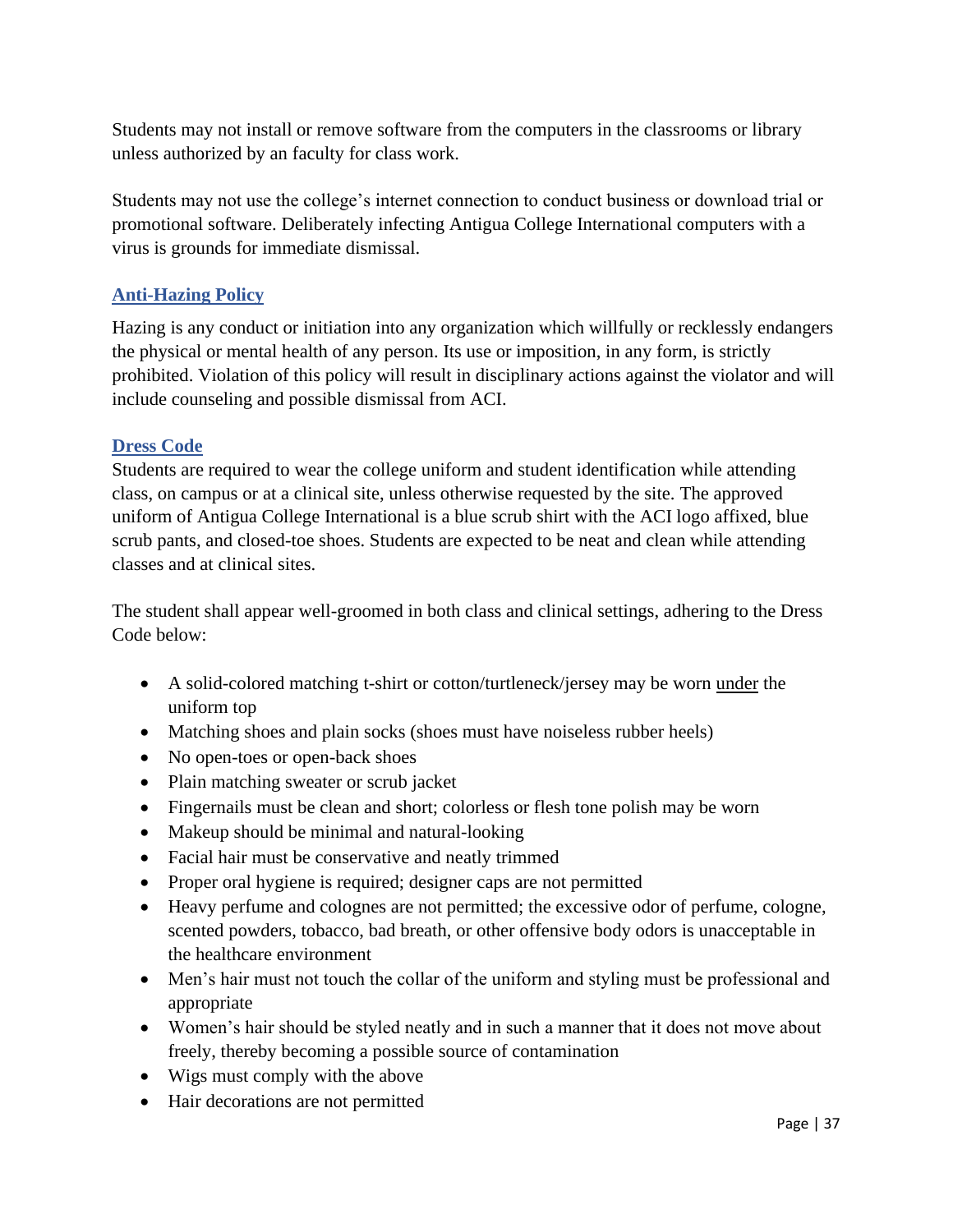- Jewelry is limited to the following: wedding band, watch, one pair of conservative earrings in the lower lobe, and/or medic alert
- Visible body piercings are not allowed
- Any tattoos must be covered and not visible during course, lab, and clinical hours
- Chewing gum is strictly prohibited in all clinical facilities and classroom

Adherence to the dress code is mandatory. Students violating these rules will be given a verbal warning the first time; a second incident will be in the form of a written advisement. Finally, a third incident will result in probation and/or dismissal from the program

#### **Dismissal**

Antigua College International reserves the right to dismiss or terminate a student for breach of the college's rules and or regulations or any cause by which Antigua College International deems necessary for the good of the college. Student conduct in the classroom, on college premises, or at clinical sites must be professional at all times. The following list includes some, but not limited to, unacceptable behaviors that can and may lead to dismissal:

- Obscene language
- Hostile arguing
- Failure to pay tuition
- Falsification of records
- Striking and physical fighting
- Physical or mental intimidation
- Theft of college or personal property
- Disrespectful behavior towards a staff or faculty member
- Violent behavior or threats of violence
- Behavior disruptive to teaching or learning
- Behavior deemed harassing and/or discriminatory of any nature
- Violation of the Acceptable Internet Use Policy
- Failure to maintain acceptable Standards of Academic Progress (SAP)
- Failure to comply with all the college's policies and procedures

# A FACULTY MAY DISMISS A STUDENT FROM THE CLASSROOM, LABORATORY OR CLINICAL SITE FOR FAILURE TO COMPLY WITH THESE REGULATIONS.

# **Dismissal from the College**

Students may be dismissed from the college for violating the policies, participating in unsafe, dishonest, unethical behavior, and or failing to comply with academic requirements. ACI reserves the right to withdraw students from the Nursing Program for reasons related to the inability to safely carry out professional responsibilities.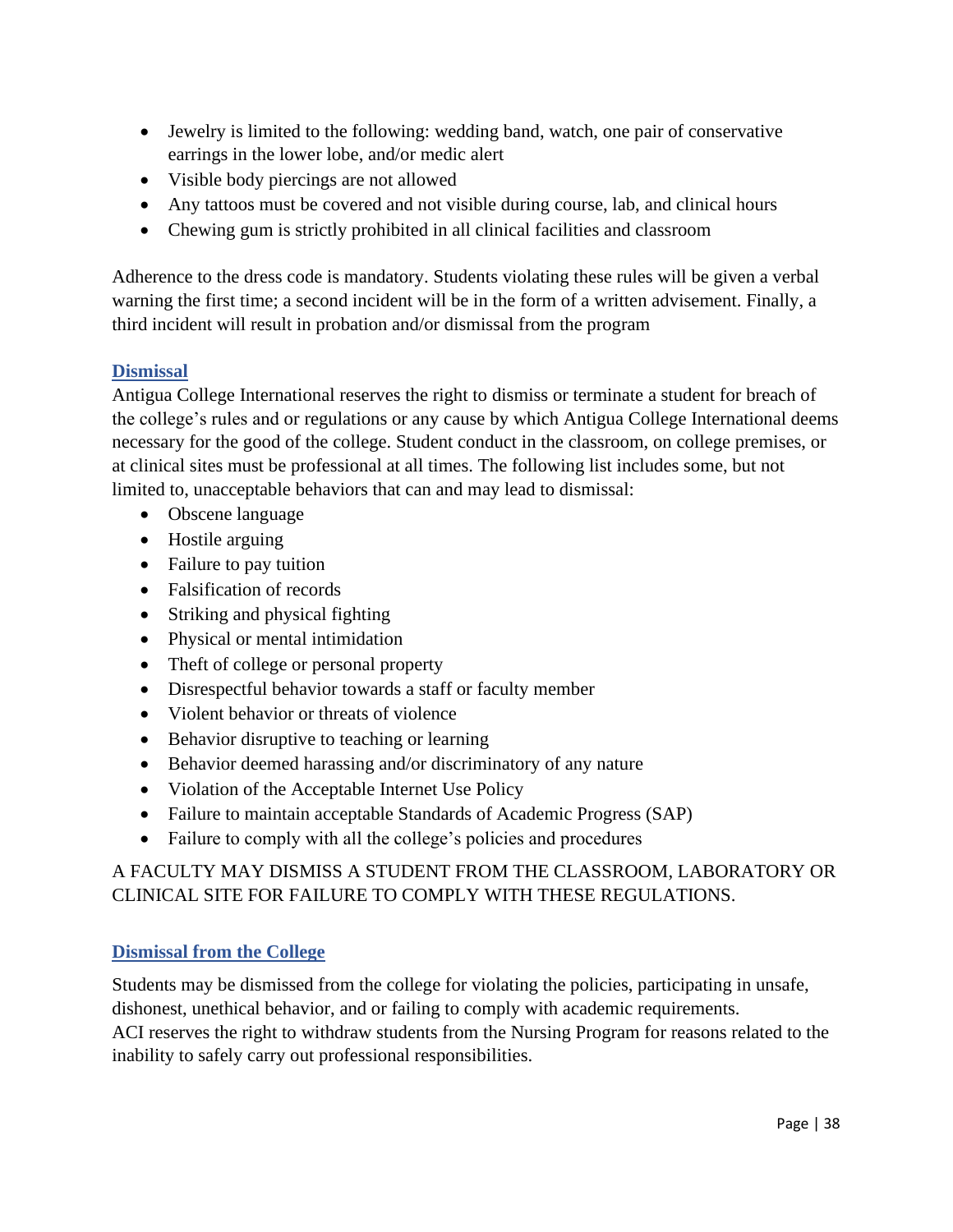# **Compliance with Federal Regulations**

Satisfactory Academic Progress (SAP) indicates the successful completion of coursework towards an academic degree or diploma. In compliance with current federal regulations, the ACI Office for Student Financial Affairs (SFA) and the Registrar Office will monitor student's satisfactory academic progress toward degree completion, to ensure students receiving Title IV (federal financial aid) funds are successfully progressing through their program of study. The standards govern all federal and state financial aid programs to include various institutional scholarships, grants, and loans. The Standards of Satisfactory Academic Progress (SAP) applies to all students, even if they did not receive financial aid in a previous term or transferred in from another institution. Only courses required for your degree will be considered when determining eligibility for financial aid.

# **Satisfactory Academic Progress**

The institution must monitor student's academic progress in their program of study. Students who are not meeting the minimum satisfactory academic progress (SAP) standards will be subject to sanctions. Evaluation periods for measurement of SAP are at 25%, 50%, 75% and 100% of the maximum program length (total credits allowable) for the program. The Clock hour program evaluation periods for measurement of SAP are at 0-450, 451-900, 901-1350 of the maximum program lengths. To be eligible for federal student aid and college financial aid, a student must be making SAP. This generally consists of maintaining at least a 2.0 GPA on a 4.0 scale (i.e., at least a C average) and passing enough classes with progress toward a degree. The maximum timeframe requirements typically limit financial aid eligibility to no more than three years for an associate degree and no more than six years for a bachelor's degree. Periods when a student doesn't receive Title IV aid is accounted towards the maximum time frame.

# **Standards**

- 1. Quantitative Progress Credit Completion: The total number of credit hours the student has earned divided by the credit hours the student has attempted. The student must pass a certain percentage of cumulative credits attempted, which can be found in the SAP Matrix (Appendix B).
- 2. Qualitative Progress Cumulative Grade Point Average (CGPA): The minimum standard is determined by program and number of attempted credits and can be found in the SAP Matrix (Appendix B). The minimum CGPA required to graduate is 2.0 for all programs.
- 3. Maximum Timeframe: A student must complete his or her program within 1.5 times the normal program length in credit hours. For example, a student enrolled in a program totaling 80 credits must complete all program requirements within 120 attempted credits. If at any point, it becomes mathematically impossible for the student to complete the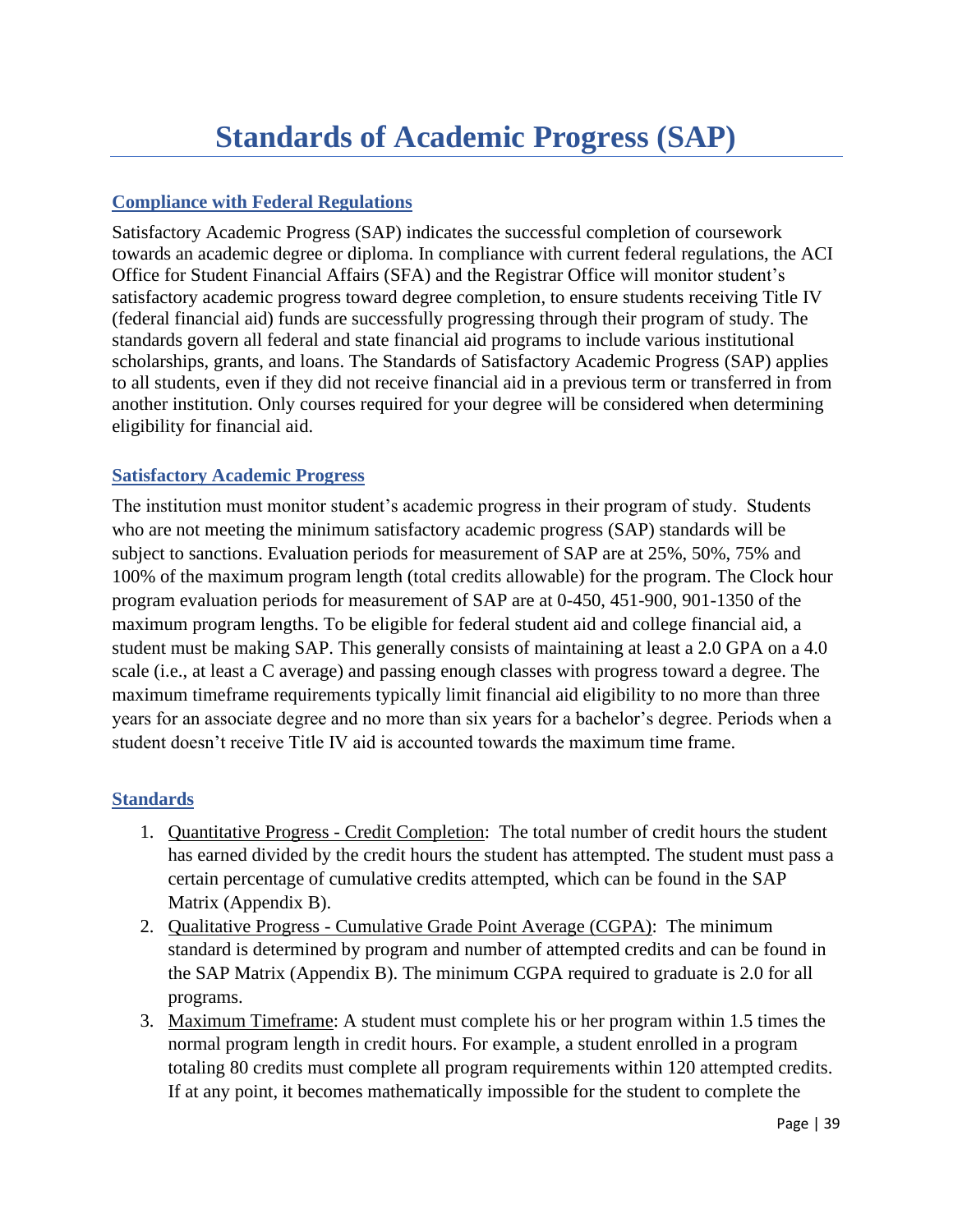program within the maximum timeframe of 150% (e.g., student has attempted 100 credits but only earned 50), the student will be withdrawn from the program.

#### **Sanctions**

If a student does not meet the minimum SAP standards, the student will be placed on a warning status for the following term.

- If at the end of the warning term, the student meets the minimum SAP standards, the student will be returned to active status. A student may not have two consecutive warning terms.
- If the minimum SAP standards are not achieved by the end of the warning term. The student may continue taking classes for one additional term but will be placed in a status of probation.
- If the student does not meet the minimum SAP standards after the additional term (probation) the student will be dismissed from the college.

The student will be notified in writing of each change in their SAP status.

A student who has been dismissed may appeal for reentry as described in the appeals section of the catalog (page 19); however, s/he may not appeal the SAP status. If granted reentry, the returning student will retain the same SAP status that was in place when s/he was dismissed. Course withdrawals (W), incomplete grades (I), non-credit and/or remedial courses, and nonpunitive grades (pass/fail) do not affect credit completion and cumulative grade point average (CGPA). While transfer credits (TC) do not count toward the CGPA, they will count toward earned/completed credits and the maximum allowable (150%) timeframe. Course retakes will be calculated into a student's CGPA and count toward total attempted and earned credits and the maximum allowable (150%) timeframe.

# **Appeals**

Appeals are only accepted once. The student must submit the appeal form within 15 days' time frame after the SAP warning notification. The appeal form is available to all students who do not meet the SAP standards. A student may appeal SAP if he/she believes that extenuating circumstances prevented normal academic success or successful completion of the terms of SAP. To appeal, the student must complete the SAP Appeal Application, which allows the student to explain and document their circumstances and develop an Academic Plan in consultation with an academic advisor. If an SAP appeal is approved, the student must abide by the conditions set forth in the appeal and will be monitored at the end of each semester.

If you have experienced extenuating circumstances that prevented you from satisfying the requirements to maintain Satisfactory Academic Progress (SAP), you may appeal that status. Extenuating circumstances beyond a student's control include but are not limited to:

- Death of an immediate family member (spouse, mother, father, guardian, sister, brother, son, or daughter)
- Major medical issue (i.e., requires hospitalization) experienced by the student or an immediate family member of the student (as designated above)
- Domestic violence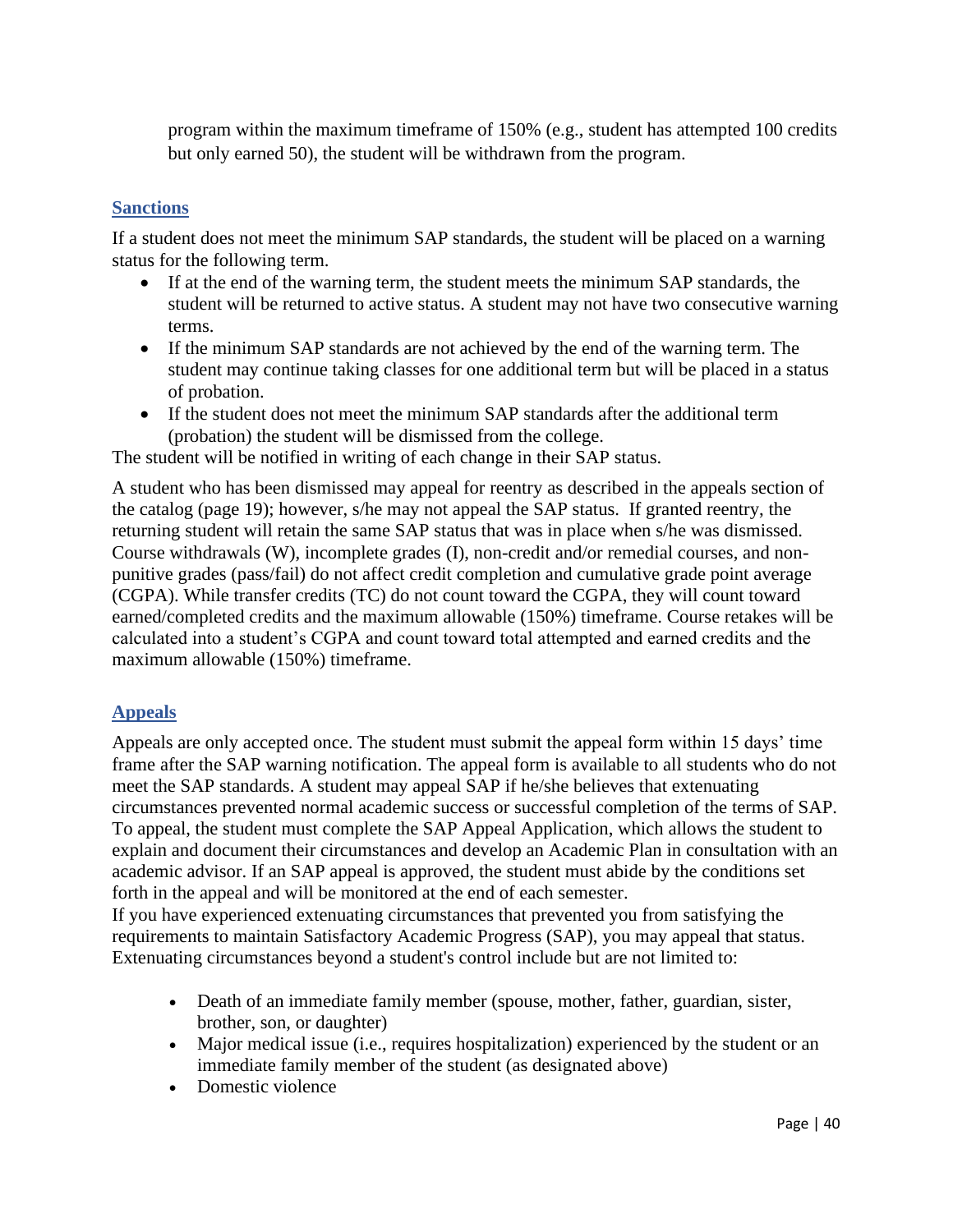- Involuntary call to active military duty
- Other extreme circumstances (case by case basis)

The following examples are circumstances not considered extenuating and beyond the student's control but based on personal choices.

- Not knowing the deadline or procedure
- Work conflicts
- Incarceration resulting from a guilty verdict
- Voluntary overtime
- Not needing or wanting a class, not doing well in a class, or having too heavy of a course load
- Wishing to improve your GPA.

#### **Appeal Decisions**

#### **Approved Appeals**

Students with an approved SAP Appeal will have their financial aid reinstated, will be placed on SAP Monitoring for each term of the current academic year. The timeframe for the approval or denial decision is a maximum of 15 days. The appeals form ca be requested and submitted to the school's Education office and will be review by the Education Director and the Director of Nursing (DON). At this point the appeals decision is final.

- You are required to accept the Terms and Conditions of your appeal. If you do not accept these terms, your aid will not be disbursed.
- Approved appeals are for one term only. If you meet the conditions of your appeal, then your appeal approval will be extended to the next term within the same academic year. Appeals are only reviewed for one academic year at a time unless otherwise noted.
- You will be monitored each term according to your Terms and Conditions of your appeal.

#### **Denied Appeals**

- If your appeal has been denied, your reinstatement for financial aid has been denied.
- You must make other financial arrangements to pay your tuition & fees.
- Your financial aid will not be reinstated until you are in good academic standing according to Office of Financial Aid and Scholarships SAP Policy.

# **Maintaining Eligibility**

To maintain eligibility, a student must meet the Terms and Conditions each term. If at any time a student does not meet the conditions of the appeal, the financial aid will be canceled for future terms, and the student will not be able to appeal again. The financial aid for the following term may be delayed until grades are "Official".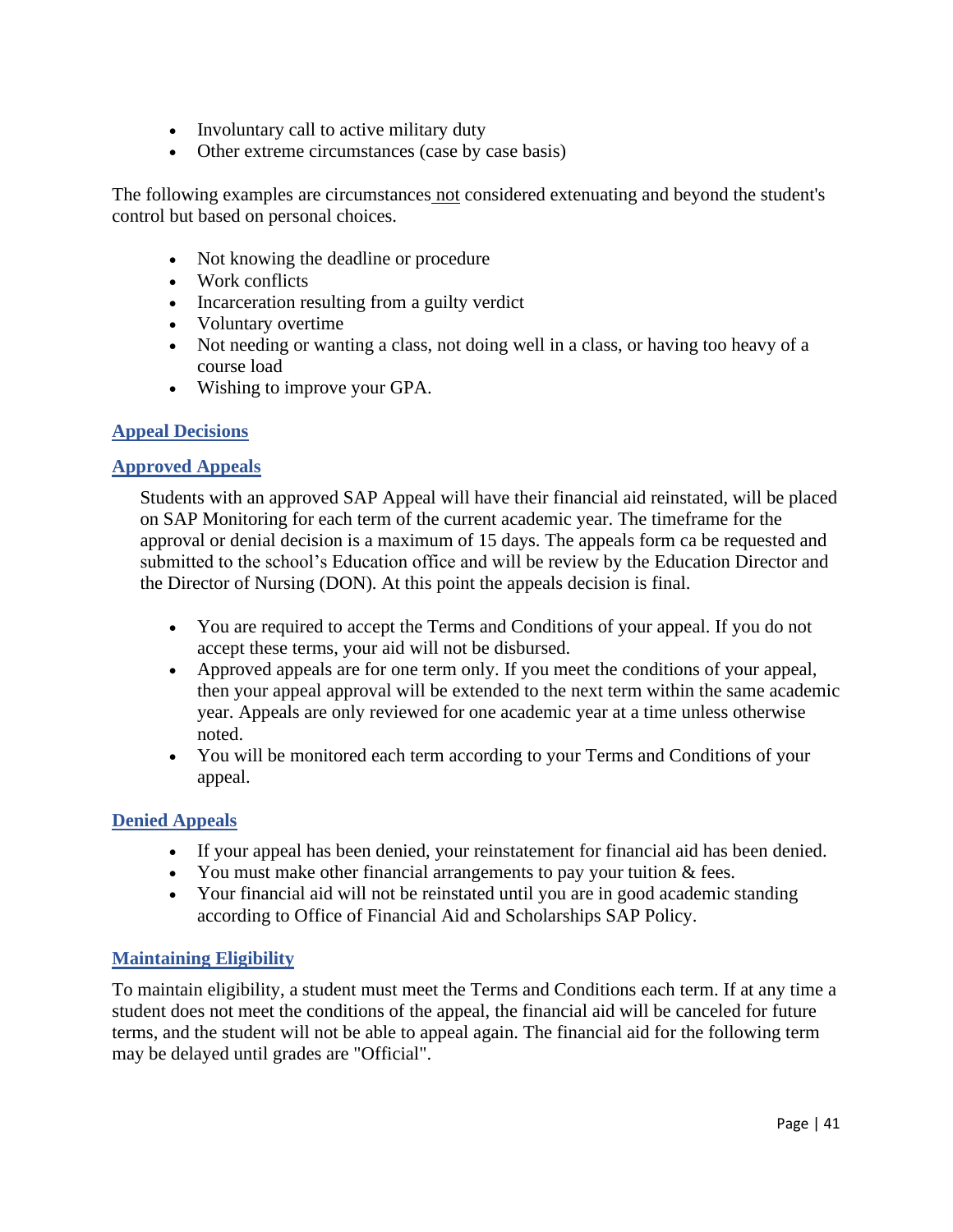# **Clinical Experience**

The Clinical Experience is a cooperative effort between the college, students, and clinical facilities. In this portion of the program, students can demonstrate the knowledge and skills they have learned via the didactic portion of the program in a supervised real-world environment. It can be delivered in a combination of field-based assignments in a health care setting (External Clinical Experience) and campus-delivered clinical experience incorporating actual or simulated patient care (Internal Clinical Experience).

Students will incur additional fees for clinical placement that may include charges for health records, vaccinations, background checks, etc. depending on the site's requirements. ACI maintains general liability insurance on all students and faculty while at clinical sites; however, students are required to purchase additional liability insurance at their own expense. All required documentation must be completed and submitted to the Clinical Coordinator prior to any assignment.

All clinical hours must be completed as outlined by the course syllabus. Students must complete all clinical requirements in the program. Students must make themselves available to accommodate the site's conditions to complete the clinical hours, not their own schedules and personal lives.

ACI will make every attempt to accommodate students during the clinical portions of the program; however, clinical hours, schedules, and sites are not assigned at the student's discretion, but rather by the college and the site and at their sole discretion. If the college determines that the student is not reliable for any reason, including absences, the student may be removed from the site and may be dismissed from the program. Students will not displace existing site personnel, nor can a student complete clinical hour at his/her place of employment for pay.

#### **Clinical Assignment**

Clinical Experience assignments are typically made nearer the end of the didactic portion of a course. Students must be prepared to travel to their externship assignments. Based on site availability and topical course requirements, students may be required to complete their hours at more than one site. Students who decline two clinical sites may be required to withdraw from the program. Students must be in good academic and financial standing before a site will be assigned.

#### **Schedules and Attendance**

Attendance to clinical is mandatory. Students failing to appear for a scheduled rotation without a pre-arranged excused absence will be charged a \$150.00 fee. Unplanned absences will only be excused if the student provides a doctor's note or an accident report that supports the inability of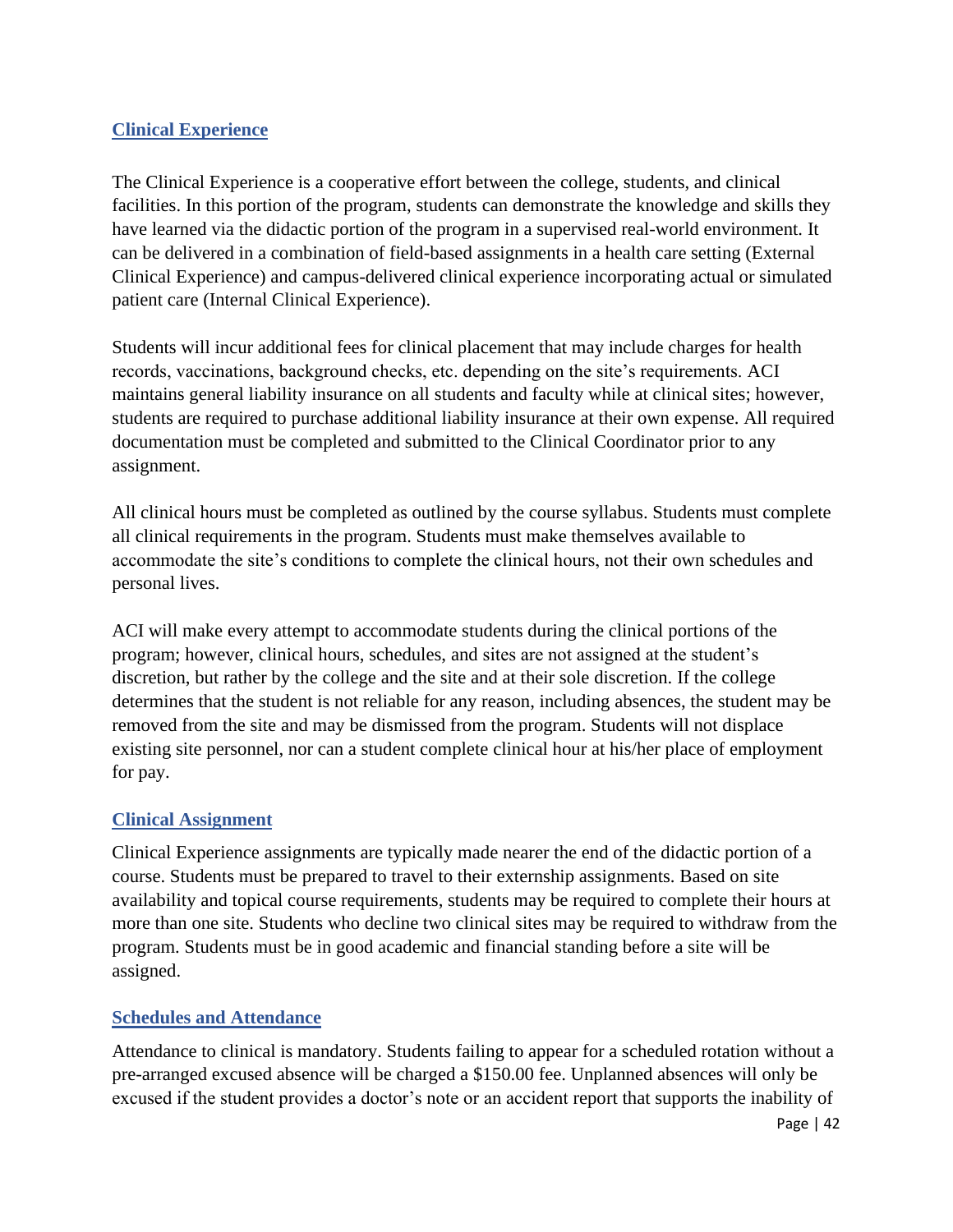the student to make prior arrangements.

While didactic classes are scheduled Monday through Friday, except on holidays. Clinical sessions may be scheduled weekdays or weekends, day or evening. Students will be notified in advance and are expected to make themselves available to complete hours during this timeframe. Class times will vary depending on course selection. Students must attend the hours designated by the site. Schedules may not be changed without permission from the Clinical Coordinator who, will negotiate with the assigned site supervisor. In the event the student will be absent from an externship assignment; the student must call ACI in advance. If the student misses two or more clinical assignments without proper notification, the student may be dismissed from the program.

ACI will not assign clinical hours during published holidays or vacations as faculty will not be available for supervision. It is the responsibility of the student to acquire a faculty signature on the Clinical Hours log on the date the hours were completed. The student will not ask or expect the faculty member to sign hours from past attendance. If a student has missed any assigned hours, s/he must approach the Clinical Coordinator to arrange for make-up time. Make-up hours will not receive top priority. Students will not be considered to have completed their clinical requirements until the college has certified all required attendance hours. Providing ACI with inaccurate data regarding clinical attendance or performance is grounds for dismissal from the college.

#### **Performance Standards**

A faculty member will evaluate the student throughout each clinical assignment. At the end of each course's assignment, the student is responsible for submitting the corresponding Clinical Hours Log. Submission of the Clinical Hours Logs is required for graduation. Clinical hours are a Pass (A) or Fail (F) component of the overall course.

If a student fails to complete the hours for a course within its five-week period, the student will receive an F. Failure to complete the clinical hours for a course within the given period will result in a failing grade and may delay the student's expected graduation date.

#### **Conduct**

Clinical sites are a professional environment. Students must conduct themselves in a manner deemed appropriate for a professional workplace. This includes arriving at least 15 minutes ahead of time unless otherwise stated by the site, being ready to begin clinical activities on time, leaving at the designated time and not before, and acting in a reliable and responsible manner. Students must consistently demonstrate a professional image and demeanor, and practice good personal hygiene.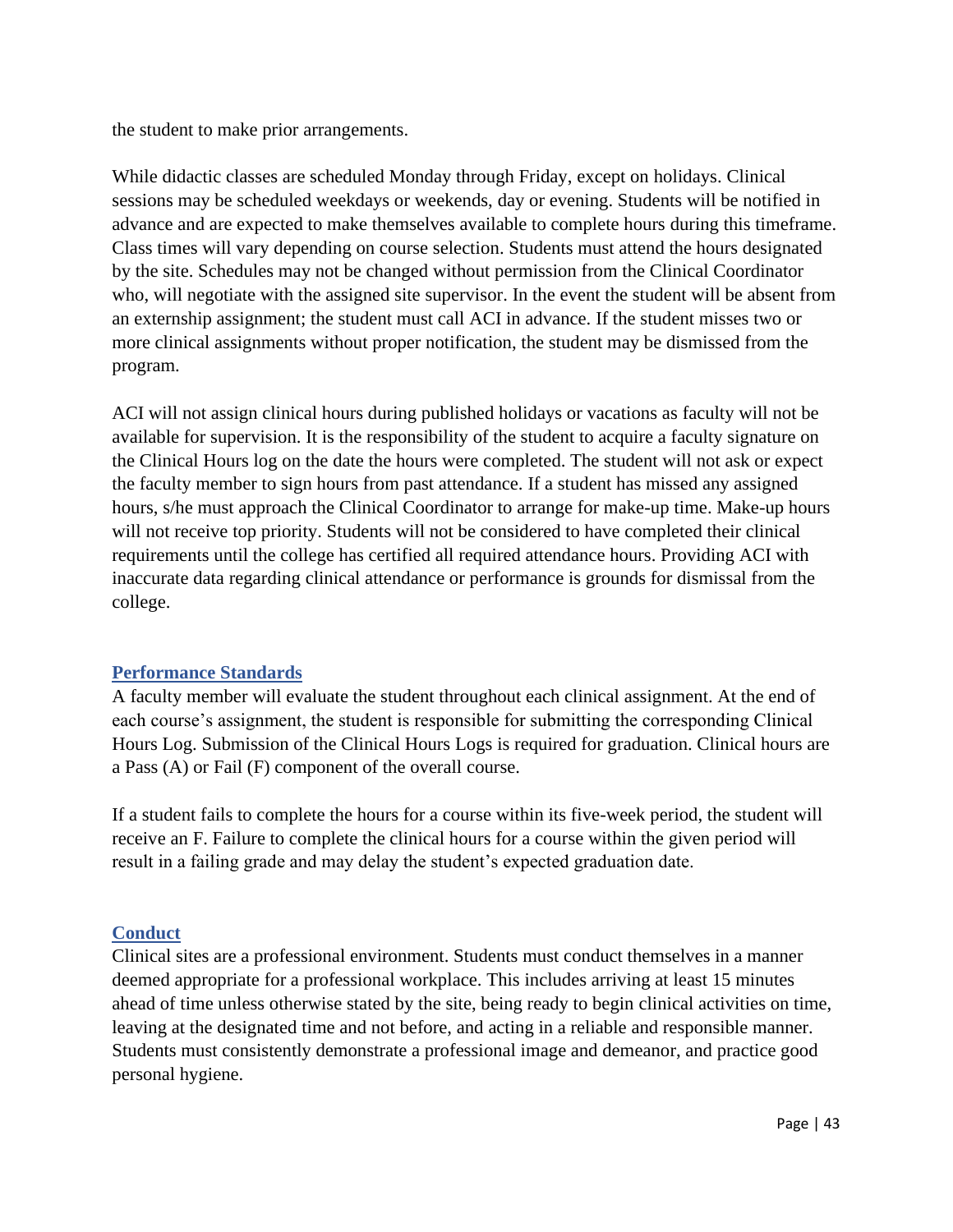Students will wear the ACI uniform unless the site requests otherwise. Students must adhere to site protocols and complete any assignments given by the instructor or site supervisor. The student should never reveal any confidential information regarding patients, clients, or their families, guarding their privacy in every way possible and adhering to HIPPA regulations. The site supervisor may at any time and for any reason, request that the college remove a student from the site. Students that have been asked to leave the site by the supervisor may have to wait until another site or rotation becomes available to resume their clinical hours.

# **Graduation Requirements**

Students will be eligible for graduation only if their academic, laboratory, and clinical experience in the program are satisfactory with a minimum final grade of 75.0%.

Students will be required to successfully pass two exit exams. To be eligible for the exit exams they must have first completed all clinical hours and passed all courses pertaining to their program of study.

Regardless of program, a student is eligible for graduation under the following conditions:

- − Successfully pass all courses with a minimum cumulative grade point average of 2.0 (C).
- − Successfully pass all courses with a GPA of 2.0 (C), with an overall grade of 75.0%.
- − Complete all required course assignments and skills tests with satisfactory evaluations.
- − Complete all required clinical hours and obtain satisfactory evaluations.
- − Successfully pass the two corresponding Exit Exams of the college's choosing.
- − Financial account must be current.
- − Complete exit interview with the Director of Nursing, Financial Aid Office and all paperwork required by the Office of the Registrar.

Upon successfully meeting all the requirements, the program's corresponding degree, diploma, or certificate will be granted. Antigua College International will, at its sole discretion, provide official transcripts and or some indication of graduation directly to third parties, employers, regulatory agencies, and or professional certification associations if a graduate's financial obligations are in good standing (there are no past due balances).

# **Post-Graduation Regulatory Exams**

As it is required by the Florida Board of Nursing to work in their chosen field, students are required to take the National Council Licensure Examination (NCLEX-RN or NCLEX-PN) after completion of the program. ACI will assist its graduates in applying for state licensure exams. The student is responsible for any fees associated with licensure.

The Florida Board of Nursing expects that students make an initial attempt to sit for the licensure exam within 90 days of program completion. Free Test Taking Strategies and Nursing Content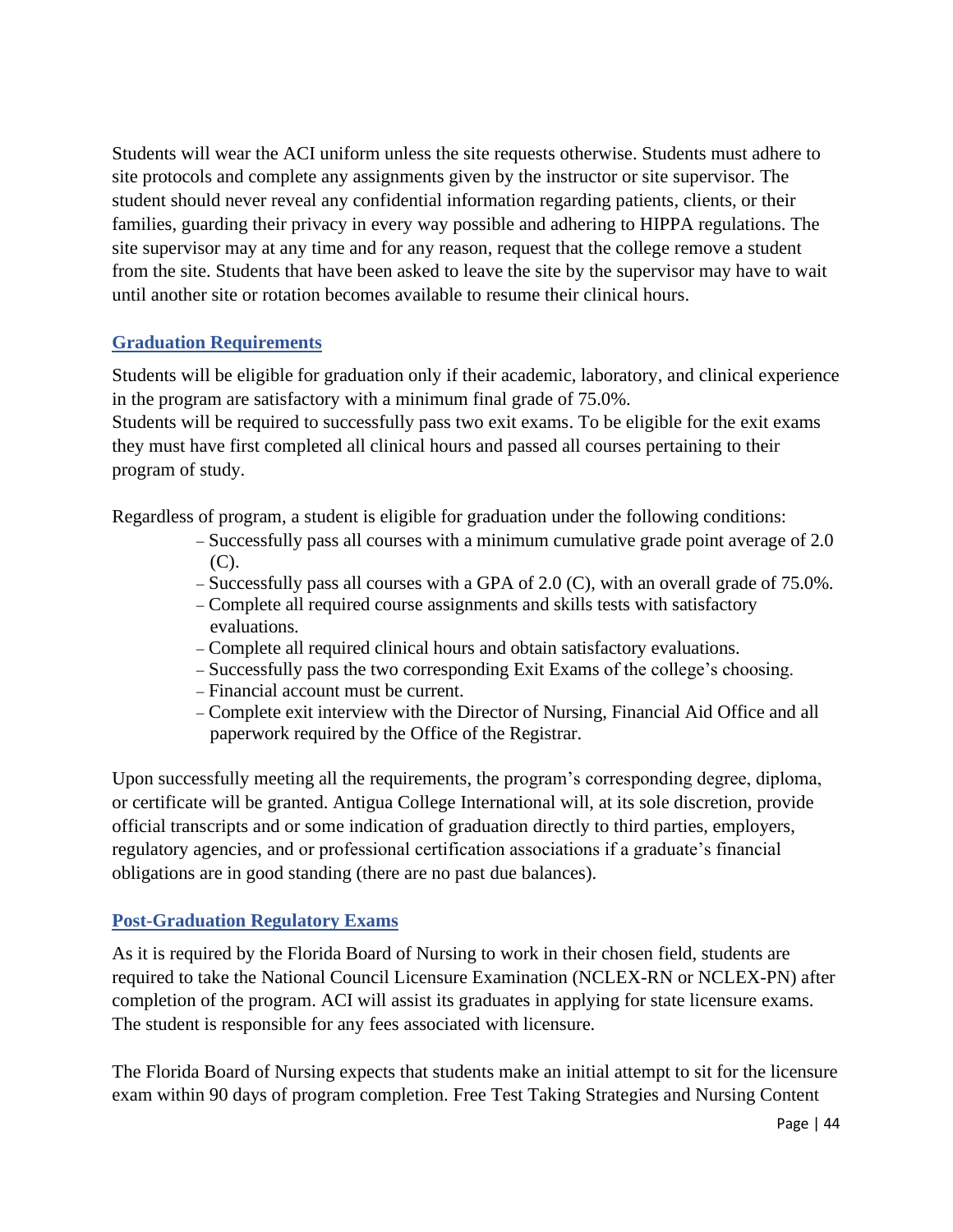Reviews sessions are offered to all current and former ACI students. Graduates are encouraged to supplement their NCLEX preparation with these free review sessions.

# **Commencement Ceremony**

Antigua College International holds one annual commencement ceremony for its students. The College will contact all graduates and graduating students to advise them of the date of the annual ceremony, but it is ultimately the student's responsibility to complete the necessary steps to participate in the ceremony. Any student failing to meet the requirements may not participate in commencement ceremonies and will need to wait for the following year's ceremony.

Requirements to participate in the commencement ceremony:

- − No more than 8 credits pending completion by the application deadline.
- − Clearance from the Student Accounts Office and Office of the Registrar by the deadline.
- − Completion and submission of commencement application and student policies form by the deadline.
- − Payment of Graduation Fee (includes diploma, cap, and gown) by the deadline.

Participation in the commencement ceremony is not equivalent to academic graduation. A student who participates in the commencement ceremony must still meet the academic requirements for credentials, transcripts, and diplomas to be conferred. A diploma will not be issued until the student has met the requirements for graduation.

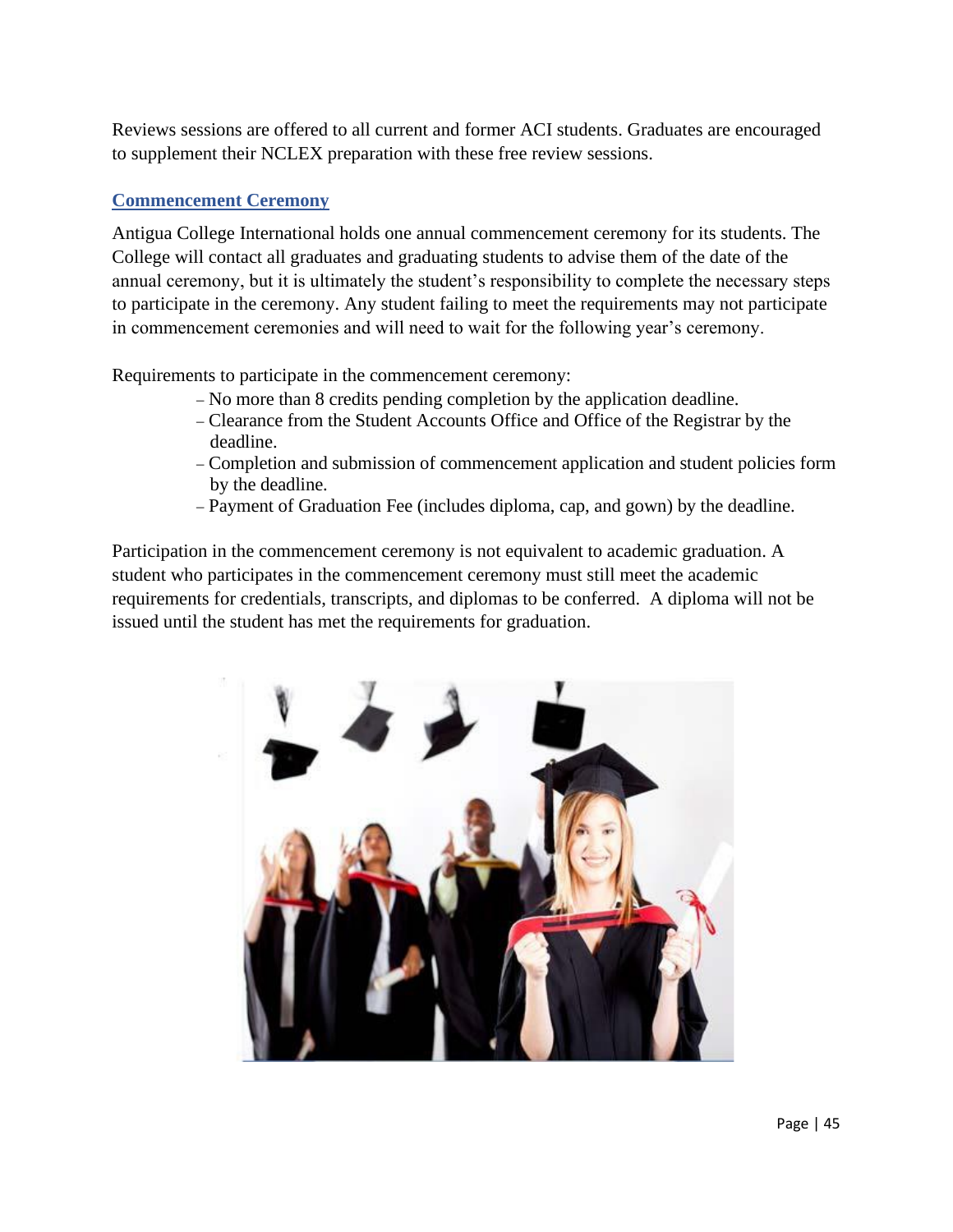# Academic Programs

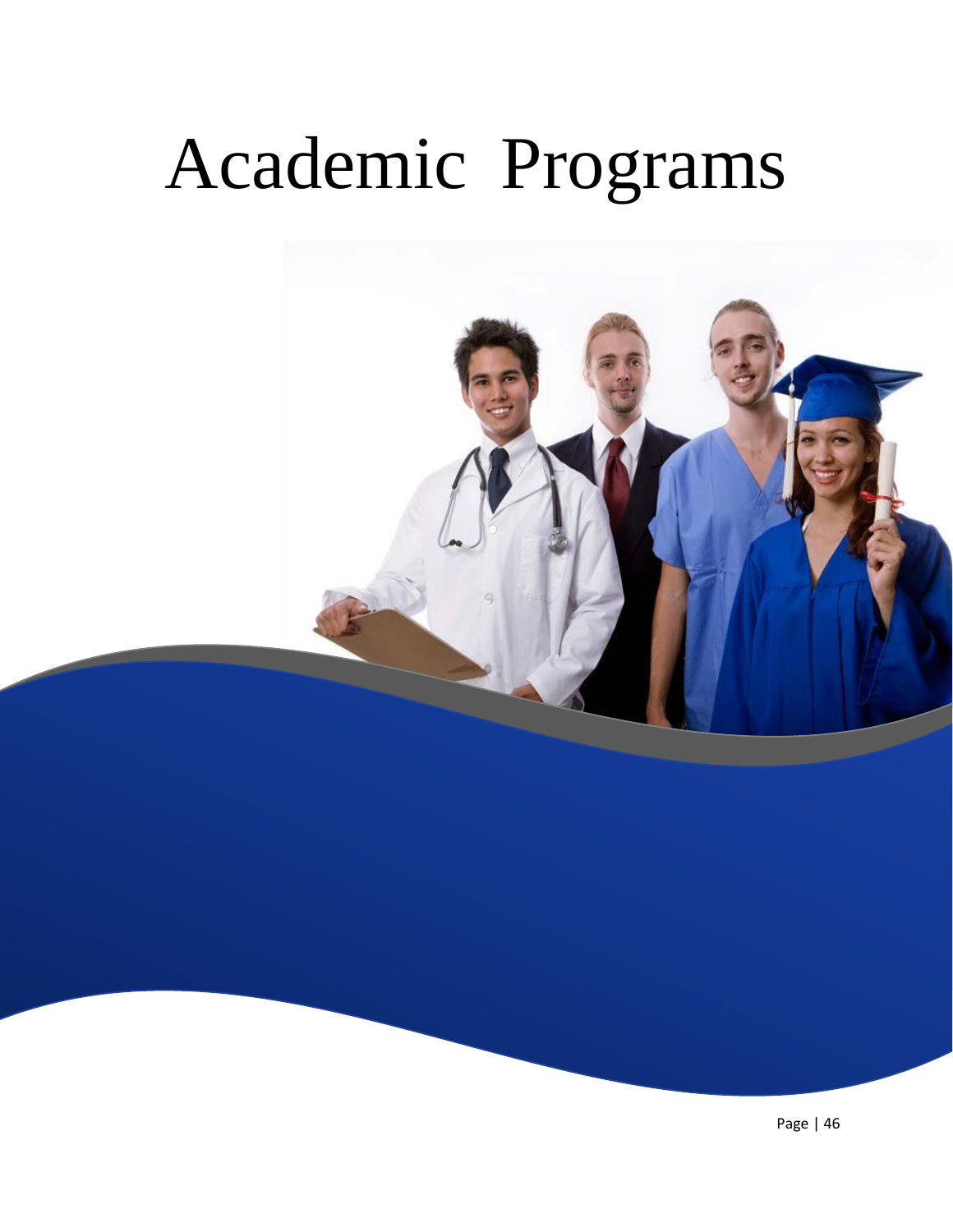# **DEGREE PROGRAMS**

Bachelor of Science in Nursing Associate in Science in Nursing

# Bachelor of Science Degree Programs

#### **Nursing, BSN**

**Program Description:** The Bachelor of Science in Nursing (BSN) degree program incorporates liberal arts and sciences and nursing coursework in a program that produces competencies for the practice of professional nursing. This is accomplished through an integration of theoretical knowledge, psychomotor skill acquisition and development of clinical judgment/reasoning. The curriculum integrates professional, ethical, and legal standards with decision-making, problemsolving, and leadership development. The curriculum is designed to promote life-long learning among the graduates.

#### **Program Objectives:**

To prepare nurses who can:

- − Provide individualized comprehensive care based on theories and principles of nursing and related disciplines to individuals, families, aggregates, and communities, from entry to the healthcare system through long-term planning.
- − Demonstrate leadership and collaboration with consumers and other healthcare providers in providing care and/or delegating responsibilities for health promotion, illness prevention, health restoration, health maintenance and rehabilitative activities.
- − Communicate effectively with patient populations and other healthcare providers in managing the healthcare of individuals, families, aggregates, and communities.
- − Integrates clinical judgment in professional decision-making and implementation of the nursing process.
- − Demonstrate responsibility for continued personal and professional development through enrollment in graduate education, continuing education degree programs, professional reading and participation in professional organizations and community service.
- − Implement professional nursing standards by practicing within the legal definitions of nursing practice and acts in accordance with the nursing code of ethics and American Nurses Association (ANA) standards of practice.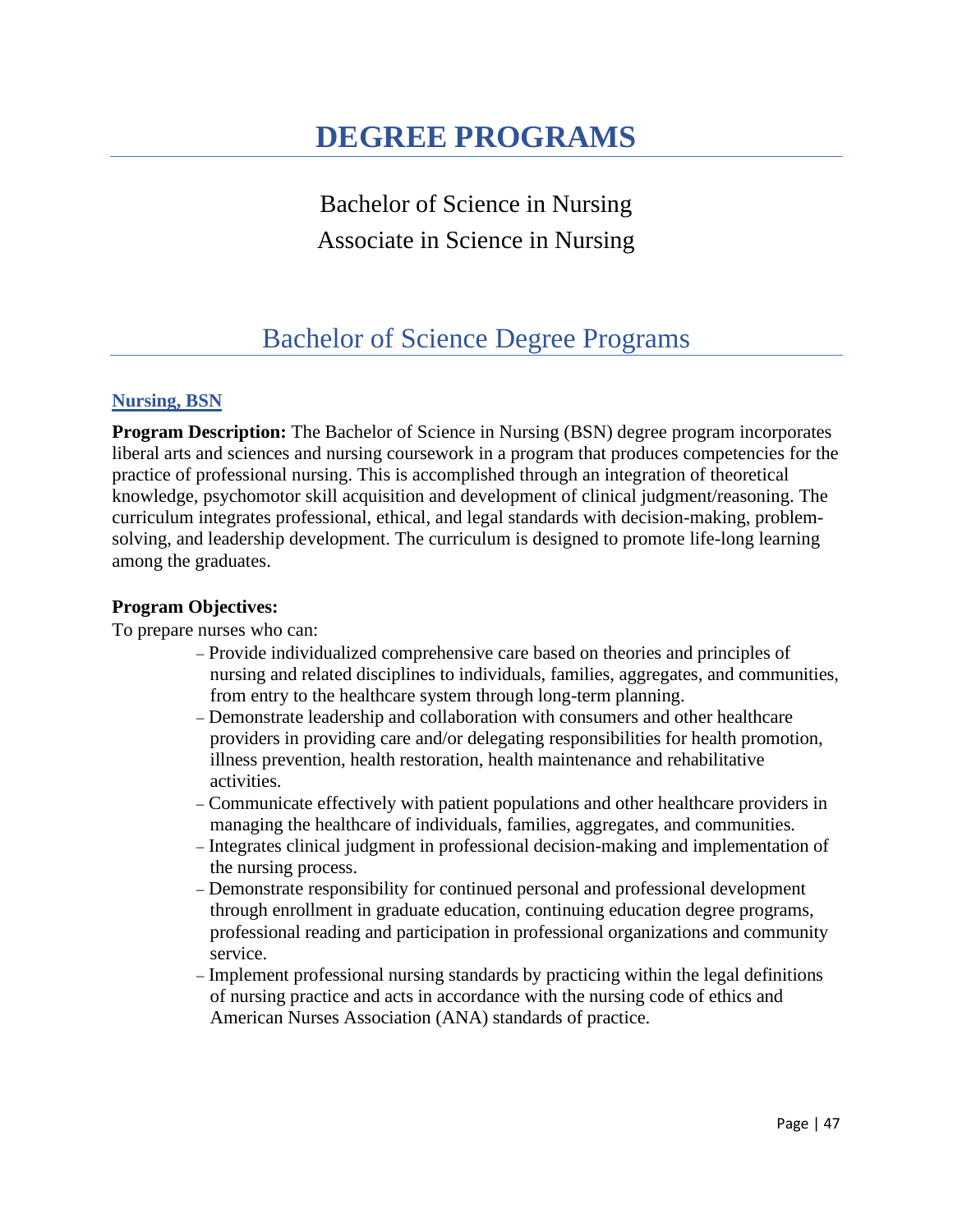| <b>General Education (50 credits)</b> |                                                      |                |  |
|---------------------------------------|------------------------------------------------------|----------------|--|
| <b>ENG 110</b>                        | English Composition I <sup>2</sup>                   | 3              |  |
| <b>PSY 110</b>                        | General Psychology <sup>1,2</sup>                    | 3              |  |
| <b>MAT 110</b>                        | College Algebra I <sup>1,2</sup>                     | 3              |  |
| <b>CHM 120</b>                        | Introduction to Chemistry w/lab <sup>1,2</sup>       | $\overline{4}$ |  |
| <b>ANP 110</b>                        | Anatomy and Physiology I w/lab 1,2,3                 | $\overline{4}$ |  |
| <b>ANP 120</b>                        | Anatomy and Physiology II w/lab 1,2,3                | $\overline{4}$ |  |
| <b>BSC 200</b>                        | Microbiology w/lab $1,2$                             | 3              |  |
| <b>HSC 240</b>                        | Principles of Human Nutrition <sup>1,2,3</sup>       | 3              |  |
| <b>ENG 120</b>                        | <b>English Composition II</b>                        | 3              |  |
| <b>COM 110</b>                        | Fundamentals of Oral Communication                   | 3              |  |
| <b>ENG 310</b>                        | <b>Advanced Writing and Research</b>                 | 3              |  |
| <b>HUM 102</b>                        | Humanities <sup>1</sup>                              | 3              |  |
| <b>DEV 240</b>                        | Human Growth and Development <sup>1</sup>            | 3              |  |
| <b>STA 201</b>                        | Introduction to Statistics <sup>1</sup>              | $\overline{4}$ |  |
| <b>CMP 103</b>                        | Introduction to Information Technology <sup>1</sup>  | $\overline{4}$ |  |
|                                       | <b>Nursing Core (70 credits)</b>                     |                |  |
| <b>NUR120</b>                         | Fundamentals of Nursing <sup>2</sup>                 | 3              |  |
| <b>NUR 140</b>                        | Fundamentals of Nursing II <sup>2</sup>              | $\overline{4}$ |  |
| <b>NUR160</b>                         | Adult Health Assessment <sup>2</sup>                 | 3              |  |
| <b>NUR 181</b>                        | Pharmacology I <sup>2</sup>                          | $\overline{4}$ |  |
| <b>NUR 191</b>                        | Pharmacology II <sup>2</sup>                         | 5              |  |
| <b>NUR 221</b>                        | Medical Surgical Nursing I (HIV/AIDS) <sup>1,2</sup> | 5              |  |
| <b>NUR 231</b>                        | Medical Surgical Nursing II <sup>2</sup>             | $\overline{4}$ |  |
| <b>NUR 261</b>                        | Medical Surgical Nursing III <sup>2</sup>            | $\overline{4}$ |  |
| <b>NUR 210</b>                        | Community Health Nursing <sup>2</sup>                | 3              |  |
| <b>NUR 241</b>                        | Maternity and Newborn Nursing <sup>2</sup>           | $\sqrt{5}$     |  |
| <b>NUR 246</b>                        | Pediatric Nursing <sup>2</sup>                       | $\overline{4}$ |  |
| <b>NUR 251</b>                        | Psychiatric Nursing <sup>2</sup>                     | 3              |  |
| <b>NUR 290</b>                        | <b>NCLEX-RN Readiness</b>                            | 3              |  |
| <b>NUR 370</b>                        | Nursing Research                                     | 3              |  |
| <b>NUR 380</b>                        | Complementary and Alternative Healthcare             | 3              |  |
| <b>NUR 390</b>                        | Nursing Role and Scope                               | 3              |  |
| <b>NUR 310</b>                        | Culture in Nursing                                   | 3              |  |
| <b>NUR 400</b>                        | Nursing Leadership and Management                    | $\mathfrak{Z}$ |  |
| <b>NUR 450</b>                        | Professional Nursing Practicum                       | 5              |  |
|                                       | <b>BSN TOTALS:</b>                                   | 120            |  |

# **Program Breakdown by Courses**

1 Courses awarded to Foreign Medical Doctor

2 Courses awarded to licensed RN with ASN degree

3 Courses awarded to licensed LPN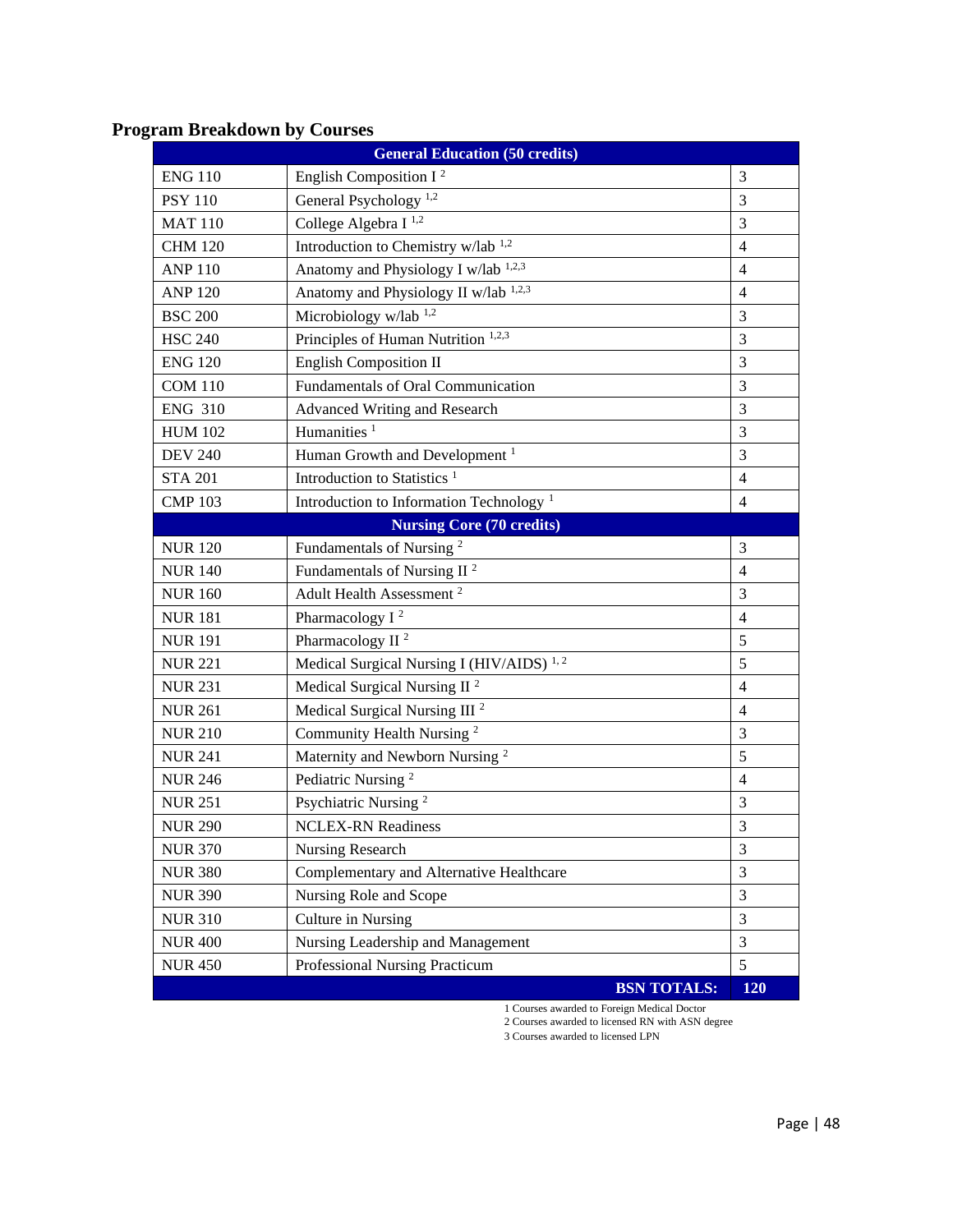### **Credential Awarded**

After completion of the program, the students will be awarded a Bachelor of Science in Nursing.

|              | <b>Base Tuition</b> | <b>Tuition and Fees</b><br><b>Registration Fee</b> | <b>Technology Fee</b> | <b>Total</b> |
|--------------|---------------------|----------------------------------------------------|-----------------------|--------------|
| Nursing, BSN | \$48,600            | \$100                                              | \$100                 | \$48,800     |

Bachelor of Science Degree consists of

- 120 semester credits (50 General Education and 70 Nursing)
- 2250 classroom hours (1500 lecture, 300 lab, and 450 clinical)
- 175 weeks of academic instruction (approximately 42 months)

#### **Nursing, RN to BSN**

#### **Program Description**

The Bachelor of Science in Nursing (BSN) degree program incorporates liberal arts and sciences and nursing coursework in a program that produces competencies for the practice of professional nursing. This is accomplished through an integration of theoretical knowledge, psychomotor skill acquisition and development of clinical judgment/reasoning.

The curriculum integrates professional, ethical, and legal standards with decision-making, problem-solving, and leadership development. The curriculum is designed to promote life-long learning among the graduates.

#### **Program Objectives**

To prepare nurses who can:

-Provide excellent client-centered nursing skills through the continuum of care based on the principles of nursing theories, nursing concepts, application of evidence-based practices, and other sciences to individuals, communities, and the public.

- Use leadership skills to work together with other professionals in the healthcare team in the promotion of health, prevention of illness, and restoration of health in clients, communities, and the public.

- Apply excellent communication skills when working with other professionals of the healthcare team and when providing nursing care to clients, communities, and the public.

- Use critical thinking through the appropriate application of the nursing process to maximize patient safety and outcomes.

-Strive for continuous personal and professional development through the completion of continuing education degree programs, graduate level nursing programs, professional reading, and participation in professional nursing organizations.

- To uphold the code of ethical standards and implement professional nursing standards as defined by the American Nurses Association (ANA) to specify the scope of nursing practice in various nursing settings.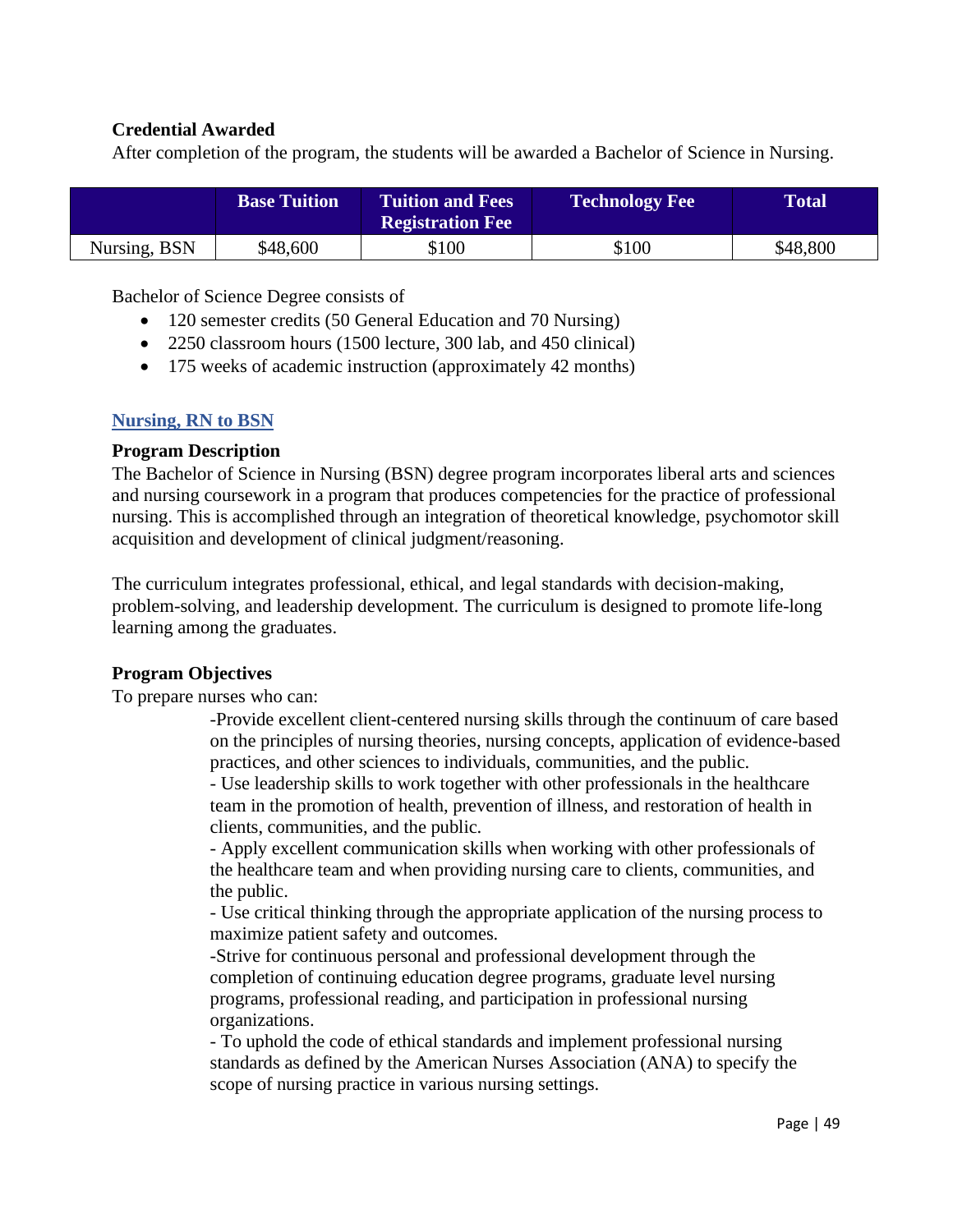**Program Breakdown by Courses**

| <b>RN Transfer Awarded</b>     |                                                     |            |  |
|--------------------------------|-----------------------------------------------------|------------|--|
| 77<br>ASN and valid RN License |                                                     |            |  |
|                                | <b>General Education (23 credits)</b>               |            |  |
| <b>ENG 120</b>                 | <b>English Composition II</b>                       | 3          |  |
| <b>COM 110</b>                 | Fundamentals of Oral Communication                  | 3          |  |
| <b>ENG 310</b>                 | <b>Advanced Writing and Research</b>                | 3          |  |
| <b>HUM 102</b>                 | Humanities $1$                                      | 3          |  |
| <b>DEV 240</b>                 | Human Growth and Development <sup>1</sup>           | 3          |  |
| <b>STA 201</b>                 | Introduction to Statistics <sup>1</sup>             | 4          |  |
| <b>CMP 103</b>                 | Introduction to Information Technology <sup>1</sup> | 4          |  |
|                                | <b>Nursing Core (20 credits)</b>                    |            |  |
| <b>NUR 370</b>                 | Nursing Research                                    | 3          |  |
| <b>NUR 380</b>                 | Complementary and Alternative Healthcare            | 3          |  |
| <b>NUR 390</b>                 | Nursing Role and Scope                              | 3          |  |
| <b>NUR 310</b>                 | Culture in Nursing                                  | 3          |  |
| <b>NUR400</b>                  | Nursing Leadership and Management                   | 3          |  |
| <b>NUR450</b>                  | Professional Nursing Practicum                      | 5          |  |
|                                | <b>BSN TOTALS:</b>                                  | <b>120</b> |  |

1 Courses awarded to Foreign Medical Doctor

# **Credential Awarded**

After completion of the program, the students will be awarded a Bachelor of Science in Nursing.

|                       | <b>Base Tuition</b> | <b>Tuition and Fees</b><br><b>Registration Fee</b> | <b>Technology Fee</b> | <b>Total</b> |
|-----------------------|---------------------|----------------------------------------------------|-----------------------|--------------|
| Nursing,<br>RN to BSN | \$17,415            | \$100                                              | \$100                 | \$17,615     |

RN to BSN, Bachelor of Science Degree consists of

- 120 semester credits (77 transfer credits awarded for an ASN and valid RN license, 23 additional General Education credits, and 20 additional Nursing credits)
- 720 classroom hours (600 lecture, 30 lab, and 90 clinical)
- 70 weeks of academic instruction (approximately 17 months)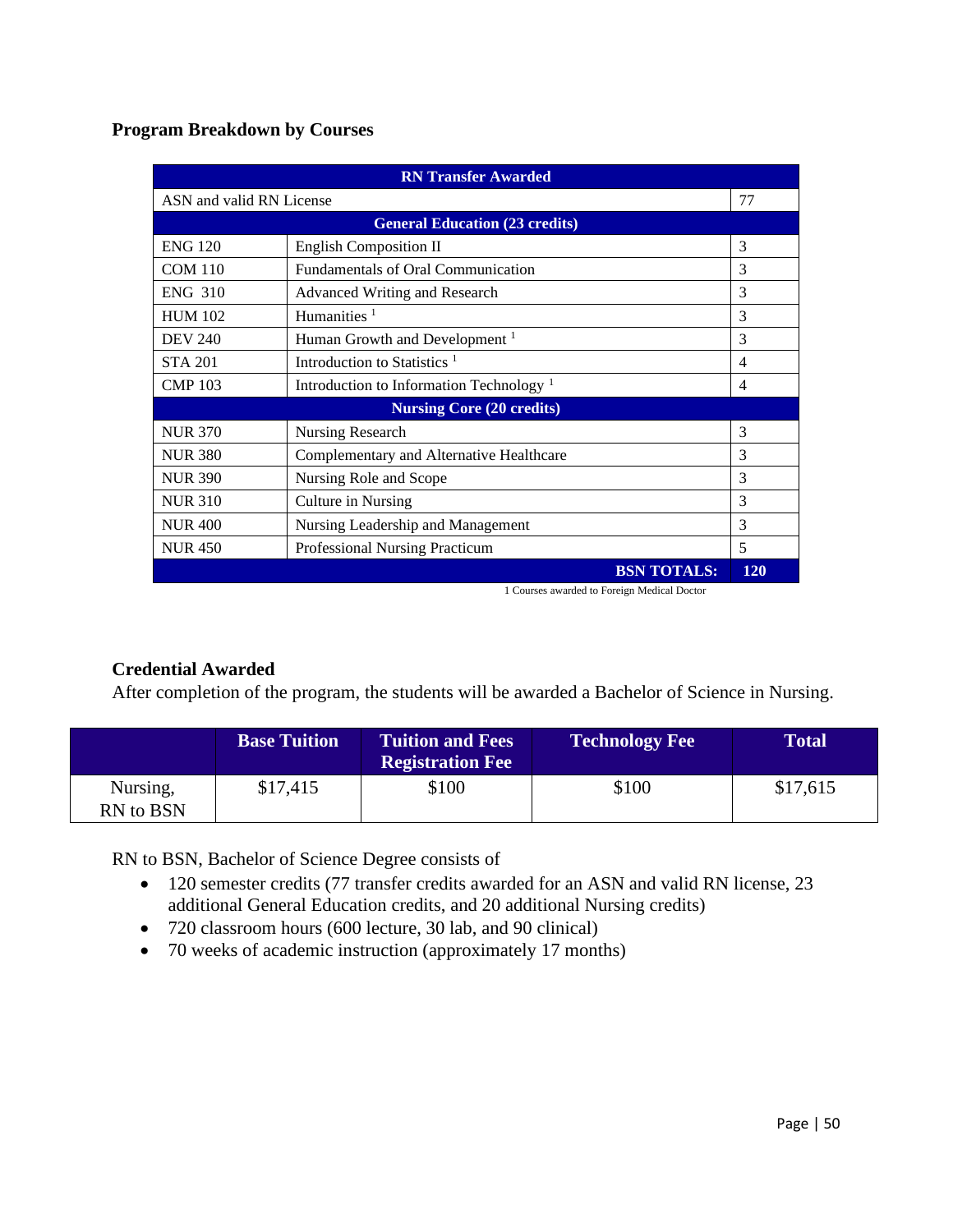#### **Nursing, ASN**

#### **Program Description:**

Antigua College International ASN program provides a comprehensive foundation of liberal arts and sciences and the nursing knowledge necessary for nursing practice and continuing professional education. It also provides the necessary skills and competencies for graduates to assume registered nurse practice positions in a broad base of healthcare agencies. Graduates of the Associates Degree in Nursing program are eligible to apply to take the NCLEX-RN exam. The student will be issued a degree upon successful completion of the program, meeting all course requirements and fulfilling all financial obligations to Antigua College International.

#### **Program Objectives**

To prepare students who can:

- − Provide holistic nursing care based on knowledge from nursing and related disciplines to individuals and support person in carried healthcare settings.
- − Manage collaborative nursing care with health-team members through the effective and cost-effective use of human, physical, financial and technological resources.
- − Integrates communication principles and techniques with individuals, support persons and healthcare team members within professional practice.
- − Employs nursing process and critical thinking as a basis for professional decision making in individualized nursing care delivery.
- − Accepts responsibility and accountability for own nursing practice and for ongoing personal and professional development.
- − Demonstrates behaviors consistent with moral, ethical, legal and regulatory principles and guidelines.
- − Assumes professional nursing roles to resolve healthcare needs of individuals and support person in a variety of settings.
- − Utilizes evidence-based information for healthcare and related disciplines to provide safe nursing care and the information and skills necessary for optimal health.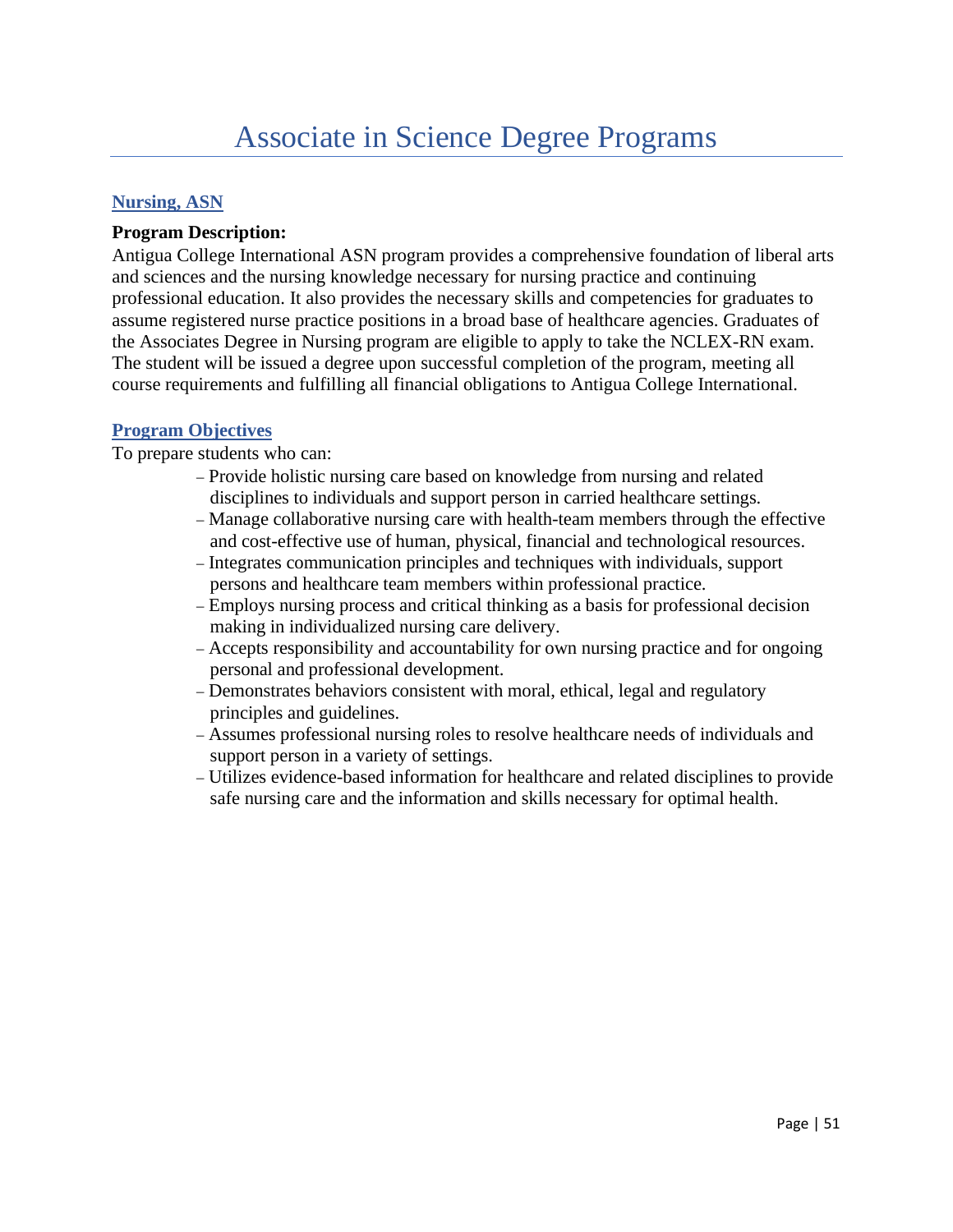# **Program Breakdown by Courses**

| <b>General Education (27 credits)</b> |                                                    |                |  |
|---------------------------------------|----------------------------------------------------|----------------|--|
| <b>ENG 110</b>                        | <b>English Composition I</b>                       | 3              |  |
| <b>PSY 110</b>                        | General Psychology <sup>1</sup>                    | 3              |  |
| <b>MAT110</b>                         | College Algebra I <sup>1</sup>                     | 3              |  |
| <b>CHM 120</b>                        | Introduction to Chemistry w/lab <sup>1</sup>       | $\overline{4}$ |  |
| <b>ANP 110</b>                        | Anatomy and Physiology I w/lab <sup>1,3</sup>      | $\overline{4}$ |  |
| <b>ANP 120</b>                        | Anatomy and Physiology II w/lab <sup>1,3</sup>     | $\overline{4}$ |  |
| <b>BSC 200</b>                        | Microbiology w/lab <sup>1</sup>                    | 3              |  |
| <b>HSC 240</b>                        | Principles of Human Nutrition <sup>1,3</sup>       | 3              |  |
|                                       | <b>Nursing Core (54 credits)</b>                   |                |  |
| <b>NUR 120</b>                        | <b>Fundamentals of Nursing</b>                     | $\overline{3}$ |  |
| <b>NUR 140</b>                        | Fundamentals of Nursing II                         | $\overline{4}$ |  |
| <b>NUR160</b>                         | <b>Adult Health Assessment</b>                     | 3              |  |
| <b>NUR 181</b>                        | Pharmacology I                                     | $\overline{4}$ |  |
| <b>NUR191</b>                         | Pharmacology II                                    | 5              |  |
| <b>NUR 221</b>                        | Medical Surgical Nursing I (HIV/AIDS) <sup>1</sup> | 5              |  |
| <b>NUR 231</b>                        | Medical Surgical Nursing II                        | $\overline{4}$ |  |
| <b>NUR 261</b>                        | Medical Surgical Nursing III                       | $\overline{4}$ |  |
| <b>NUR 210</b>                        | <b>Community Health Nursing</b>                    | 3              |  |
| <b>NUR 241</b>                        | Maternity and Newborn Nursing                      | 5              |  |
| <b>NUR 246</b>                        | <b>Pediatric Nursing</b>                           | $\overline{4}$ |  |
| <b>NUR 251</b>                        | <b>Psychiatric Nursing</b>                         | 3              |  |
| <b>NUR 280</b>                        | Nursing Leadership                                 | 4              |  |
| <b>NUR 290</b>                        | <b>NCLEX-RN Readiness</b>                          | 3              |  |
|                                       | <b>ASN TOTALS:</b>                                 | 81             |  |

1 Courses awarded to Foreign Medical Doctor 3 Courses awarded to licensed LPN

**Courses are not necessarily taught in the order presented. Antigua College International reserves the right to make changes to the program to stay abreast of changing industry standards. The program courses, exams, and all materials are presented in English.**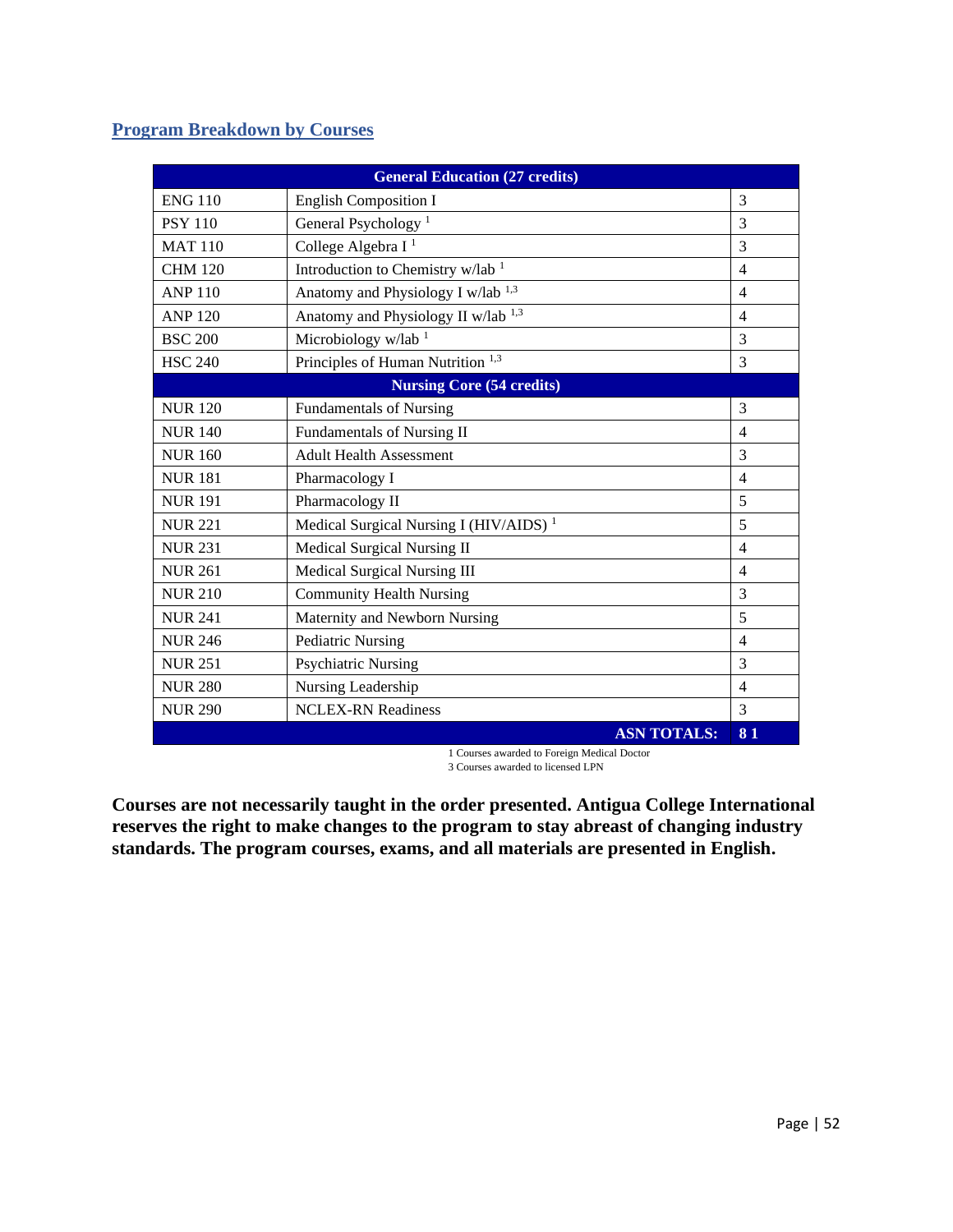#### **Credential Awarded**

After completion of the program, the students will be awarded an Associate in Science in Nursing.

|              | <b>Base Tuition</b> | <b>Tuition and Fees</b><br><b>Registration Fee</b> | <b>Technology Fee</b> | <b>Total</b> |
|--------------|---------------------|----------------------------------------------------|-----------------------|--------------|
| Nursing, ASN | \$32,805            | \$100                                              | \$100                 | \$33,005     |

The Associate in Science Degree consists of

- 81 semester credits (27 General Education and 54 Nursing)
- 1650 classroom hours (930 lecture, 270 lab, and 450 clinical)
- 115 weeks of academic instruction (approximately 28 months)

# **Diploma Programs**

# Practical Nursing, Diploma

#### **Program Description**

The purpose of this program is to prepare the student for employment as a practical nurse by providing the theoretical knowledge and clinical competence to obtain licensure and the standard of professionalism necessary for the successful practice of nursing. The college awards a certificate upon the successful completion of this Clock-Hour program. Practical Nursing is an intensive, full-time program, which requires 1355 clock hours.

#### **Program Objectives**

- − Demonstrate effective interpersonal relationships with members of the health care team, patients, and the community.
- − Applies the clinical competencies to function as a licensed practical Nurse.
- − Uses the nursing process to safely meet the health needs of the individual.
- − Incorporates the use of scientific principles in providing health care and promoting wellness.
- − Performs as an ethical, accountable and responsible member of the health care team'
- − Demonstrates behaviors and attitudes which contribute to successful employment.
- − Participates in organizations which contribute to improvement of self, community in nursing
- − Comprehends the necessity of participating in continuing education.
- − Recognizes the dimension of cultural factors which influence nursing practice.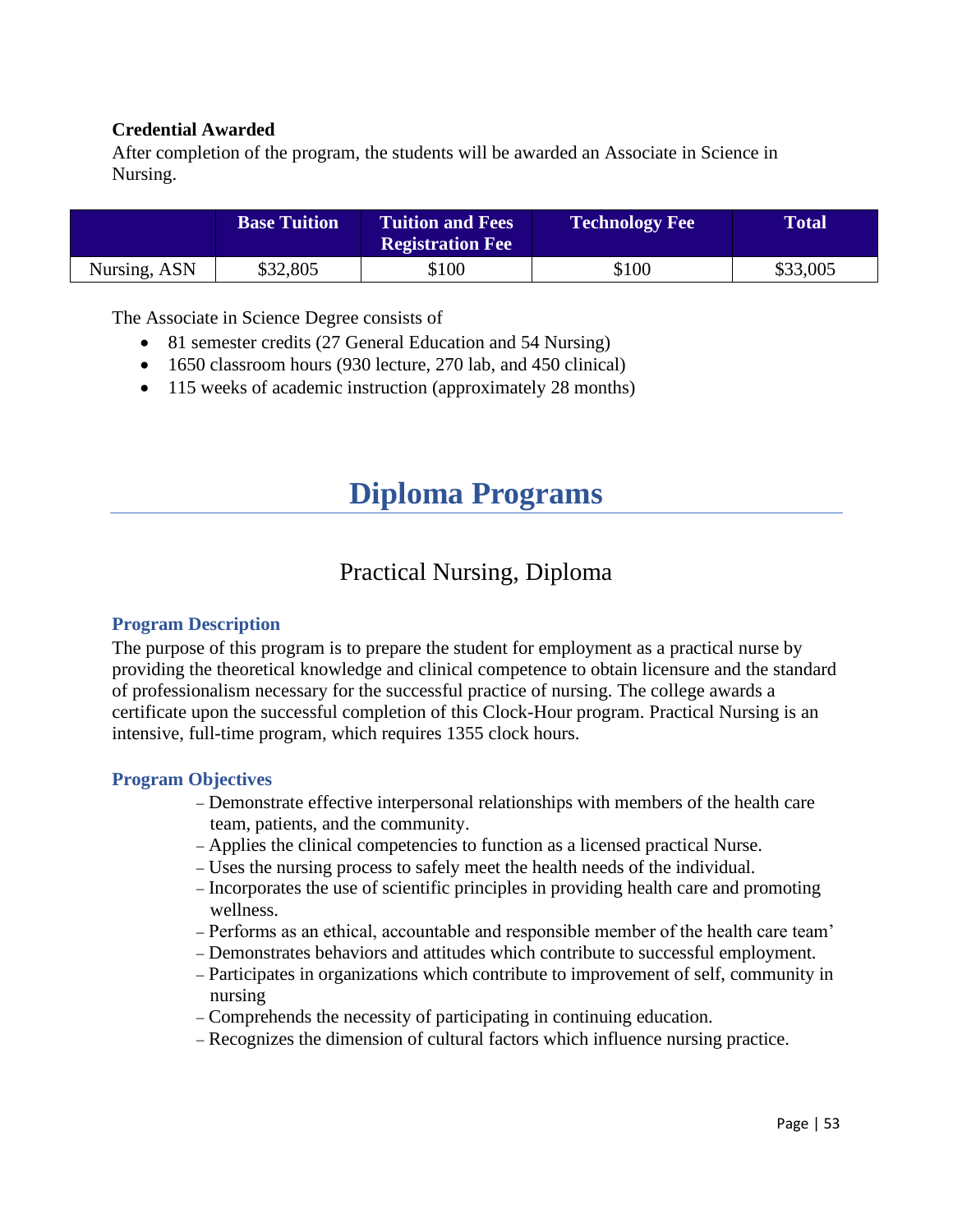#### **Credential Awarded**

After completion of the program, the students will be awarded a Diploma in Practical Nursing.

|             | <b>Base Tuition</b> | <b>Tuition and Fees</b><br><b>Registration Fee</b> | <b>Technology Fee</b> | <b>Total</b> ' |
|-------------|---------------------|----------------------------------------------------|-----------------------|----------------|
| Nursing, PN | \$15,500            | \$100                                              | \$100                 | \$15,700       |

The Practical Nurse Diploma Program consists of

- 1355 classroom hours (765 lecture, 180 lab, and 410 clinical)
- 68 weeks of academic instruction (approximately 17 months)

# **Program Breakdown by Courses**

| Course #        | <b>Course Name</b>                             | <b>Hours</b> |
|-----------------|------------------------------------------------|--------------|
| <b>HSC 100</b>  | Introduction to Health Care Environment        | 30           |
| <b>PRN 022</b>  | Anatomy and Physiology and Medical Terminology | 90           |
| <b>PRN 001</b>  | Fundamentals of Practical Nursing I (HIV/AIDS) | 105          |
| <b>PRN 002</b>  | Fundamentals of Practical Nursing II           | 105          |
| <b>PRN 023</b>  | Growth & Development and Nutrition             | 50           |
| <b>PRN 035</b>  | Pharmacology                                   | 100          |
| <b>PRN 100</b>  | Maternity and Newborn Nursing                  | 95           |
| <b>PRN 110</b>  | <b>Pediatric Nursing</b>                       | 95           |
| <b>PRN 380A</b> | Medical-Surgical Nursing I-A                   | 105          |
| <b>PRN 380B</b> | Medical-Surgical Nursing I-B                   | 105          |
| <b>PRN 388A</b> | Medical-Surgical Nursing II-A                  | 105          |
| <b>PRN 388B</b> | Medical-Surgical Nursing II-B                  | 105          |
| <b>PRN 390</b>  | <b>Psychiatric Nursing</b>                     | 90           |
| <b>PRN 400</b>  | <b>Practical Nursing Communications</b>        | 50           |
| <b>PRN 933</b>  | <b>Transition to Graduate</b>                  | 65           |
| <b>PRN 934</b>  | <b>NCLEX PN Review</b>                         | 60           |
|                 | <b>Total Hours</b>                             | 1355         |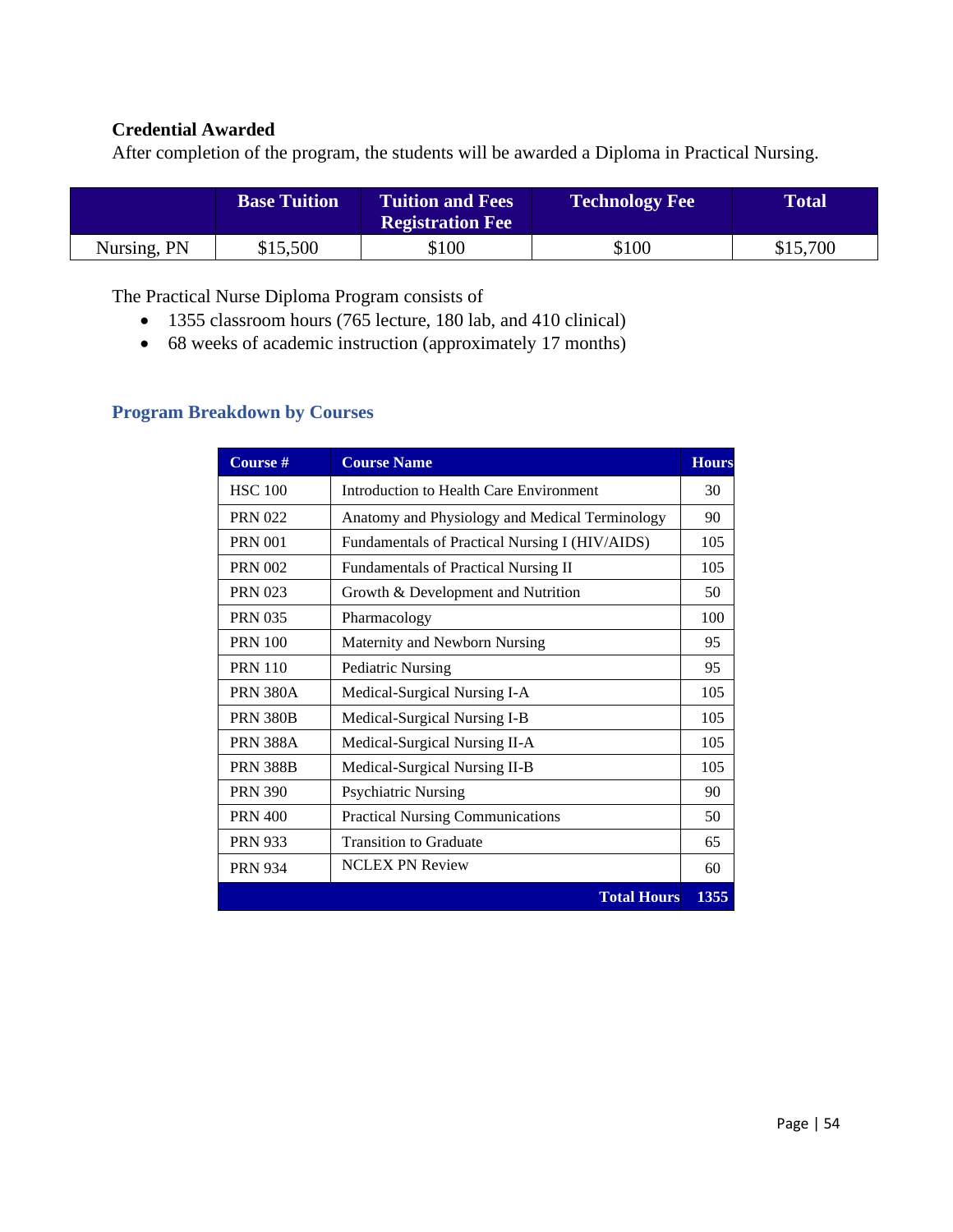# **Course Codes**

Courses are assigned based on the department in which they are offered. The following list of prefixes indicates the corresponding department:

| <b>ANP</b> | <b>Anatomy and Physiology</b> |
|------------|-------------------------------|
| <b>CHM</b> | Chemistry                     |
| <b>CMP</b> | <b>Computer Sciences</b>      |
| COM        | <b>Oral Communications</b>    |
| <b>DEV</b> | Human Growth & Development    |
| <b>ENG</b> | English                       |
| <b>HUM</b> | <b>Humanities</b>             |
| MAT        | <b>Mathematics</b>            |
| <b>NUR</b> | Nursing                       |
| <b>PRN</b> | <b>Practical Nursing</b>      |
| <b>PSY</b> | Psychology                    |
| <b>STA</b> | <b>Statistics</b>             |
|            |                               |

The numeric portion of each course code indicates the level, as follows:

- 100 110 Introductory course, no prerequisites, open to all students
- 120 260 Lower-division and core courses, may have prerequisites
- 280 450 Upper-division courses, may have prerequisites

# **Class Load, Credit Hour and Clock Hour Equivalency**

Class load refers to the number of credits a student carries in a semester. For degree and diploma programs, a student may carry a maximum load of 17 credit hours per semester. One credit hour equals 15 clock hours of lecture, 30 clock hours of lab, 45 clock hours of pre-clinical or clinical. One clock hour is equivalent to 50 minutes of lecture and a 10-minute break.

Certificate Programs: Courses within a certificate program are not acceptable for credit toward a degree or diploma program within the institution.

#### **Course Descriptions**

Course descriptions are listed in alphabetical order by course number. The total credit hour value of a course is calculated by adding the number of lectures, lab, and clinical credit hours.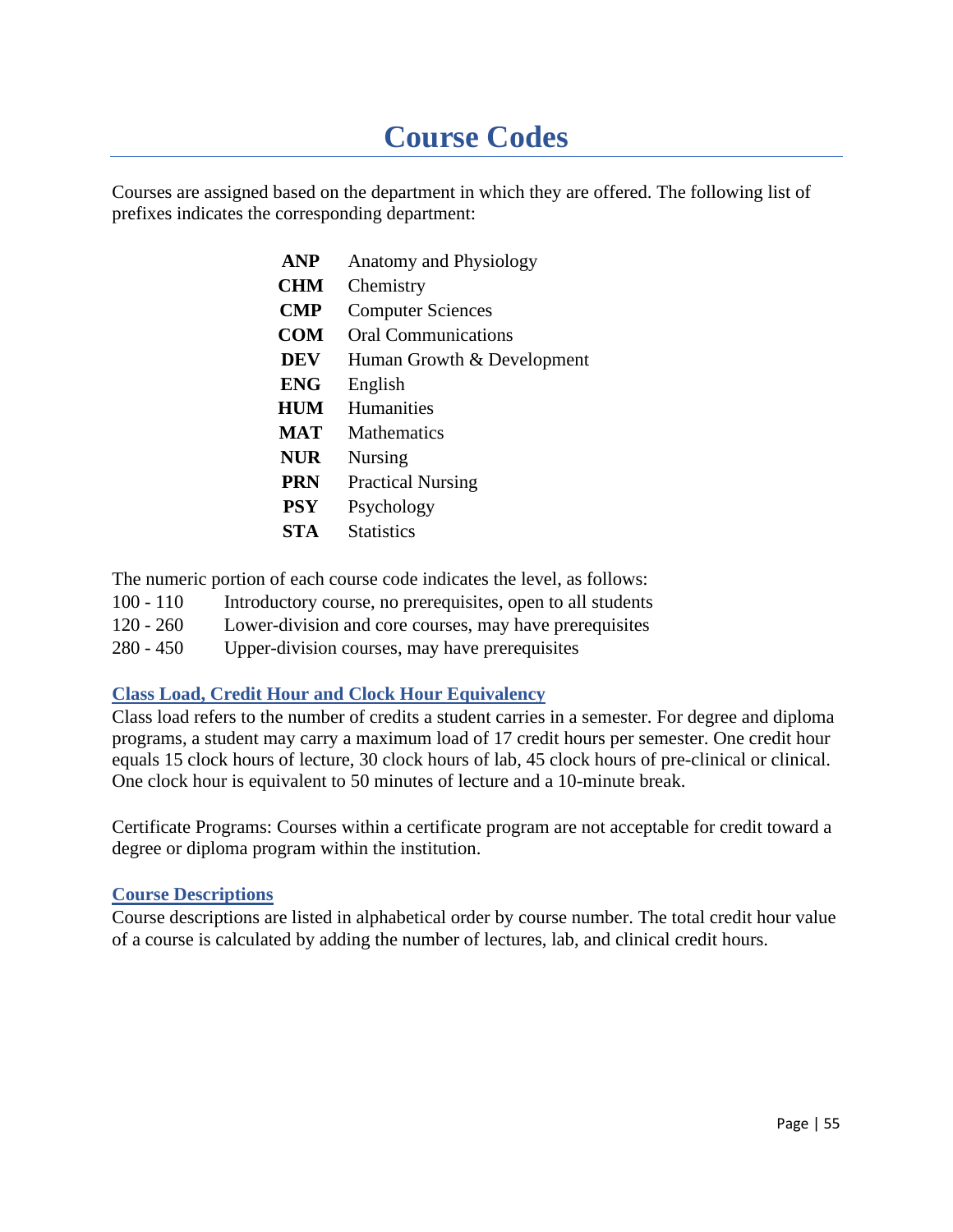# **General Education**

ANP 110 Anatomy and Physiology I  $\overline{4}$ Prerequisites: None Credits: 4 Hours: 45 Lecture, 30 Lab

This course is the study of the structure and function of the cells and tissues, and the human body as a whole. It explores the major organ systems, body membranes, musculature, and various systems including skeletal, sensory, endocrine, and nervous systems. The laboratory will be used for the macroscopic and microscopic study of the structures, and practical demonstration of some functions of these systems.

| <b>ANP 120</b>         | Anatomy and Physiology II |                           |
|------------------------|---------------------------|---------------------------|
| Credits:               |                           | Hours: 45 Lecture, 30 Lab |
| Prerequisites: ANP 110 |                           |                           |

This course builds on the material learned in Anatomy and Physiology I. The student will now delve into the hematologic, cardio-vascular, lymphatic, respiratory, digestive and metabolic, urinary, and reproductive systems. The laboratory will be used for the macroscopic and microscopic study of structures, and practical demonstration of some functions of these systems.

| <b>BSC 200</b>      | Microbiology with Lab |                           |
|---------------------|-----------------------|---------------------------|
| Credits:            |                       | Hours: 30 Lecture, 30 Lab |
| Prerequisites: None |                       |                           |

This course is an introduction to the classification of microorganisms, transmission of infections, culturing techniques, isolation techniques, equipment decontamination, personal hygiene, and their applications to patient care and sterilization and disinfection methods.

| <b>CHM 120</b>         | Introduction to Chemistry with Lab |                           |
|------------------------|------------------------------------|---------------------------|
| Credits:               |                                    | Hours: 45 Lecture, 30 Lab |
| Prerequisites: MAT 110 |                                    |                           |

This course presents the basic principles of chemistry including the concepts of the structure of atoms and molecules, chemical bonding, and properties of solutions.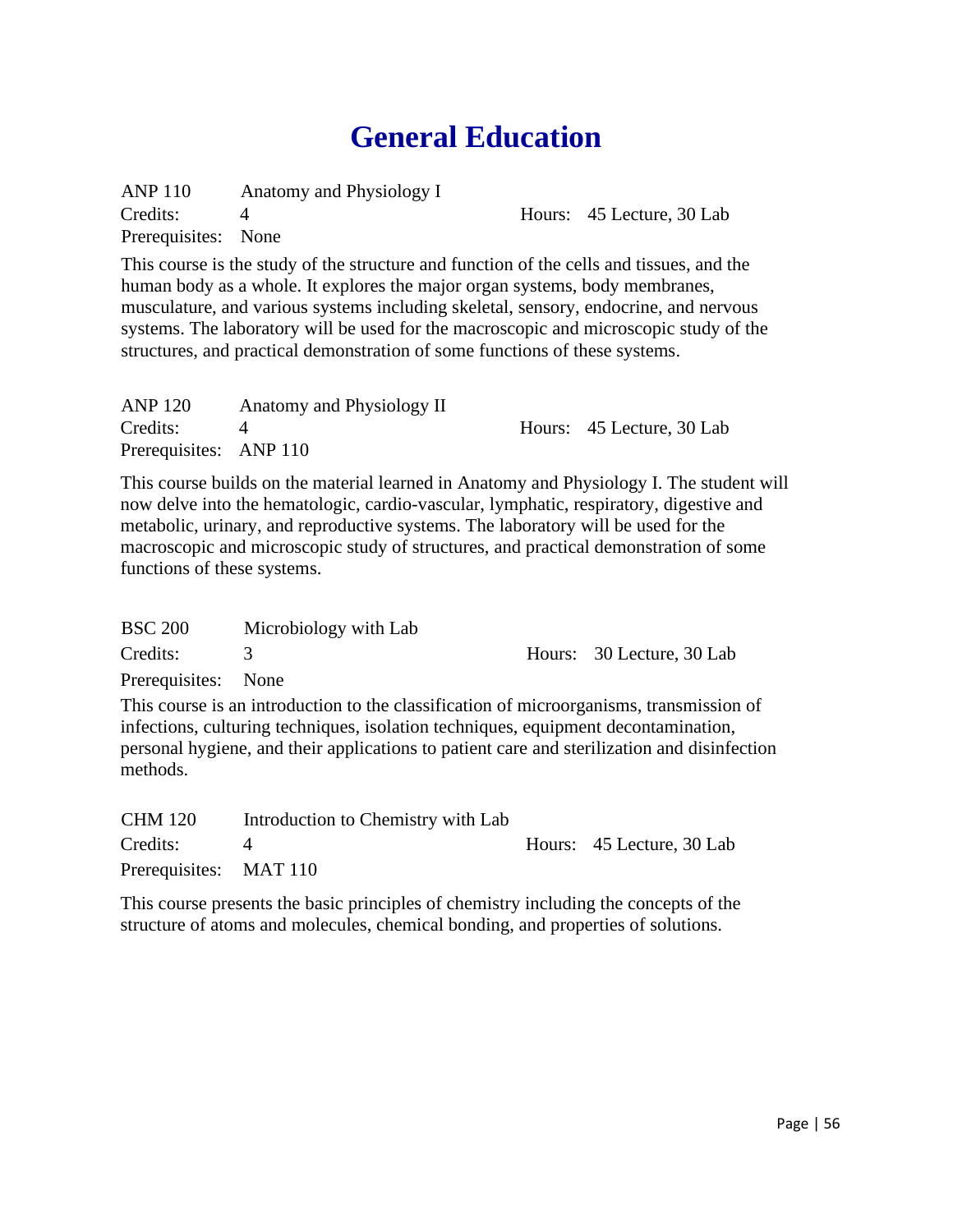CMP 103 Introduction to Information Technology Credits: 4 Hours: 45 Lecture, 30 Lab Prerequisites: None This course is designed to present basic computer terminology and functions to those with no prior computer experience. This subject covers the basic data processing cycle, history of data processing, hardware components and functions, number systems, and files. In addition, the students receive an introduction to the use of the Internet.

COM 110 Fundamentals of Oral Communication Credits: 3 Hours: 45 Lecture Prerequisites: None This course provides students with the skills necessary for success in personal, professional, and educational settings. Through the study and practice of oral communication, presentational speaking, and group dynamics, students will learn the concepts and principles of public speaking and be able to use them effectively.

| <b>DEV 240</b>      | Human Growth and Development |                   |
|---------------------|------------------------------|-------------------|
| Credits: 3          |                              | Hours: 45 Lecture |
| Prerequisites: None |                              |                   |

The course focuses on the nature of human behavior as a dynamic developmental phenomenon. While the emphasis is psychological, an understanding of the physical aspects of development and their social implications is included. Observation and written analysis of principles of learning involved in human development are required. The course meets teacher certification requirements in psychological foundations.

| <b>ENG 110</b>      | English Composition I |                   |
|---------------------|-----------------------|-------------------|
| Credits:            |                       | Hours: 45 Lecture |
| Prerequisites: None |                       |                   |

This course is an introduction to college level writing, offering freshmen students training in the techniques and skills required to write coherent paragraphs and essays, and in the use of library and electronic formats as a source of reference. Students receive instruction on the principles, practice, and skills of argumentation and critical reading and thinking.

| <b>ENG 120</b>         | <b>English Composition II</b> |                   |
|------------------------|-------------------------------|-------------------|
| Credits:               |                               | Hours: 45 Lecture |
| Prerequisites: ENG 110 |                               |                   |

Students will apply and refine their writing skills in various types of writing such as persuasive writing, argumentative writing, comparative writing, expository writing, writing about literature, and creative writing.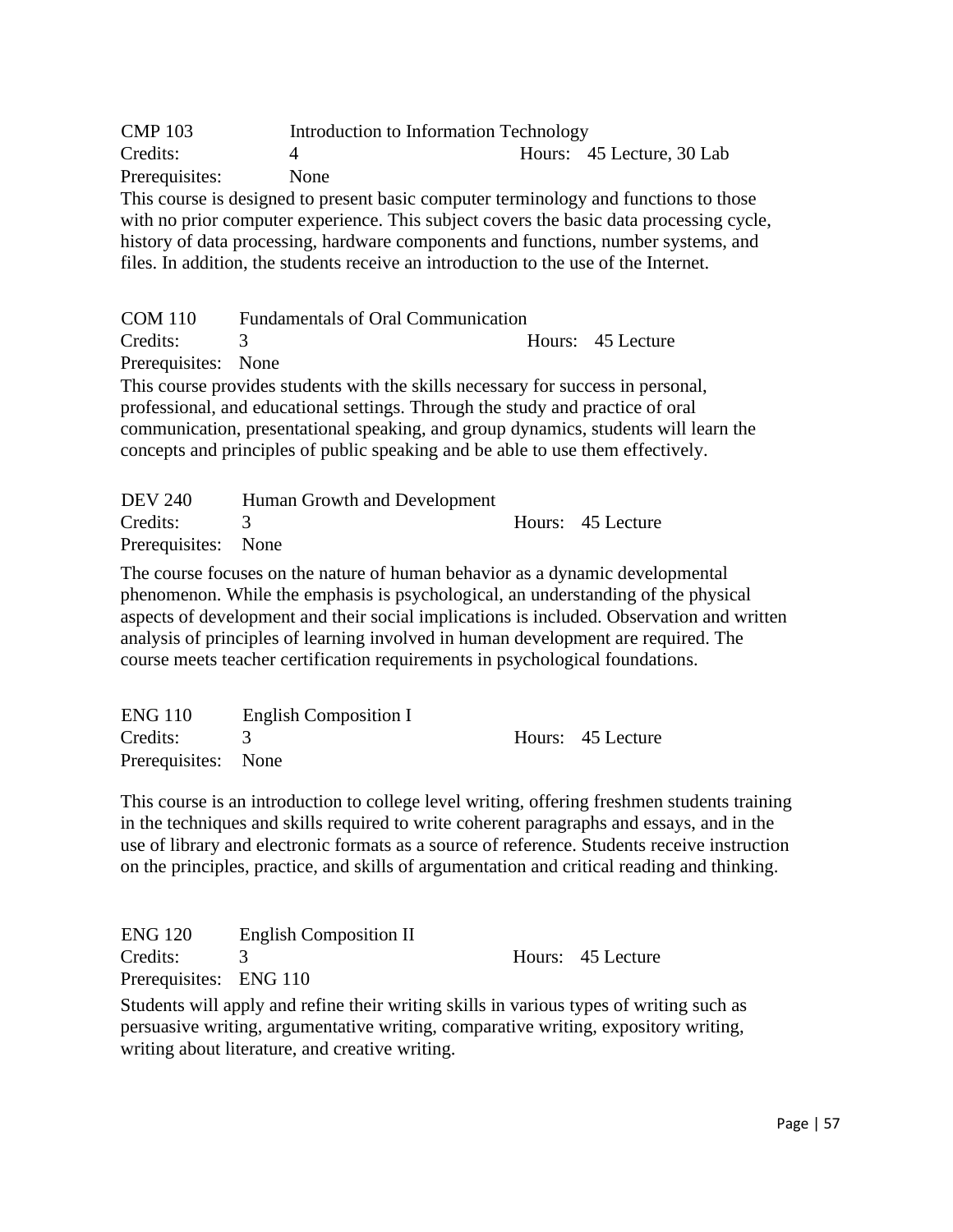| <b>ENG 310</b> | <b>Advanced Writing and Research</b> |                   |
|----------------|--------------------------------------|-------------------|
| Credits: 3     |                                      | Hours: 45 Lecture |
|                | Prerequisites: ENG 110, ENG 120      |                   |

This course is designed to give students an opportunity to learn, develop, and further practice forms of academic writing such as arguments and analyses, and further explore the differences between persuasive and expository writing. The course will also cover research, documentation, and cohesive writing styles, while teaching students to assess sources carefully and ensure results are reliable, accurate, and appropriate for the intended audience.

| <b>HSC 240</b>      | Principles of Human Nutrition |                   |
|---------------------|-------------------------------|-------------------|
| Credits: 3          |                               | Hours: 45 Lecture |
| Prerequisites: None |                               |                   |

This course introduces the student to the fundamentals of nutrition including the micro and macronutrients found in food and how the body processes them. The relationship between diet and health is also discussed. Students will learn principles of planning a balanced diet and how to make healthier food choices.

| HUM 102 Humanities     |  |                   |
|------------------------|--|-------------------|
| Credits: 3             |  | Hours: 45 Lecture |
| Prerequisites: ENG 110 |  |                   |

This course presents the human story from prehistoric civilizations and cultures through the mid-20<sup>th</sup> century. The periods and movements covered will include Ancient Empires, the Flowering of Religion, the Medieval world, the Renaissance, Reformation, Enlightenment, Neo-Classicism, and Modernism and the impacts of the Great War. The students will also learn about the differences, interactions, and influences of eastern cultures and civilizations on the western world.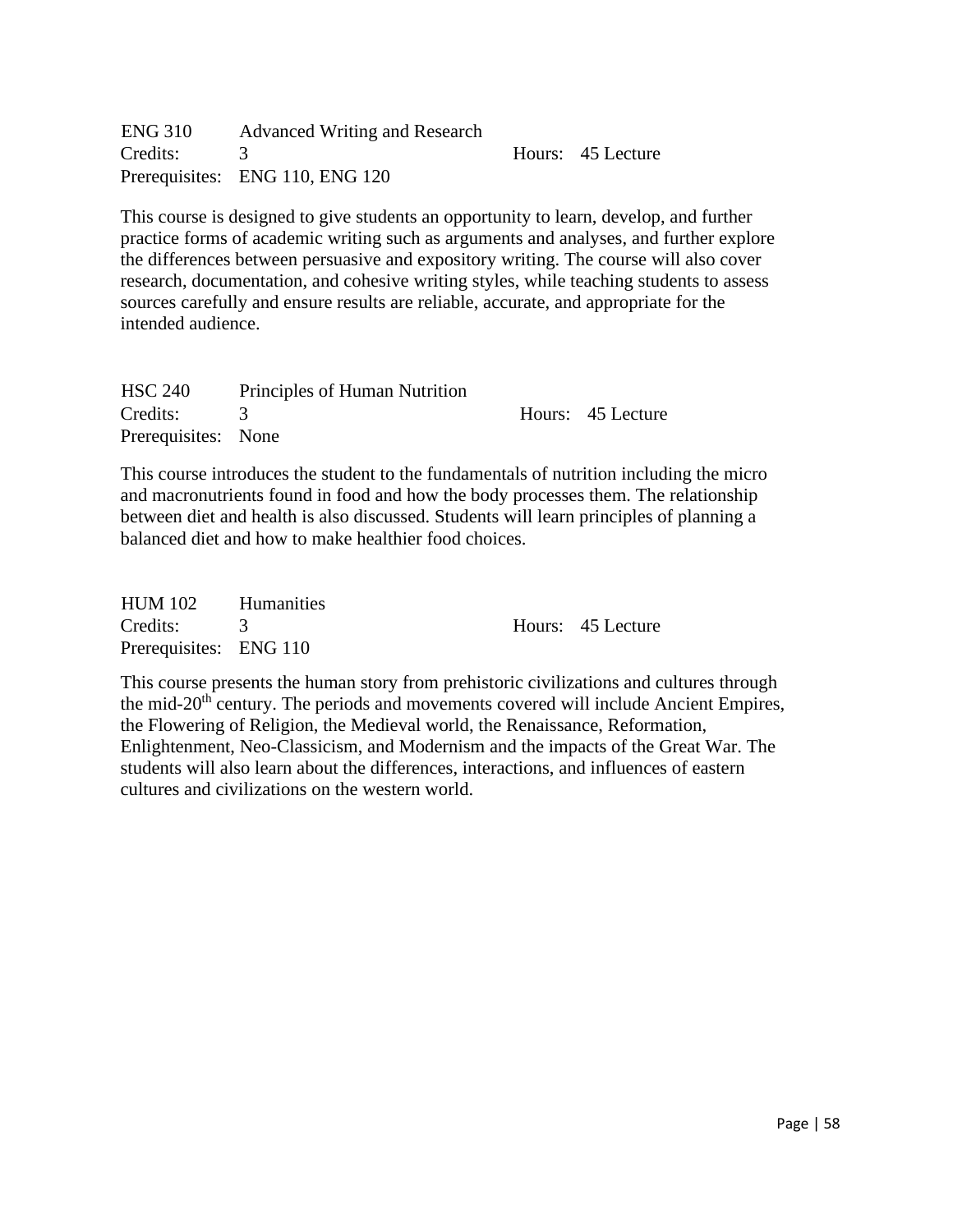MAT 110 College Algebra I Credits: 3 Hours: 45 Lecture Prerequisites: None

Daily, nurses use math skills to calculate medication dosages or to figure the drip rate for intravenous drugs so that they are administered effectively. Math skills are essential to successful and safe practice of a caring and competent professional nurse. This course is designed for students in a nursing program, to introduce them to basic mathematical principles and their application, followed by an introduction to algebra which includes the solution of word problems, and a module on conversion to provide experience in applications relevant to health professions.

| <b>PSY 110</b>      | General Psychology                                                                  |                                                                                       |
|---------------------|-------------------------------------------------------------------------------------|---------------------------------------------------------------------------------------|
| Credits:            | 3                                                                                   | Hours: 45 Lecture                                                                     |
| Prerequisites: None |                                                                                     |                                                                                       |
|                     | This course is a comprehensive survey of the diverse and rapidly expanding field of |                                                                                       |
|                     |                                                                                     | human psychological research. Emphasis is placed on understanding the dynamics of the |
|                     | human nervous system and how it affects our day-to-day behavior. (3 hrs. lecture)   |                                                                                       |
|                     |                                                                                     |                                                                                       |
| $STA$ 201           | Introduction to Ctatistics                                                          |                                                                                       |

| 51A201                 | - INTOQUULION TO MATISTICS |                   |
|------------------------|----------------------------|-------------------|
| Credits:               |                            | Hours: 60 Lecture |
| Prerequisites: MAT 110 |                            |                   |

This course introduces the summarizing, tabulating, and analyzing of data using various statistical techniques.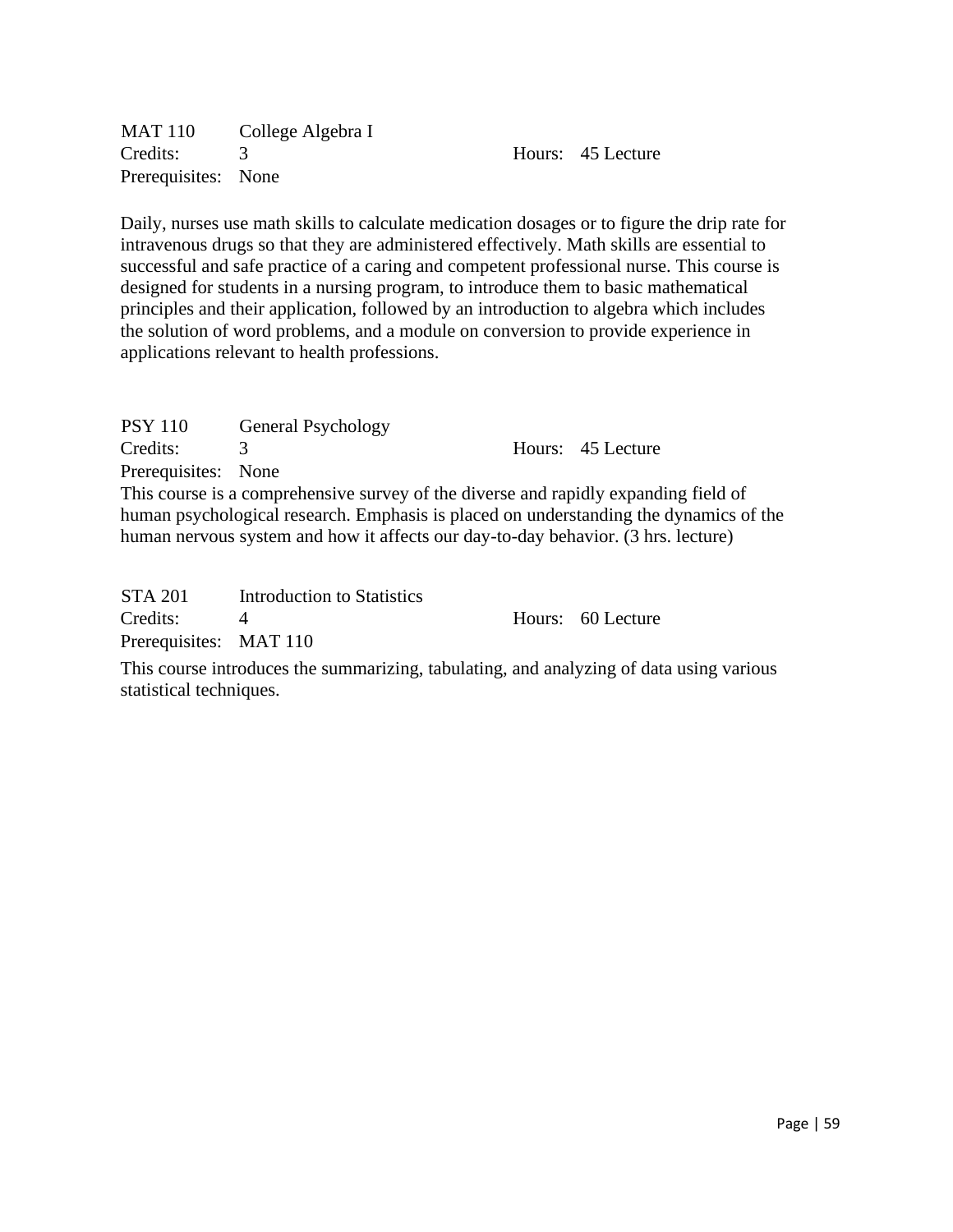# **Nursing**

| <b>NUR 120</b> | Fundamentals of Nursing I                            |                   |
|----------------|------------------------------------------------------|-------------------|
| Credits:       |                                                      | Hours: 45 Lecture |
|                | Prerequisites: ANP110, ANP120, CHM20, HSC240, MAT110 |                   |

This course provides the student with a foundation for the nursing profession. The course introduces the history and development of the nursing practice, including the standards of nursing practice. The nursing process is emphasized as the nursing care approach with the importance of assessing physiological and psychological needs related to oxygenation, nutrition, elimination, comfort and safety, security, and mobility.

| <b>NUR 140</b> | <b>Fundamentals of Nursing II</b>                            |                                |
|----------------|--------------------------------------------------------------|--------------------------------|
| Credits:       |                                                              | Hours: 45 Lecture, 45 Clinical |
|                | Prerequisites: ANP110, ANP120, CHM20, HSC240, MAT110, NUR120 |                                |

This course emphasizes the attributes of the role of a professional nurse student and prepares the student to assume the role of the RN. Critical thinking through the nursing process is utilized to apply concepts of adaptation, therapeutic client interactions, communication, teaching, and learning involved in the client's care. The course focuses on management skills, ethical and legal issues, pharmacology, and the nurse's professional role.

| NUR 160    | <b>Adult Health Assessment</b> |                           |
|------------|--------------------------------|---------------------------|
| Credits: 3 |                                | Hours: 30 Lecture, 30 Lab |
|            | Prerequisites: ANP110, ANP120  |                           |

This course focuses on the assessment phase of the nursing process. Concepts in nursing are introduced with an emphasis on the use of evidence-based practice and the healthwellness continuum. Critical thinking in applying the nursing process is reinforced when evaluating appropriate nursing judgments. The laboratory component is structured to provide clinical application and evaluation of physical assessment techniques.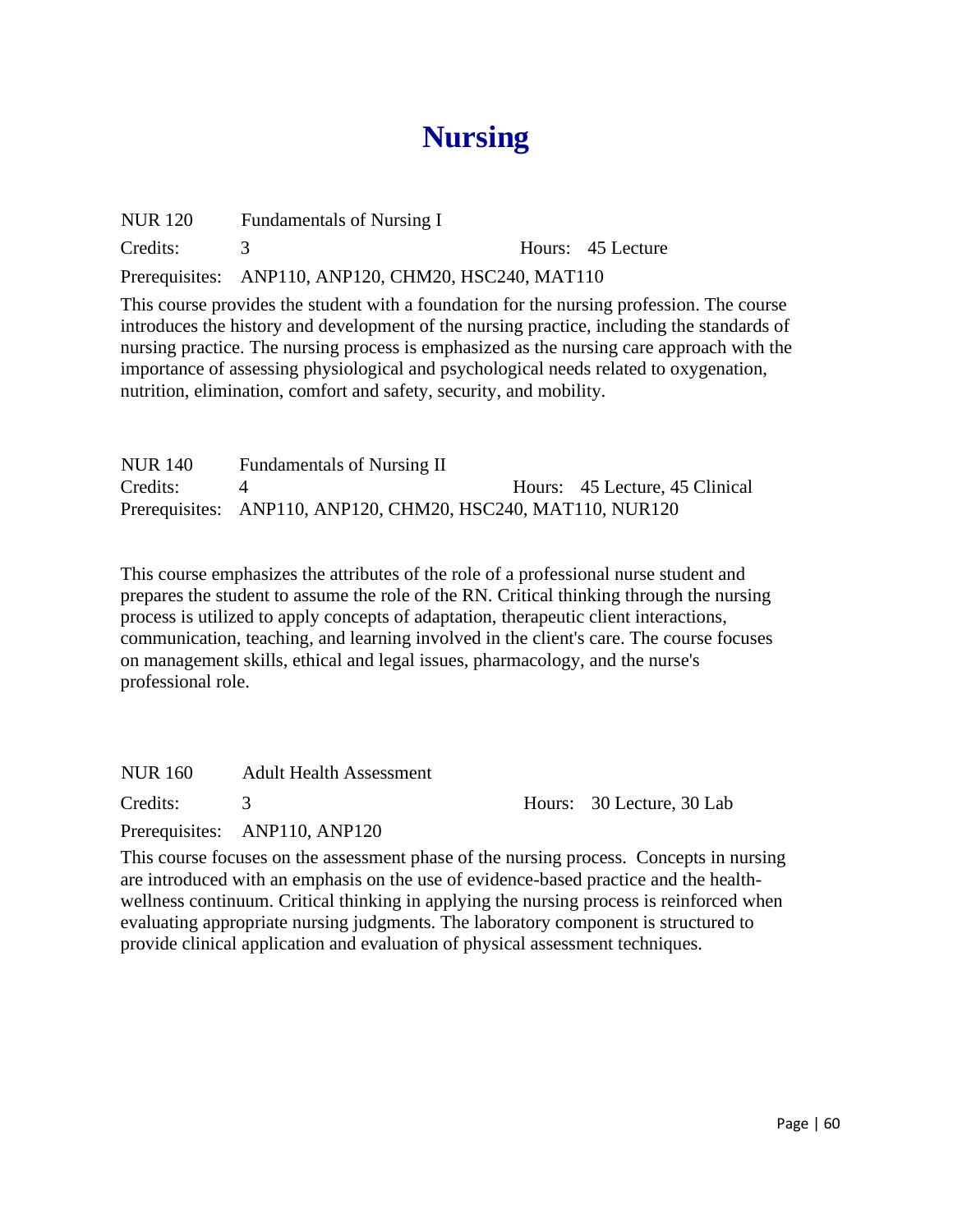| <b>NUR 181</b> | Pharmacology I                                        |                   |
|----------------|-------------------------------------------------------|-------------------|
| Credits:       |                                                       | Hours: 60 Lecture |
|                | Prerequisites: ANP110, ANP120, BSC200, CHM120, MAT110 |                   |

This course presents an introduction to pharmacology in nursing practice. Basic pharmacologic concepts, such as the calculation and safe administration of therapeutic agents, are introduced. The course focuses on major drug classifications and selected prototypes to explore the principles and techniques of safe, effective administration of pharmacological agents, drug interactions, and nursing considerations.

| <b>NUR 191</b> | Pharmacology II                                               |                           |
|----------------|---------------------------------------------------------------|---------------------------|
| Credits:       |                                                               | Hours: 60 Lecture, 30 Lab |
|                | Prerequisites: ANP110, ANP120, BSC200, CHM120, MAT110, NUR181 |                           |

As the continuation of Pharmacology I, this course enhances the student's knowledge on pharmacologic principles related to the safe administration of drug agents by nurses to clients of all ages. By the end of the course, students must apply the nursing skills necessary to demonstrate the safe administration of drugs without error to pass the course and progress in the nursing program successfully.

| NUR 210        | <b>Community Health Nursing</b>                                                          |
|----------------|------------------------------------------------------------------------------------------|
| Credits:       | Hours: 30 Lecture, 45 Clinical                                                           |
| Prerequisites: | ANP110, ANP120, BSC200, CHM20, HSC240, MAT110, NUR120,<br>NUR140, NUR160, NUR181, NUR191 |

This course prepares the professional nurse to become a provider in the community and population settings. The course covers concepts related to community and population health, health resources, environmental risk assessments, communicable diseases, and crisis prevention. In applying the nursing process, critical thinking is reinforced in delivering culturally sensitive nursing care to community aggregates and vulnerable populations. The course is structured to provide clinical application and evaluation in community nursingrelated skills.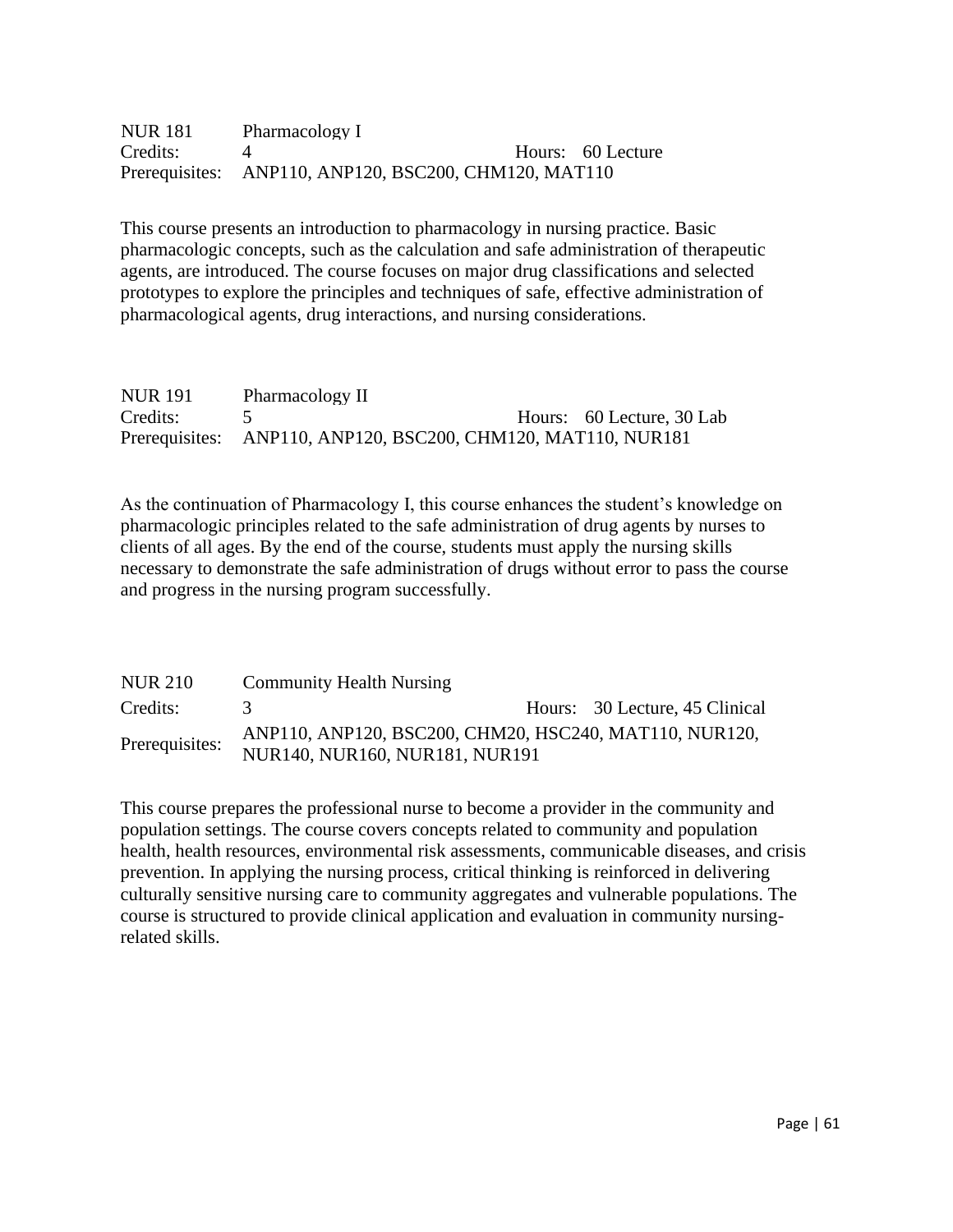| <b>NUR 221</b> | Medical Surgical Nursing I                                                                        |                                                  |
|----------------|---------------------------------------------------------------------------------------------------|--------------------------------------------------|
| Credits:       |                                                                                                   | Hours: 45 Lecture, 30 Lab, 45<br><b>Clinical</b> |
| Prerequisites: | ANP110, ANP120, BSC200, CHM120, HSC240, MAT110, NUR181,<br>NUR120, NUR140, NUR160, NUR181, NUR191 |                                                  |

The course focuses on assessing and fulfilling the patient's biological, psychological, cultural, and spiritual needs. The student learns the importance of building a respectful and trusting relationship with the client as nursing care is delivered. The course introduces concepts of the pathophysiology of the body's major systems and their disease processes, emphasizing health promotion and illness prevention. In applying the nursing process, critical thinking is reinforced in delivering nursing care to clients in different health care settings. The course is structured to provide clinical application and evaluation in medicalsurgical nursing skills.

| NUR 231        | Medical Surgical Nursing II                                                                       |                                |
|----------------|---------------------------------------------------------------------------------------------------|--------------------------------|
| Credits:       |                                                                                                   | Hours: 45 Lecture, 45 Clinical |
| Prerequisites: | ANP110, ANP120, BSC200, CHM120, HSC240, MAT110, NUR120,<br>NUR140, NUR160, NUR181, NUR191, NUR221 |                                |

As a continuation of Medical Surgical I, this course focuses on the nursing care of clients with uncomplicated medical or surgical alterations in health. The mechanisms in the pathophysiology of illnesses and disorders and their prescribed nursing care considerations are emphasized. The assessment and nurse management of the chronically ill client is also presented in this course. The course is structured to provide clinical application and evaluation in medical-surgical nursing skills.

| <b>NUR 261</b> | Medical Surgical Nursing III                                                                              |                                |
|----------------|-----------------------------------------------------------------------------------------------------------|--------------------------------|
| Credits:       |                                                                                                           | Hours: 45 Lecture, 45 Clinical |
| Prerequisites: | ANP110, ANP120, BSC200, CHM120, HSC240, MAT110, NUR120,<br>NUR140, NUR160, NUR181, NUR191, NUR221, NUR231 |                                |

Medical Surgical Nursing III provides learning experiences in caring for clients of all ages and healthcare settings. The course focuses on specific body systems: cardiac, respiratory, musculoskeletal, endocrine, renal, and neurological systems. In applying the nursing process, critical thinking is reinforced in delivering nursing care to clients in stages of the continuum of health. The student will master the ability to assess problems, identify solutions, develop care plans, and evaluate client outcomes. The course is structured to provide clinical application and evaluation in medical-surgical nursing skills.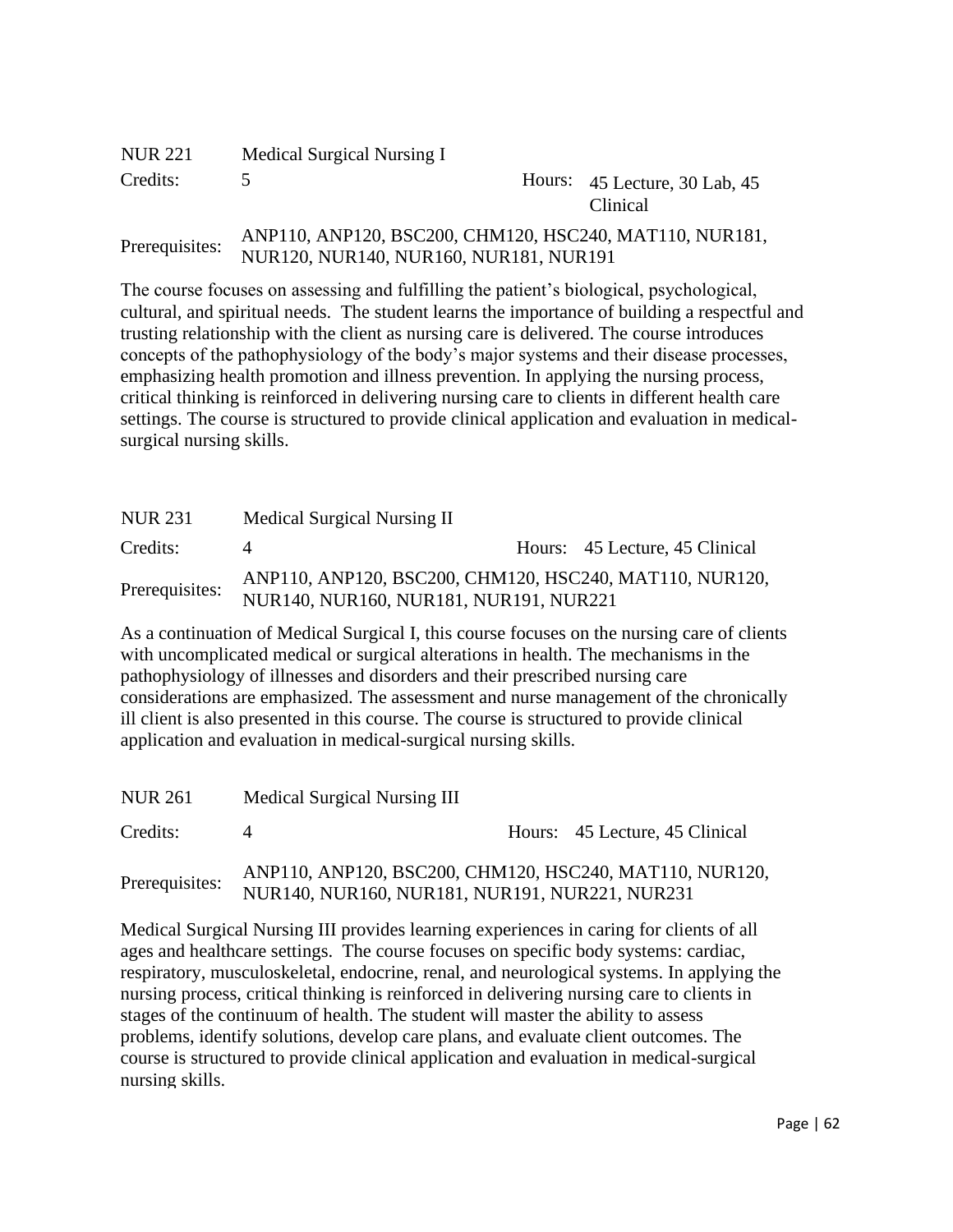| NUR 241        | Maternal and Newborn Nursing                                                             |                                             |
|----------------|------------------------------------------------------------------------------------------|---------------------------------------------|
| Credits:       | $\rightarrow$                                                                            | Hours: $45$ Lecture, 30 Lab, 45<br>Clinical |
| Prerequisites: | ANP110, ANP120, BSC200, CHM20, HSC240, MAT110, NUR120,<br>NUR140, NUR160, NUR181, NUR191 |                                             |

This course prepares the professional nurse to become a provider to childbearing families in diverse settings. The course covers concepts of the antenatal, intrapartum, postpartum, and neonatal periods. The clients' psychosocial, physiological, and cultural needs through the continuum of care are also presented. In applying the nursing process, critical thinking is reinforced in nursing care to neonates and their families within different settings. The course is structured to provide clinical application and evaluation in maternal and newborn nursing-related skills.

| NUR 246        | <b>Pediatric Nursing</b>                                                                 |                                                  |
|----------------|------------------------------------------------------------------------------------------|--------------------------------------------------|
| Credits:       |                                                                                          | Hours: 30 Lecture, 30 Lab, 45<br><b>Clinical</b> |
| Prerequisites: | ANP110, ANP120, BSC200, CHM20, HSC240, MAT110, NUR120,<br>NUR140, NUR160, NUR181, NUR191 |                                                  |

This course prepares the professional nurse to become the provider of care to children and their families. The course includes the stages in human growth, psychological development, nutritional, social, and cultural needs from birth to adolescence. Critical thinking in applying the nursing process is reinforced in delivering nursing care to culturally diverse children and families in different environments. Emphasis is made on the nurse's role as a healthcare provider, teacher, manager, and communicator. The course is structured to provide clinical application and evaluation in pediatric-related nursing skills.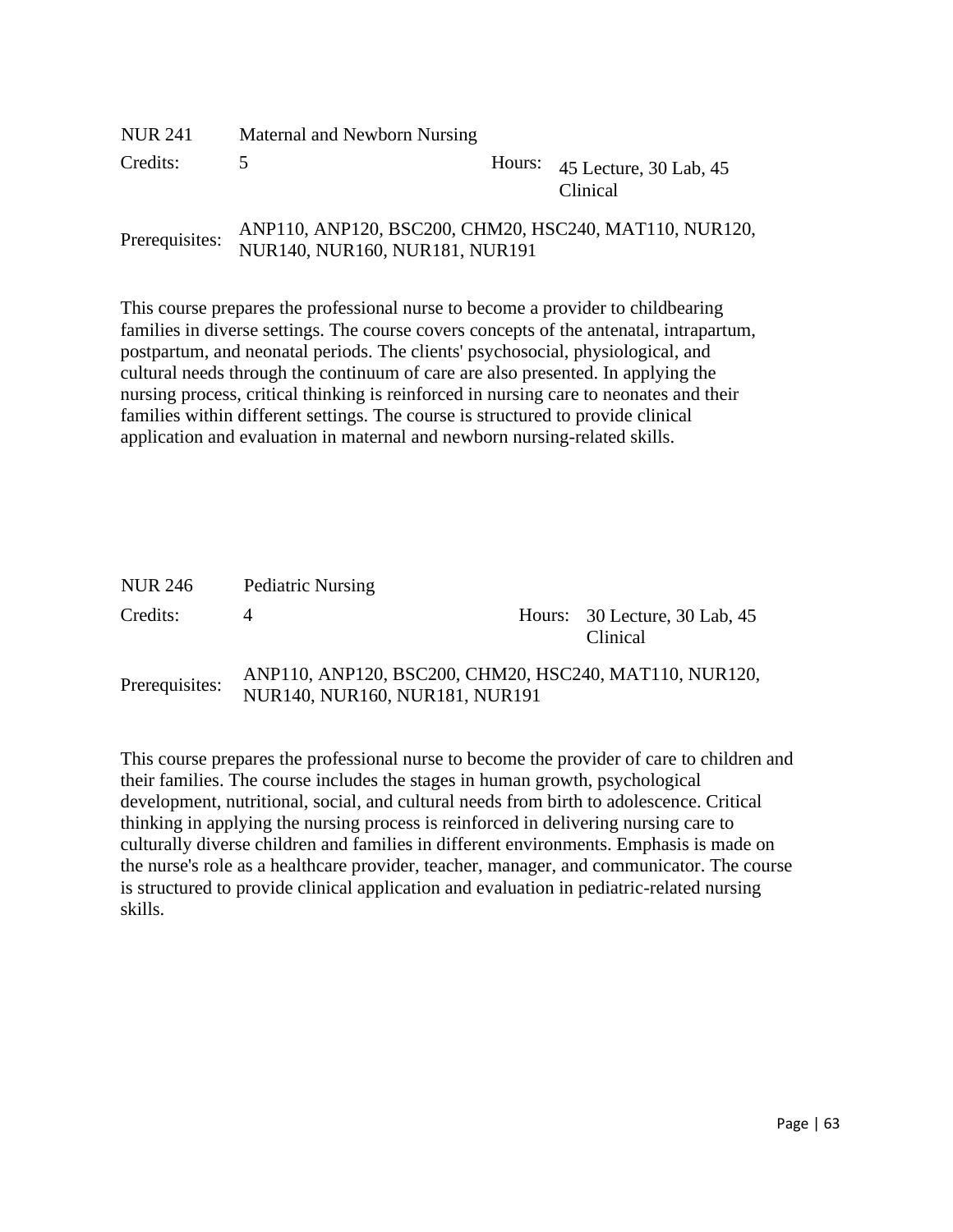| NUR 251        | <b>Psychiatric Nursing</b>                                                               |                                |
|----------------|------------------------------------------------------------------------------------------|--------------------------------|
| Credits:       | $\prec$                                                                                  | Hours: 30 Lecture, 45 Clinical |
| Prerequisites: | ANP110, ANP120, BSC200, CHM20, HSC240, MAT110, NUR120,<br>NUR140, NUR160, NUR181, NUR191 |                                |

This course prepares the professional nurse to become a provider of mental health care. The course covers the basic concepts in mental health and therapeutic interventions in acute and chronic disorders across the lifespan. In applying the nursing process, critical thinking is reinforced in delivering mental health nursing care in community-based and mental health settings. The course is structured to provide clinical application and evaluation in mental health-related nursing skills.

| <b>NUR 280</b> | Professional Nursing Leadership                                                                                                                                             |                                |
|----------------|-----------------------------------------------------------------------------------------------------------------------------------------------------------------------------|--------------------------------|
| Credits:       |                                                                                                                                                                             | Hours: 30 Lecture, 90 Clinical |
|                | ANP110, ANP120, BSC200, CHM120, ENG110, HSC240, MAT110,<br>Prerequisites: PSY110, NUR120, NUR140, NUR160, NUR181, NUR191, NUR221,<br>NUR231, NUR241, NUR246, NUR251, NUR261 |                                |

This course focuses on the transition of the graduating student to the role of the professional nurse. The lectures center on leadership skills, clinical management of clients, legal concepts, ethical behaviors, and responsibilities of the licensed nurse. The clinical experience in the acute care setting will facilitate the student's transition process to the professional nurse. The course emphasizes the application of critical thinking through the nursing process in the delivery of nursing care. Students will practice leadership skills in nursing, professional behaviors, clinical decision-making, engagements in professional and interpersonal relationships, client assessments, implementation of interventions, evaluation of outcomes, teaching, and time management while caring for clients.

| <b>NUR 290</b> | <b>NCLEX-RN Readiness</b>                                                                                                                                                           |
|----------------|-------------------------------------------------------------------------------------------------------------------------------------------------------------------------------------|
| Hours:         | 45 Lecture                                                                                                                                                                          |
|                | ANP110, ANP120, BSC200, CHM120, ENG110, HSC240, MAT110,<br>Prerequisites: PSY110, NUR120, NUR140, NUR160, NUR181, NUR191, NUR221,<br>NUR231, NUR241, NUR246, NUR251, NUR261, NUR280 |

This course provides a comprehensive review of nursing theory, test preparation, testtaking strategies, and relaxation tips, with questions and practice exams in preparation for the NCLEX RN test. Students will be required to pass two exit exams to pass the course and complete the program.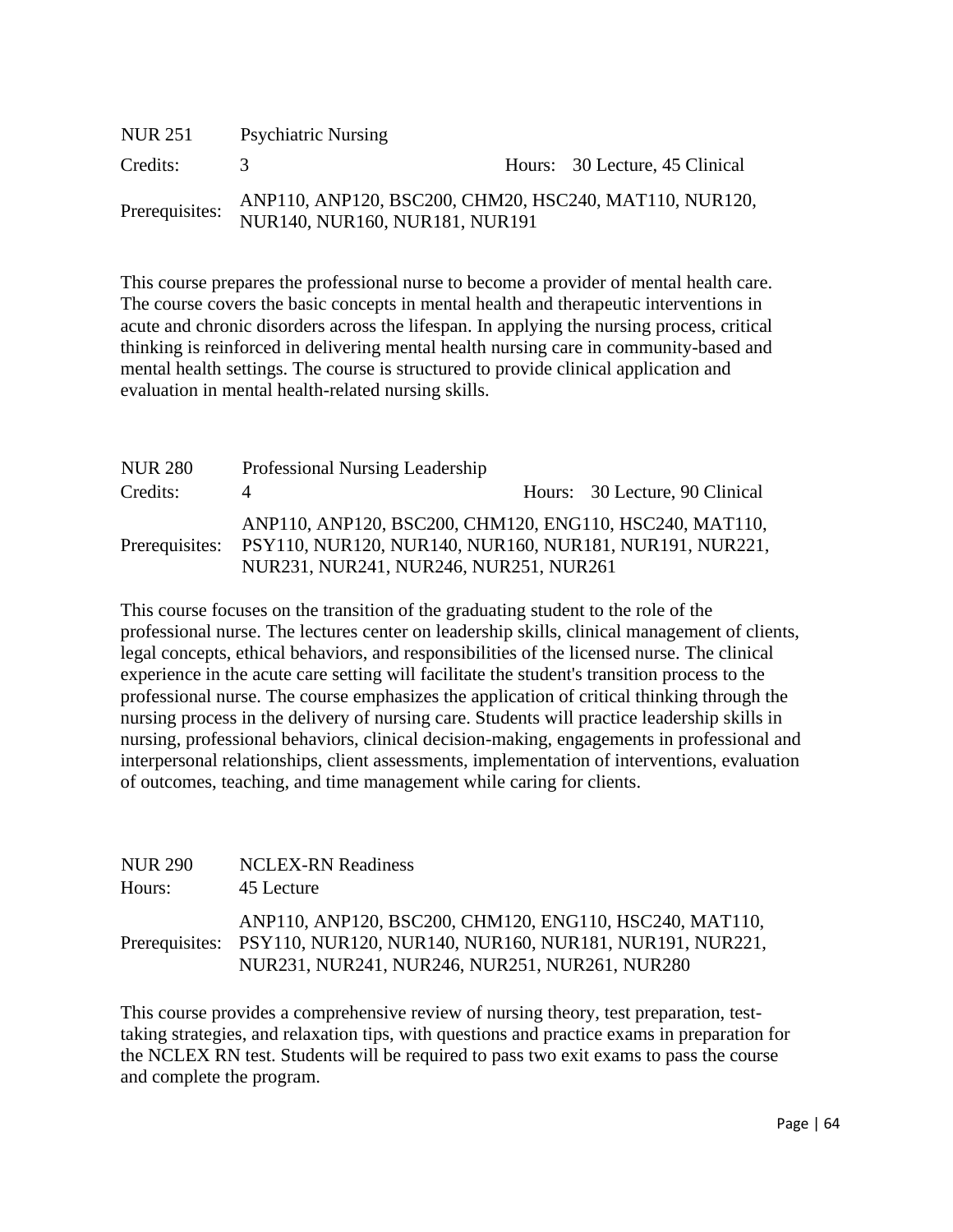NUR 310 Culture in Nursing Credits: 3 Hours: 45 Lecture Prerequisites: None

This course provides the skills necessary for the professional nurse to provide culturally competent health care. The course focuses on the components of cultural competence, identification and assessment of cultural practices, values, and beliefs of diverse populations, and how this impacts the delivery of care.

| NUR 370             | Nursing Research |                   |
|---------------------|------------------|-------------------|
| Credits:            |                  | Hours: 45 Lecture |
| Prerequisites: None |                  |                   |

This research course of the nursing program presents the basics of seeking and evaluating nursing information. It presents nursing theories and the opportunity to complete research in literature and databases. The course enforces the process of reviewing, analyzing, and interpreting evidence in research to be applied in nursing practice.

| <b>NUR 380</b>      | Complementary and Alternative Healthcare |  |                   |
|---------------------|------------------------------------------|--|-------------------|
| Credits:            | 3 Lecture                                |  | Hours: 45 Lecture |
| Prerequisites: None |                                          |  |                   |

This course presents a holistic view of the health continuum. Holistic aspects of nursing care are provided while immersing in the complementary and alternative healthcare practiced in worldwide populations. The course explores culturally-based health promotion and illness prevention practices and the benefits of a holistic approach to providing healthcare through evidence-based research.

| <b>NUR 390</b>      | Nursing Role and Scope |                   |
|---------------------|------------------------|-------------------|
| Credits:            |                        | Hours: 45 Lecture |
| Prerequisites: None |                        |                   |

This course delves into the history, development, and evolution of the nursing profession. Ethical priorities, trends, and legal aspects that impact the professional nurse practice are presented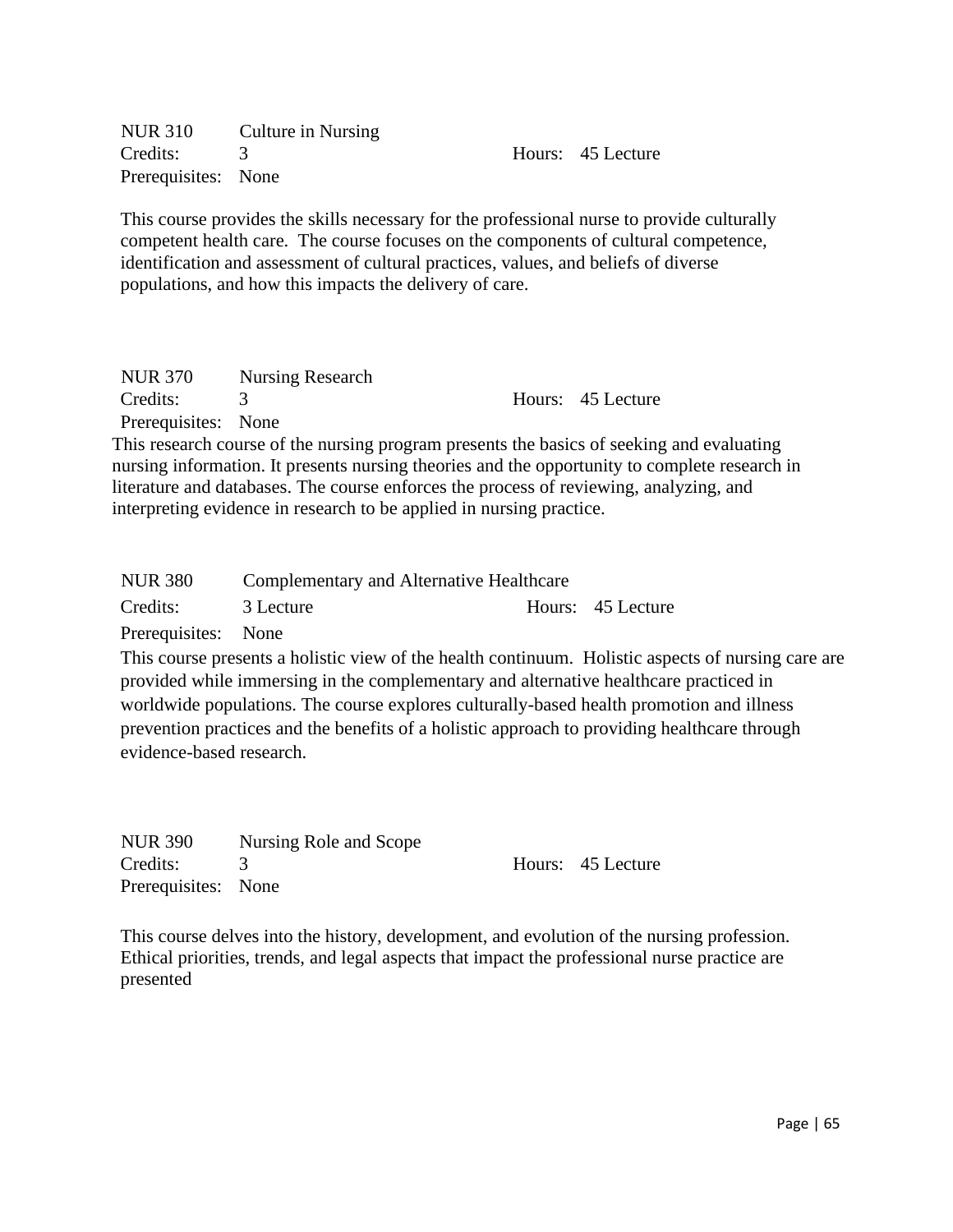| <b>NUR 400</b>      | Nursing Leadership and Management |                   |
|---------------------|-----------------------------------|-------------------|
| Credits:            |                                   | Hours: 45 Lecture |
| Prerequisites: None |                                   |                   |

The course prepares the professional nurse to develop leadership and management skills. An emphasis is made on communication, building interpersonal relationships, management, and agent of change roles of the professional nurse in various settings. The students will apply and evaluate the decision-making process.

| NUR 450        | <b>Professional Nursing Practicum</b>                   |                                |
|----------------|---------------------------------------------------------|--------------------------------|
| Credits:       |                                                         | Hours: 45 Lecture, 90 Clinical |
| Prerequisites: | CMP103, COM110, DEV240, RNG120, ENG310, HUM102, STA201, |                                |
|                | NUR310, NUR370, NUR380, NUR390, NUR400                  |                                |

This practicum course focuses on the development of advanced leadership and management skills for the professional nurse role. The application of principles in nursing management and leadership theories and styles is emphasized in the course. The practicum introduces the regulatory agencies that impact the delivery of nursing care in health care organizations. Students will learn to collaborate, manage conflict resolution, and effectively communicate with other care team members. Students will also learn about teaching and learning strategies that enhance the leadership and management roles of the professional nurse in various health care settings.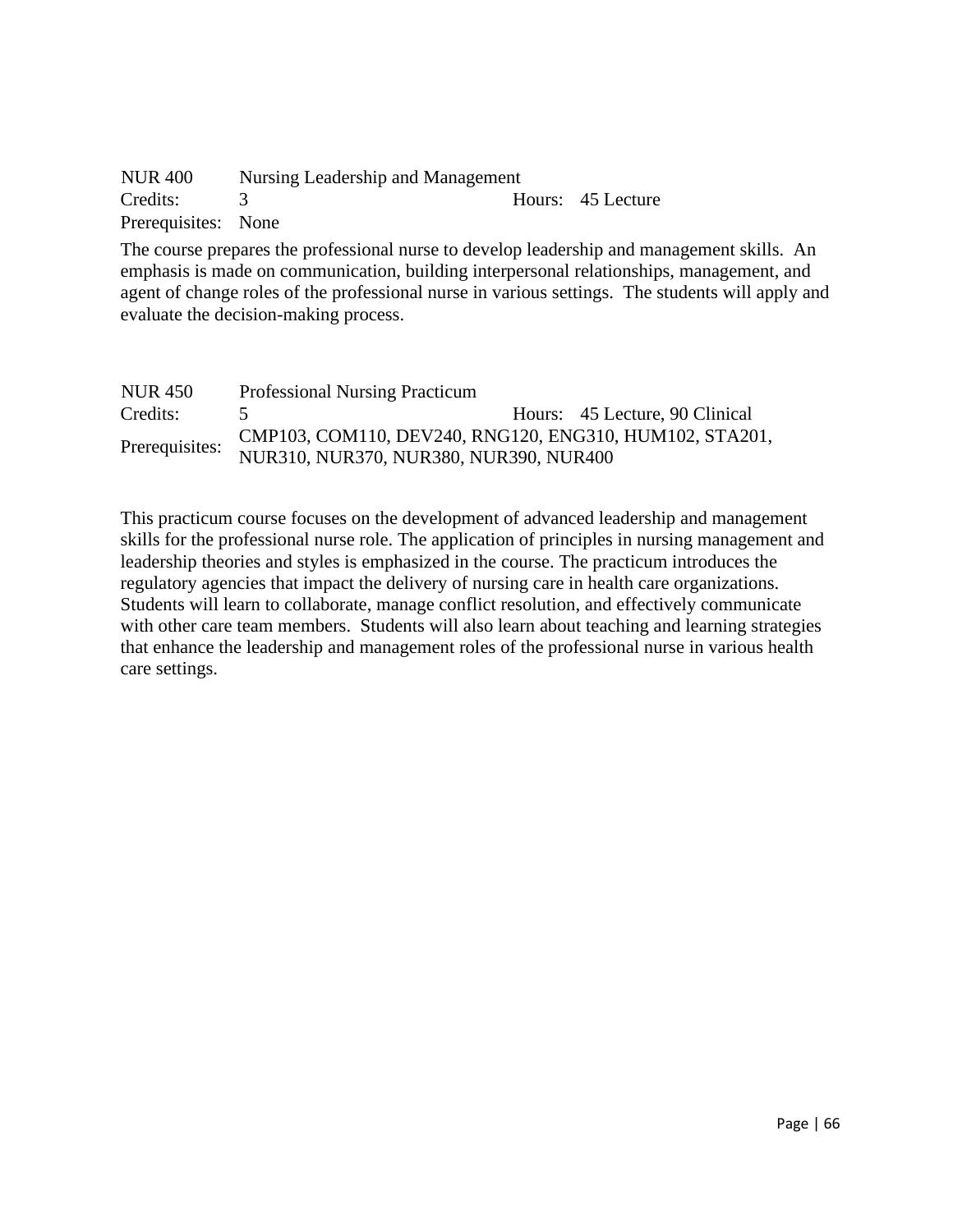# **Licensed Practical Nursing**

HSC 100 Introduction to Healthcare Environment Credits: Hours: 20 Lecture, 10 Lab Prerequisites: None

This course offers an introduction to the concepts of health and illness, healthcare system in the USA, and Allied Health careers, as well as the ethical and legal issues and the communication techniques in healthcare. An overview of the human body and the language for healthcare is also covered.

# PRN 022 Anatomy & Physiology and Medical Terminology

Hours: 60 Lecture, 30 Lab

This course is designed to provide the student with basic knowledge of normal human body structure and function. The student will review basic science concepts, learn major systems, organs, and terminologies necessary for the provision of safe and effective nursing care.

PRN 001 Fundamentals of Practical Nursing I

Hours: 45 Lecture, 15 Lab, 45 Clinical

This course introduces the student to the basic nursing core concepts of health care delivery systems and trends, legal and ethical responsibilities in nursing, the uses of the computer in the health care setting. A review of disease and disease states for the health populations as well as the health care needs of the geriatric patients, and pre-operative and post-operative nursing care is discussed. Clinical skills are practiced in the nursing Lab. and the student could apply knowledge and skills in clinical setting.

PRN 002 Fundamentals of Practical Nursing II

Hours: 45 Lecture, 15 Lab, 45 Clinical

This course is a continuation of Fundamentals of Practical Nursing I. It prepares the student to provide basic personal patient care and perform patient care procedures in hospitals and long-term care facilities. Safety measures, emergencies, and organization of patient care assignments are included as well as cardiopulmonary resuscitation, blood borne diseases including HIV and AIDS, infection control procedures, and domestic violence.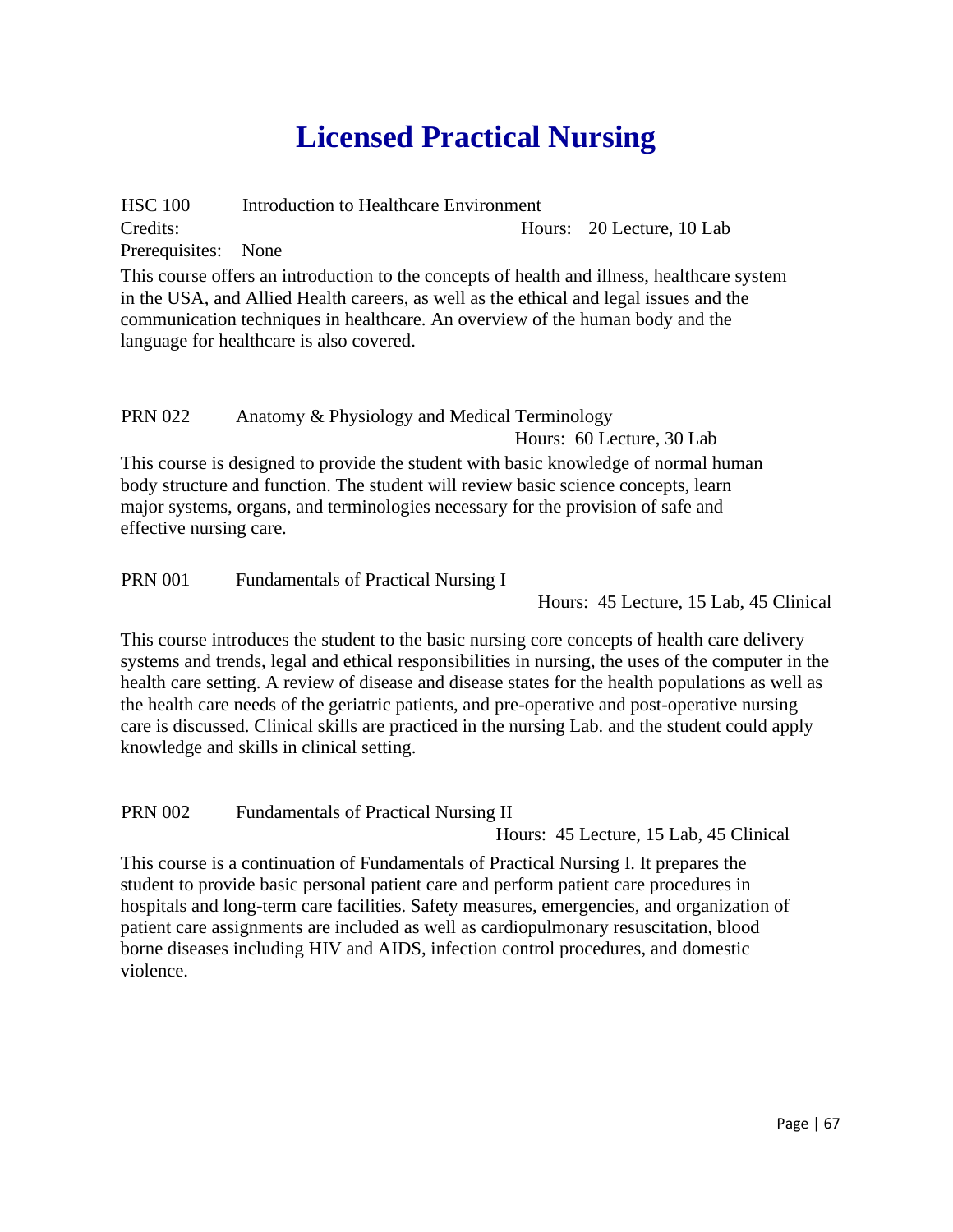# PRN 023 Growth & Development and Nutrition Hours: 40 Lecture, 10 Lab

This course outlines the developmental concepts in psychology, focusing on the basic dynamics which underlie human behavior at various stages in the lifespan. It also focuses on the basic nutritional requirements necessary to support health. Economic practices in purchasing, storing, preparing, and serving food for the individual and the family will be discussed. Health care agency dietary service and therapeutic diets as they relate to disease and health will be elaborated upon.

#### PRN 035 Pharmacology

Hours: 70 Lecture, 30 Lab

This course includes an introduction to clinical pharmacology including drug classifications, the study of a large body of medications, drug mechanisms, dosage, safe medication administration, therapeutic uses, and review basic math principles needed to perform dosage calculations. Characteristics, action, dosage, contraindications, side effects, and the techniques used in administering them.

#### PRN 100 Maternity and Newborn Nursing Hours: 45 Lecture, 20 Lab, 30 Clinical

This course provides information regarding obstetrics, neonatology, and as such reviews and relates to normal growth and development throughout the life cycle. This course will provide information relating to normal pregnancy, labor and delivery, the puerperium and the normal newborn as well as common deviations from the normal. The specialized nursing skills to manage and care for the maternal and newborn patient throughout the maternity cycle are emphasized.

# PRN 110 Pediatric Nursing

Hours: 45 Lecture, 20 Lab, 30 Clinical

This course provides information regarding the general characteristics, needs, and problems of the pediatric patient to prepare the student to adapt nursing care for that patient. Signs and symptoms of common pediatric disorders and diseases are covered including nutritional requirements and diversion and recreational activities. The nursing skills related to the care of the pediatric patient are emphasized.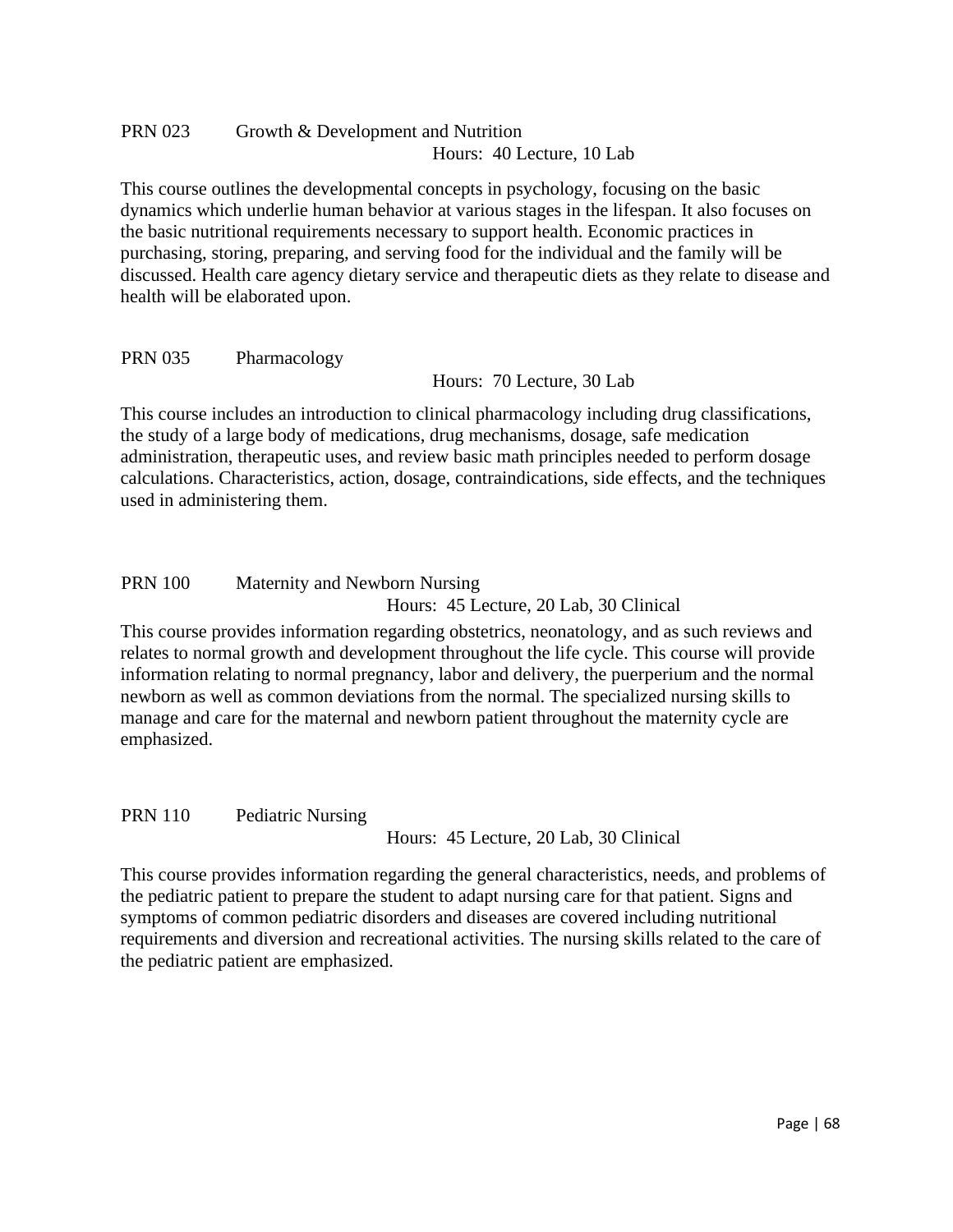# PRN 380A Medical-Surgical Nursing I A Hours: 50 Lecture, 10 Lab, 45 Clinical

This course provides the student with information regarding common acute and chronic medical and surgical conditions relating to the body systems including the management, needs, and specialized nursing care of patients with these conditions. Signs and symptoms, diagnostic tests, and treatment for each condition are covered. Principles of nutrition, pharmacology, and asepsis are reviewed throughout the course. The specialized nursing skills to manage and provide nursing care for patients with these conditions are emphasized.

# PRN 380B Medical-Surgical Nursing I B Hours: 50 Lecture, 10 Lab, 45 Clinical

This course is a continuation of Medical-Surgical Nursing I A. It provides the student with information regarding common acute and chronic medical and surgical conditions related to the body systems including the management, needs, and specialized nursing care of patients with these conditions. Signs and symptoms, diagnostic tests, and treatment for each condition are covered. Principles of nutrition, pharmacology, and asepsis are reviewed throughout the course. The specialized nursing skills to manage and provide nursing care for patients with these conditions are emphasized.

# PRN 388A Medical-Surgical Nursing II A Hours: 50 Lecture, 10 Lab, 45 Clinical

The course focuses on the care of the patients with diseases or disorders of the nervous system, sensory system, musculo-skeletal system, and reproductive system. Care of the patient with trauma or shock is also included. This course also continues the study of the acute and chronic diseases and disorders of the geriatric patient, concerns of the aging adult and the clinical skills utilized in geriatric nursing care including the management, needs, and skills of caring for the geriatric patient. The emotional, mental, physiological, and social needs of the aging adult in a variety of settings are discussed.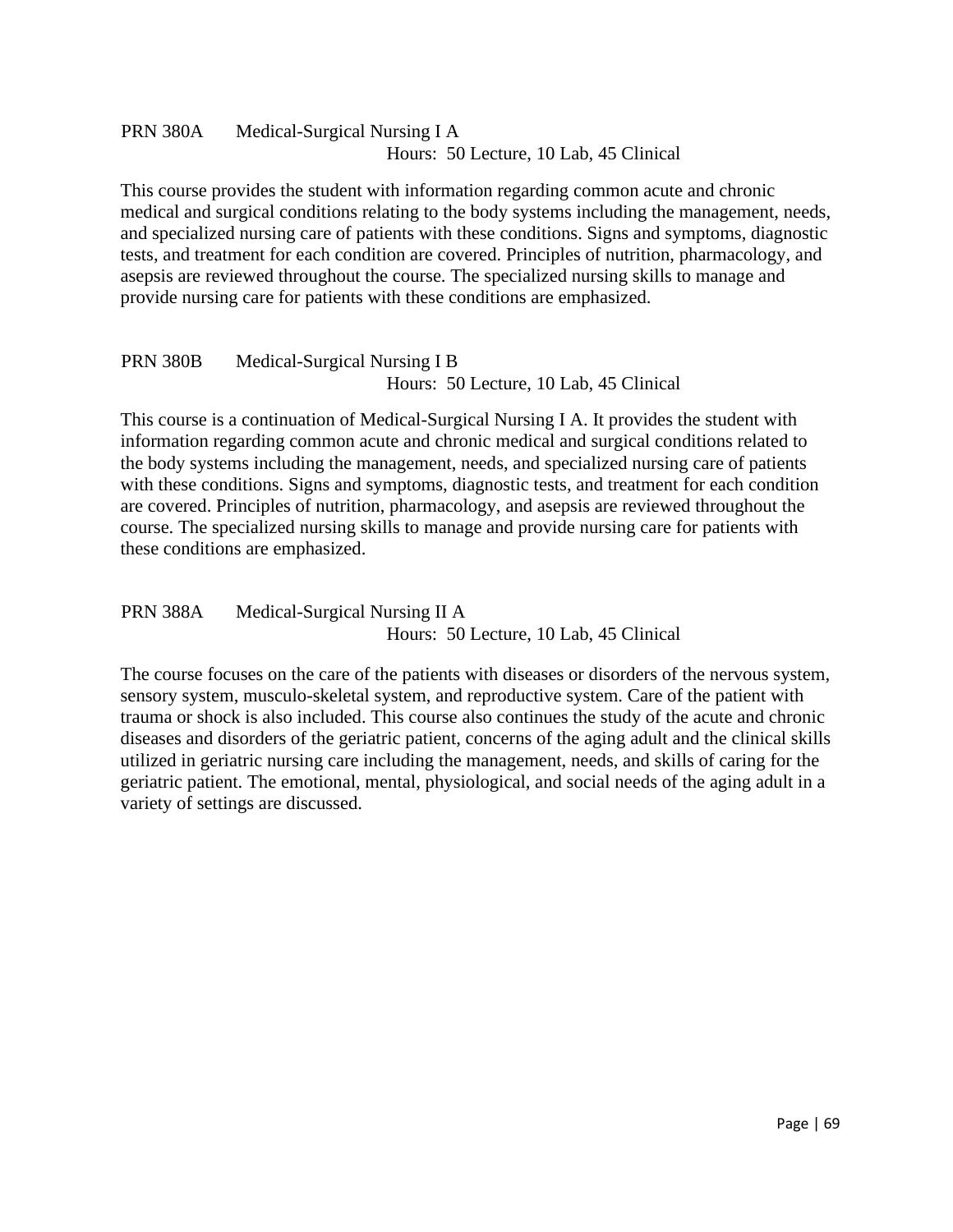#### PRN 388B Medical-Surgical Nursing II B

Hours: 50 Lecture, 10 Lab, 45 Clinical

This course is a continuation of Medical-Surgical Nursing II A. The course focuses on the care of the patients with diseases or disorders of the nervous system, sensory system, musculoskeletal system, and reproductive system. Care of the patient with trauma or shock is also included. This course also continues the study of the acute and chronic diseases and disorders of the geriatric patient, concerns of the aging adult and the clinical skills utilized in geriatric nursing care including the management, needs, and skills of caring for the geriatric patient. The emotional, mental, physiological, and social needs of the aging adult in a variety of settings are discussed.

PRN 390 Psychiatric Nursing

Hours: 45 Lecture, 45 Clinical

This course prepares the practical nurse to become a provider of mental health care. The course covers the basic concepts in mental health and therapeutic interventions in acute and chronic disorders across the lifespan. In applying the nursing process, critical thinking is reinforced in delivering mental health nursing care in community-based and mental health settings. The course is structured to provide clinical application and evaluation in mental health-related nursing skills.

PRN 400 Practical Nursing Communication

Hours: 50 Lecture

This course prepares the practical nursing student to communicate and use interpersonal skills effectively. Basic listening and observational skills are covered as well as interaction with patient, family, and members of the health care team. Concepts of wellness and disease are covered including human needs throughout the life span, psychological reactions to illness, defense mechanisms as well as common alterations in patients with psychological disorders.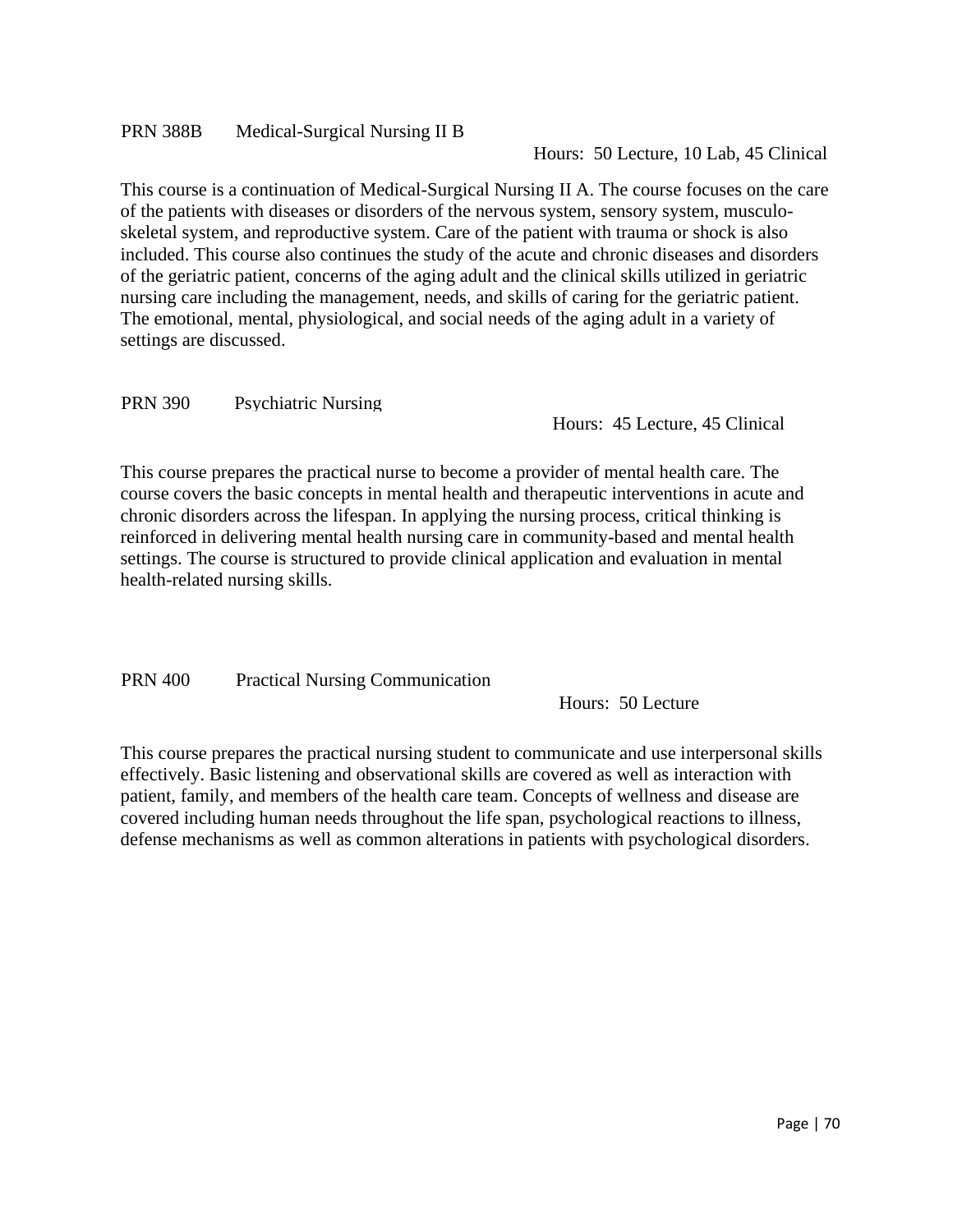#### PRN 933 Transition to Graduate

Hours: Hours: 30 Lecture, 35 Clinical

This course provides comprehensive on-site clinical experience for the nursing student that includes providing patient care as a member of the health care team in a health care facility (under the supervision of nursing faculty). The student adds to the experience already acquired in applying knowledge and practicing skills that have been learned throughout the entire program. Students review the LPN role and scope of practice and define leadership roles in a healthcare team. During this course, the student returns to the campus at regular intervals for a clinical overview and summary and review of competency assessment. In addition, employability skills are reviewed and the transition from student to graduate nurse is discussed.

PRN 934 NCLEX PN Review

Hours: 60 Lecture

This course provides a comprehensive review of nursing theory, test preparation, test taking strategies, and relaxation tips, with questions and practice exams in preparation of the NCLEX PN test. Students will be required to pass two exit exams to pass the course and complete the program.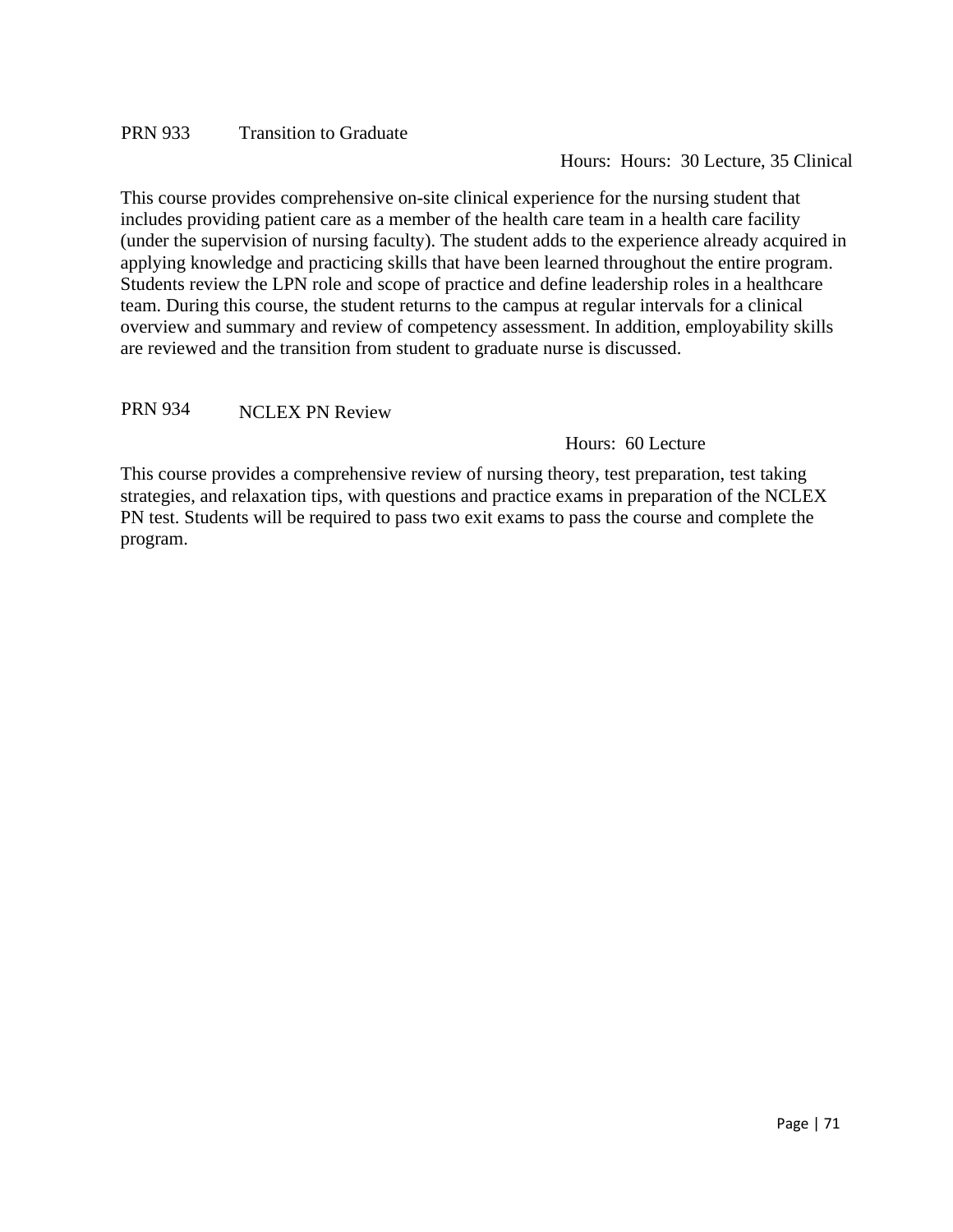# **Academic Calendar**

| ACY 2021 - 2022 |  |  |
|-----------------|--|--|
|-----------------|--|--|

|     |    |    | <b>July '21</b> |              |              |     |    |    |              | <b>August</b> '21 |    |    |     |    |                |    | September '21 |              |
|-----|----|----|-----------------|--------------|--------------|-----|----|----|--------------|-------------------|----|----|-----|----|----------------|----|---------------|--------------|
|     | M  |    | W               |              | F            | S   | S  | M  | $\mathbb{T}$ | W                 |    | F  | S   | S  | М              |    | W             | T            |
|     |    |    |                 | $\mathbf{1}$ | $\mathbf{2}$ | 3   |    | 2  | 3            | 4                 | 5  | 6  |     |    |                |    |               | $\mathbf{2}$ |
|     | 5  | 6  | 7               | 8            | 9            | 10  | 8  | 9  | 10           | 11                | 12 | 13 | -14 | 5  | $\overline{6}$ |    | 8             | 9            |
| -11 | 12 | 13 | 14              | 15           | 16           | -17 | 15 | 16 | 17           | 18                | 19 | 20 | 21  | 12 | 13             | 14 | 15            | - 16         |
| -18 | 19 | 20 | 21              | 22           | 23           | 24  | 22 | 23 | 24           | 25                | 26 | 27 | 28  | 19 | 20             | 21 | 22            | - 23         |
| 25  | 26 | 27 | 28              | 29           | 30           | -31 | 29 | 30 | 31           |                   |    |    |     | 26 | 27             | 28 | 29            | 30           |

|    |    |    | October <sup>'21</sup> |    |    |                |
|----|----|----|------------------------|----|----|----------------|
| S  | M  | T  |                        | T  | F  | S              |
|    |    |    |                        |    | 1  | $\overline{2}$ |
| 3  | 4  | 5  | 6                      | 7  | 8  | 9              |
| 10 | 11 | 12 | 13                     | 14 | 15 | 16             |
| 17 | 18 | 19 | 20                     | 21 | 22 | 23             |
| 24 | 25 | 26 | 27                     | 28 | 29 | 30             |
| 31 |    |    |                        |    |    |                |

| 43           | 40 | 41 | 40          | 47 | .JU | эт          | 49 | ЭV. | м  |              |           |    |           | 40 | 41 | 40 | 47           | ЭV |       |                |
|--------------|----|----|-------------|----|-----|-------------|----|-----|----|--------------|-----------|----|-----------|----|----|----|--------------|----|-------|----------------|
|              |    |    |             |    |     |             |    |     |    |              |           |    |           |    |    |    |              |    |       |                |
|              |    |    | October '21 |    |     |             |    |     |    | November '21 |           |    |           |    |    |    | December '21 |    |       |                |
| S            | M  |    | W           |    | H   | S           | S  | M   |    |              |           | F  | S         | S  | М  |    | W            |    | н     | -S             |
|              |    |    |             |    |     |             |    |     | 2  | 3            | 4         | 5  | 6         |    |    |    |              | 2  | 3     | $\overline{4}$ |
| $\mathbf{3}$ | 4  | 5  | 6           | 7  | 8   | $\mathbf o$ |    | 8   | 9  | 10           | 11        | 12 | 13        |    | o  | 7  | 8            | 9  | 10    | -11            |
| 10           | 11 | 12 | 13          | 14 | 15  | 16          | 14 | 15  | 16 | 17           | 18        | 19 | <b>20</b> | 12 | 13 | 14 | 15           | 16 | 17    | 18             |
| 17           | 18 | 19 | 20          | 21 | 22  | 23          | 21 | 22  | 23 | 24           | <b>25</b> | 26 | 27        | 19 | 20 | 21 | 22           | 23 | 24    | 25             |
| 24           | 25 | 26 | 27          | 28 | 29  | 30          | 28 | 29  | 30 |              |           |    |           | 26 |    | 28 | 29           | 30 | $-31$ |                |
|              |    |    |             |    |     |             |    |     |    |              |           |    |           |    |    |    |              |    |       |                |



|    |    |    | December '21 |              |              |    |
|----|----|----|--------------|--------------|--------------|----|
| S  | M  | T  |              | T            | $\mathbb{F}$ | S  |
|    |    |    | 1            | $\mathbf{2}$ | 3            | 4  |
| 5  | 6  | 7  | 8            | 9            | 10           | 11 |
| 12 | 13 | 14 | 15           | 16           | 17           | 18 |
| 19 | 20 | 21 | 22           | 23           | 24           | 25 |
| 26 | 27 | 28 | 29           | 30           | 31           |    |
|    |    |    |              |              |              |    |

|                |    |    | <b>January</b> '22 |    |              |    |
|----------------|----|----|--------------------|----|--------------|----|
| S              | M  | T  | W                  | T  | $\mathbb{F}$ | S  |
|                |    |    |                    |    |              | 1  |
| $\overline{2}$ | 3  | 4  | 5                  | 6  | 7            | 8  |
| 9              | 10 | 11 | 12                 | 13 | 14           | 15 |
| 16             | 17 | 18 | 19                 | 20 | 21           | 22 |
| 23             | 24 | 25 | 26                 | 27 | 28           | 29 |
| 30             | 31 |    |                    |    |              |    |

|    |                         |    | April '22 |    |              |                |
|----|-------------------------|----|-----------|----|--------------|----------------|
| S  | M                       | T  |           | T  | $\mathbb{F}$ | S              |
|    |                         |    |           |    | 1            | $\overline{2}$ |
| 3  | $\overline{\mathbf{4}}$ | 5  | 6         | 7  | 8            | 9              |
| 10 | 11                      | 12 | 13        | 14 | 15           | 16             |
| 17 | 18                      | 19 | 20        | 21 | 22           | 23             |
| 24 | 25                      | 26 | 27        | 28 | 29           | 30             |
|    |                         |    |           |    |              |                |

|                |           |    | January '22 |    |    |           |           |     |    | February '22 |    |    |           |           |    |    | March '22 |    |    |
|----------------|-----------|----|-------------|----|----|-----------|-----------|-----|----|--------------|----|----|-----------|-----------|----|----|-----------|----|----|
| S              | M         |    |             | Т  | Е  | S         | S         | M   |    |              |    | F  | S         | S         | M  |    |           | Т  | F  |
|                |           |    |             |    |    |           |           |     |    | 2            |    | 4  | 5         |           |    |    | 2         | 3  |    |
| $\overline{2}$ |           | 4  | 5           | 6  | 7  | 8         | 6         | 7   | 8  | 9            | 10 | 11 | 12        |           |    | 8  | 9         | 10 | 11 |
| 9              | 10        | 11 | 12          | 13 | 14 | 15        | 13        | -14 | 15 | 16           | 17 | 18 | 19        | 13        | 14 | 15 | 16        | 17 | 18 |
| 16             | <b>17</b> | 18 | 19          | 20 | 21 | 22        | <b>20</b> | 21  | 22 | 23           | 24 | 25 | <b>26</b> | <b>20</b> | 21 | 22 | 23        | 24 | 25 |
| 23             | 24        | 25 | 26          | 27 | 28 | <b>29</b> | 27        | 28  |    |              |    |    |           | 27        | 28 | 29 | 30        | 31 |    |
| 30             | 31        |    |             |    |    |           |           |     |    |              |    |    |           |           |    |    |           |    |    |

|              |    |           | April '22 |    |      |           |
|--------------|----|-----------|-----------|----|------|-----------|
| S            | M  | т         | W         | Т  | F    | S         |
|              |    |           |           |    |      |           |
| $\mathbf{3}$ | 4  | 5         | -6        | 7  | 8    | 9         |
| 10           | 11 | 12        | - 13      | 14 | - 15 | -16       |
| 17           | 18 | 19        | 20        | 21 | 22   | 23        |
| 24           | 25 | <b>26</b> | - 27      | 28 | 29   | <b>30</b> |
|              |    |           |           |    |      |           |
|              |    |           |           |    |      |           |

| March '22 |    |    |                |    |             |    |  |  |  |  |
|-----------|----|----|----------------|----|-------------|----|--|--|--|--|
| S         | M  | Т  |                | Т  | $\mathbb F$ | S  |  |  |  |  |
|           |    | 1  | $\overline{2}$ | 3  | 4           | 5  |  |  |  |  |
| 6         |    | 8  | 9              | 10 | 11          | 12 |  |  |  |  |
| 13        | 14 | 15 | 16             | 17 | 18          | 19 |  |  |  |  |
| 20        | 21 | 22 | 23             | 24 | 25          | 26 |  |  |  |  |
| 27        | 28 | 29 | 30             | 31 |             |    |  |  |  |  |
|           |    |    |                |    |             |    |  |  |  |  |

| <b>June '22</b> |    |    |    |    |              |    |  |  |  |  |
|-----------------|----|----|----|----|--------------|----|--|--|--|--|
| S               | M  | Т  |    | Т  | $\mathbb{F}$ | S  |  |  |  |  |
|                 |    |    | 1  | 2  | 3            | 4  |  |  |  |  |
| 5               | 6  | 7  | 8  | 9  | 10           | 11 |  |  |  |  |
| 12              | 13 | 14 | 15 | 16 | 17           | 18 |  |  |  |  |
| 19              | 20 | 21 | 22 | 23 | 24           | 25 |  |  |  |  |
| 26              | 27 | 28 | 29 | 30 |              |    |  |  |  |  |
|                 |    |    |    |    |              |    |  |  |  |  |

**EXPLORE TERM START DATE END OF ADD/DROP PERIOD TERM END DATE** 

# **OBSERVED HOLIDAYS & BREAKS (NO CLASS / COLLEGE CLOSED)**

 **September 6,**  November 25, 2021

 **July 5, 2021 Independence Day Labor Day Thanksgiving Day** February 21, 2022 President's Day **November 26, 2021 • Thanksgiving Day May 30, 2022 • Memorial Day** 

 **December 20 - 31,**  January 17, 2022

**Winter Break Martin L. King Day**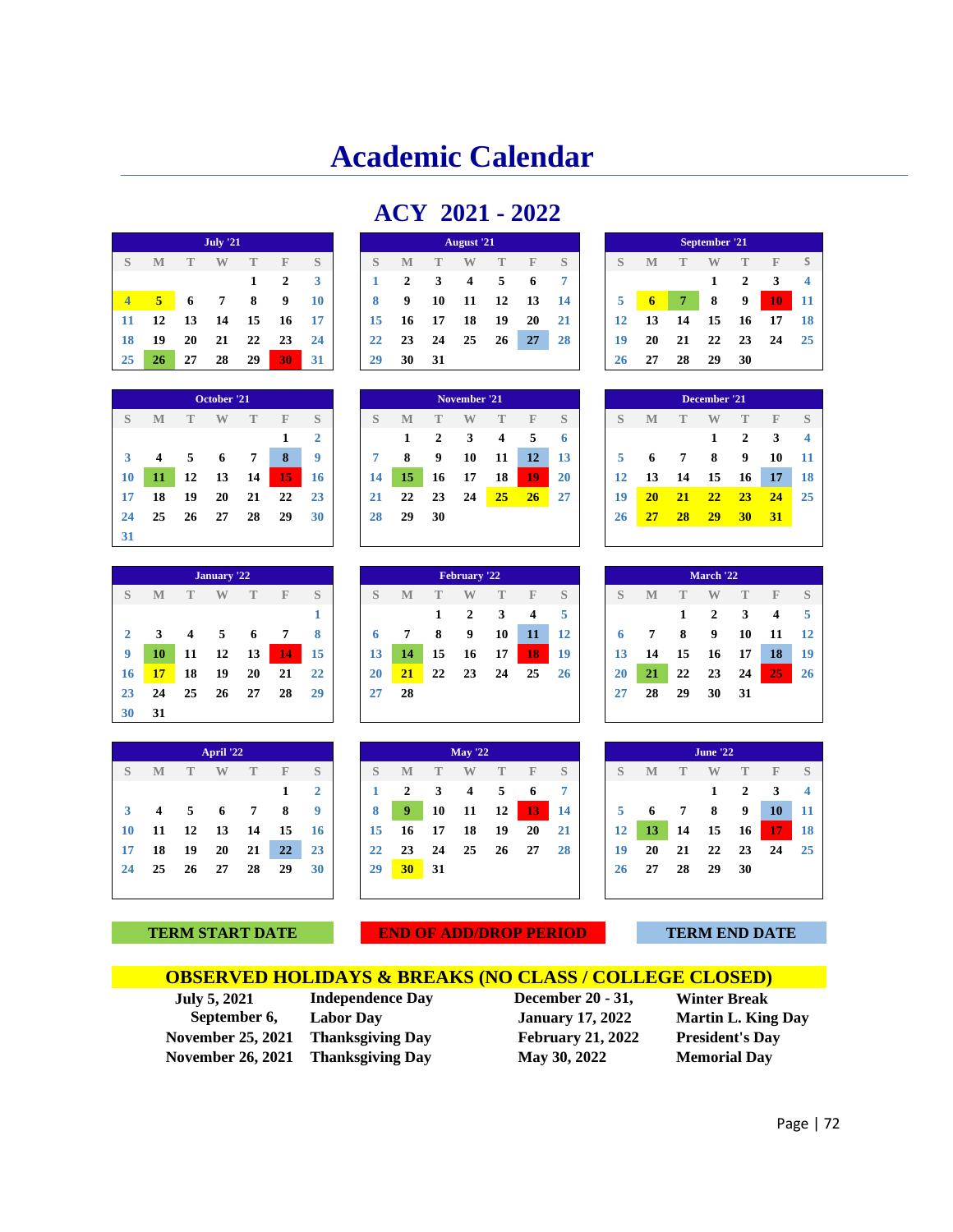## **Estimated Start and End Dates**

| <b>Associate in Science in Nursing</b> |                   | <b>Bachelor of Science in Nursing</b> |                    |
|----------------------------------------|-------------------|---------------------------------------|--------------------|
| <b>Start</b>                           | End               | <b>Start</b>                          | End                |
| June 21, 2021                          | September 4, 2023 | June 21, 2021                         | October 28, 2024   |
| July 26, 2021                          | October 9, 2023   | July 26, 2021                         | December 2, 2024   |
| September 6, 2021                      | November 20, 2023 | September 6, 2021                     | January 13, 2025   |
| October 11, 2021                       | December 25, 2023 | October 11, 2021                      | February 17, 2025  |
| November 15, 2021                      | January 29, 2024  | November 15, 2021                     | March 24, 2025     |
| January 10, 2022                       | March 25, 2024    | January 10, 2022                      | May 19, 2025       |
| February 14, 2022                      | April 29, 2024    | February 14, 2022                     | June 23, 2025      |
| March 21, 2022                         | June 3, 2024      | March 21, 2022                        | July 28, 2025      |
| May 9, 2022                            | July 22, 2024     | May 9, 2022                           | September 15, 202: |
| June 13, 2022                          | August 26, 2024   | June 13, 2022                         | October 20, 2025   |

| <b>Associate in Science in Nursing</b> |                   | <b>Bachelor of Science in Nursing</b> |                    |
|----------------------------------------|-------------------|---------------------------------------|--------------------|
| <b>Start</b>                           | End               | <b>Start</b><br>End                   |                    |
| June 21, 2021                          | September 4, 2023 | June 21, 2021                         | October 28, 2024   |
| July 26, 2021                          | October 9, 2023   | July 26, 2021                         | December 2, 2024   |
| ptember 6, 2021                        | November 20, 2023 | September 6, 2021                     | January 13, 2025   |
| ctober 11, 2021                        | December 25, 2023 | October 11, 2021                      | February 17, 2025  |
| vember 15, 2021                        | January 29, 2024  | November 15, 2021                     | March 24, 2025     |
| unuary 10, 2022                        | March 25, 2024    | January 10, 2022                      | May 19, 2025       |
| bruary 14, 2022                        | April 29, 2024    | February 14, 2022                     | June 23, 2025      |
| Aarch 21, 2022                         | June 3, 2024      | March 21, 2022                        | July 28, 2025      |
| May 9, 2022                            | July 22, 2024     | May 9, 2022                           | September 15, 2025 |
| June 13, 2022                          | August 26, 2024   | June 13, 2022                         | October 20, 2025   |

| <b>RN</b> to BSN  |                    | <b>Practical Nursing Program</b> |                    |
|-------------------|--------------------|----------------------------------|--------------------|
| <b>Start</b>      | End                | <b>Start</b><br>End              |                    |
| June 21, 2021     | October 24, 2022   | May 12, 2021                     | August 24, 2022    |
| July 26, 2021     | November 28, 2022  | June 17, 2021                    | September 29, 2022 |
| September 6, 2021 | January 9, 2023    | July 21, 2021                    | November 2, 2022   |
| October 11, 2021  | February 13, 2023  | August 24, 2021                  | December 6, 2022   |
| November 15, 2021 | March 20, 2023     | October 1, 2021                  | January 13, 2023   |
| January 10, 2022  | May 15, 2023       | November 9, 2021                 | February 21, 2023  |
| February 14, 2022 | June 19, 2023      | January 3, 2022                  | April 17, 2023     |
| March 21, 2022    | July 24, 2023      | February 17, 2022                | June 1, 2023       |
| May 9, 2022       | September 11, 2023 | March 23, 2022                   | July 5, 2023       |
| June 13, 2022     | October 16, 2023   | April 11, 2022                   | July 24, 2023      |

| <b>RN</b> to BSN |                    | <b>Practical Nursing Program</b> |                    |
|------------------|--------------------|----------------------------------|--------------------|
| <b>Start</b>     | End                | <b>Start</b><br>End              |                    |
| June 21, 2021    | October 24, 2022   | May 12, 2021                     | August 24, 2022    |
| July 26, 2021    | November 28, 2022  | June 17, 2021                    | September 29, 2022 |
| ptember 6, 2021  | January 9, 2023    | July 21, 2021                    | November 2, 2022   |
| ctober 11, 2021  | February 13, 2023  | August 24, 2021                  | December 6, 2022   |
| vember 15, 2021  | March 20, 2023     | October 1, 2021                  | January 13, 2023   |
| unuary 10, 2022  | May 15, 2023       | November 9, 2021                 | February 21, 2023  |
| bruary 14, 2022  | June 19, 2023      | January 3, 2022                  | April 17, 2023     |
| Aarch 21, 2022   | July 24, 2023      | February 17, 2022                | June 1, 2023       |
| May 9, 2022      | September 11, 2023 | March 23, 2022                   | July 5, 2023       |
| June 13, 2022    | October 16, 2023   | April 11, 2022                   | July 24, 2023      |

## **Drop-Add Deadlines**

| <b>Drop-Add Deadlines Matrix Based on Start</b> |                    |  |                   |                   |  |
|-------------------------------------------------|--------------------|--|-------------------|-------------------|--|
| <b>Deadline</b><br><b>Start</b>                 |                    |  | <b>Start</b>      | <b>Deadline</b>   |  |
| June 21, 2021                                   | June 26, 2021      |  | January 10, 2022  | January 15, 2022  |  |
| July 26, 2021                                   | July 31, 2021      |  | February 14, 2022 | February 19, 2022 |  |
| September 6, 2021                               | September 11, 2021 |  | March 21, 2022    | March 26, 2022    |  |
| October 11, 2021                                | October 16, 2021   |  | May 9, 2022       | May 14, 2022      |  |
| November 15, 2021                               | November 20, 2021  |  | June 13, 2022     | June 18, 2022     |  |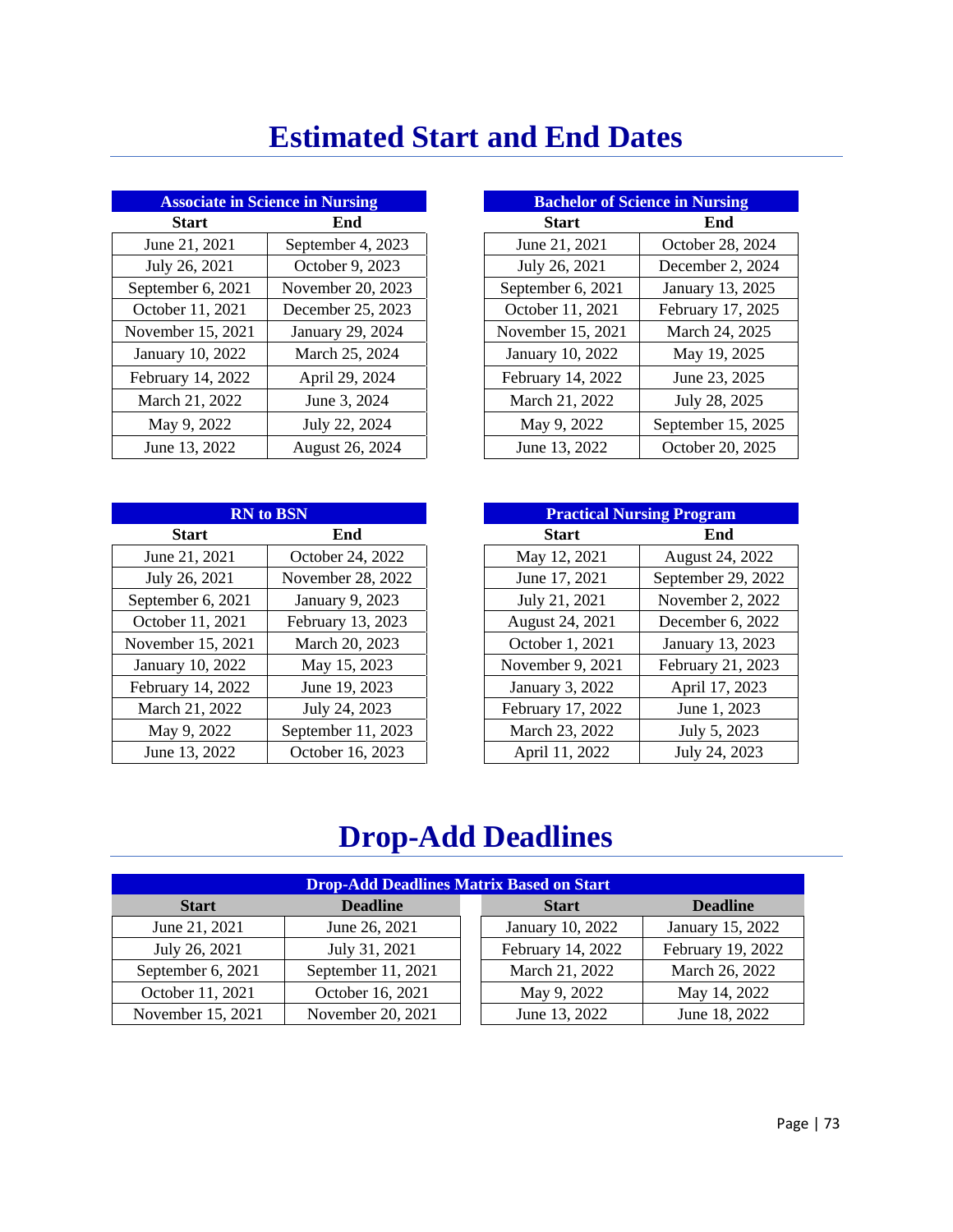## **Faculty**

|             | ັ                                                                       |              |                   |
|-------------|-------------------------------------------------------------------------|--------------|-------------------|
| <b>Name</b> | Degree(s), Conferring Institution                                       | <b>Title</b> | Subject(s)        |
|             | Doctor of Medicine, CETEC University, Dominican Republic                |              |                   |
| Antigua,    | MS, Nursing/FNP, University of Turabo, Miramar, Florida                 | Part-Time    | Nursing,          |
| Diony       | MS, Nursing/Ed, University of Phoenix, Miami, Florida                   | faculty      | Sciences          |
|             | AS, Nursing, University of Sacred Heart, Santurce, Puerto Rico          |              |                   |
|             | Doctor of Medicine, UTESA University, Dominican Republic                |              |                   |
| Antigua,    | MS, Nursing/FNP, University of Turabo, Miramar, Florida                 | Part-time    | Nursing,          |
| Jose        | MS, Nursing/Ed, University of Phoenix, Miami, Florida                   | faculty      | Sciences          |
|             | AS, Nursing, University of Sacred Heart, Santurce, Puerto Rico          |              |                   |
|             | Doctor of Medicine, University of Cienfuegos, Cuba.                     | Director     |                   |
| Ana         | MS, Nursing/FNP, University Ana G. Mendez, Florida                      | of           | Nursing,          |
| Duenas      | BS, Nursing, Florida International University, Florida                  | Nursing      | Sciences          |
|             | Doctor of Medicine, Higher Institute of Medical Sciences, Camaguey,     | Full-Time    |                   |
| Barroso,    | Cuba                                                                    | Faculty &    | Practical         |
| Hector      | BS, Nursing, Antigua College International, Miami, Florida              | Clinical     | Nursing           |
|             |                                                                         | Instructor   |                   |
| Bermudez,   | Doctor of Medicine, Universidad Libre, Barranquilla, Colombia           | Full-time    | Nursing,          |
| John        | BS, Nursing, Antigua College International, Miami, FL                   | faculty      | Sciences          |
| Collado,    | EdD, Doctor of Education, Nova Southeastern University, Ft. Lauderdale, | Adjunct      | English,          |
| Juan        | FL                                                                      | faculty      | Writing,          |
| Fleites,    | MS, Education, Nova Southeastern University, Miami, Florida             | Adjunct      | Chemistry,        |
| Esther      | BS, Chemistry, Universidad Central de las Villas, Cuba                  | faculty      | Mathematics,      |
|             |                                                                         |              | <b>Statistics</b> |
| Gonzalez,   | Doctor of Medicine, Faculty of Medical Sciences, Pinar Del Rio, Cuba    | Adjunct      | Nursing,          |
| Rolando     |                                                                         | faculty      | Sciences          |
| Monroy,     | MS, Informatics, Grantham University, Lenexa, Kansas                    | Adjunct      | Information       |
| Carmen      | BS, Nursing, University of Alabama, Tuscaloosa, Alabama                 | Faculty      | Technology        |
|             | AS, Nursing, Miami Dade College, Miami, Florida                         |              |                   |
| Napoles,    | Doctor of Medicine, Higher Institute of Medical Sciences, Camaguey,     | Adjunct      | Nursing,          |
| Yunexis     | Cuba                                                                    | faculty      | Sciences          |
|             | BS, Nursing, Antigua College International, Miami, Florida              |              |                   |